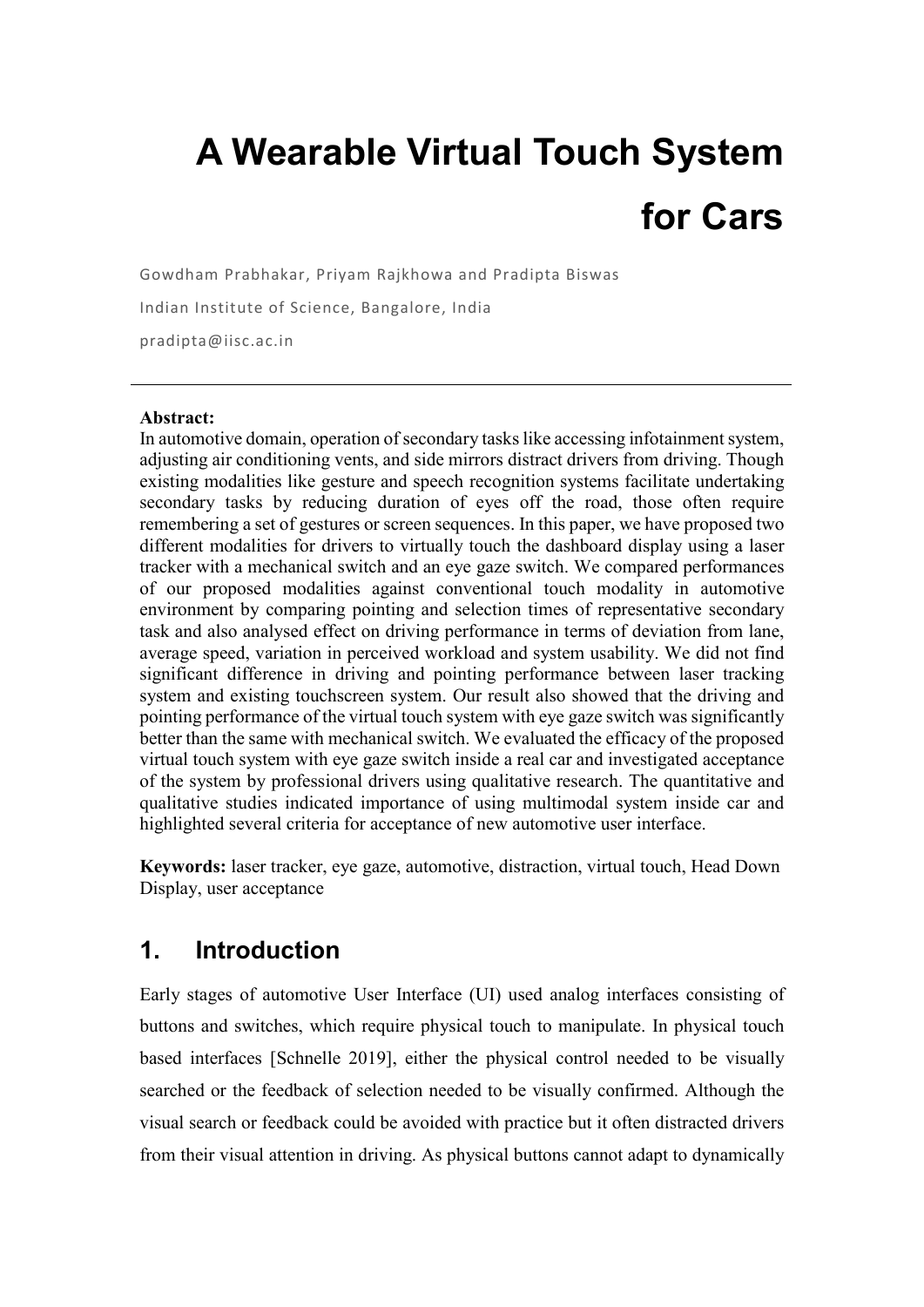varying content, digital screens with GUI (Graphical User Interface) took over the market. These GUI-based systems accommodated new functionalities in addition to existing features and later gained popularity in the name of IVIS (In-Vehicle Infotainment System). Introduction of new functionalities in IVIS affects attention and learnability of drivers to interact. NHTSA reported 17% of car crashes due to operating such systems while driving [NHTSA 2012]. Though researchers are studying different input modalities, reducing cognitive load, visual, and physical effort to operate IVIS needs further investigation. This paper investigated the existing modalities of interaction to use such systems for undertaking secondary tasks and proposed new modalities involving virtual touch that requires limited effort minimising effect on driving performance. We proposed a new interactive device involving a laser tracker and eye gaze tracker for operating IVIS. Initially, we discussed the design and performance of a wearable laser tracker, finger movement tracker, and eye gaze tracker in different environmental conditions with varying ambient light and vibration. We evaluated the efficacy of laser tracker in laboratory as well as in-car environment, followed by user acceptance testing through qualitative research. The main contributions of this paper are as follows

- 1. Proposing a new multimodal user interface using virtual touch based pointing and eye gaze based selection
- 2. Evaluation of eye gaze tracking and wearable virtual touch interface in automotive environment
- 3. Designing a qualitative study for the automotive environment and undertaking thematic analysis to identify acceptance criteria for the new automotive user interface.

The rest of the paper is organised as follows. The next section presents literature review on virtual touch interfaces. Section 3 and 4 explain the design and setup of laser tracker and other virtual touch-based input modalities. Section 5 presents pilot studies for analysing the performance of the proposed system in different environmental conditions. Section 6 discusses the evaluation of the laser tracker in a driving simulation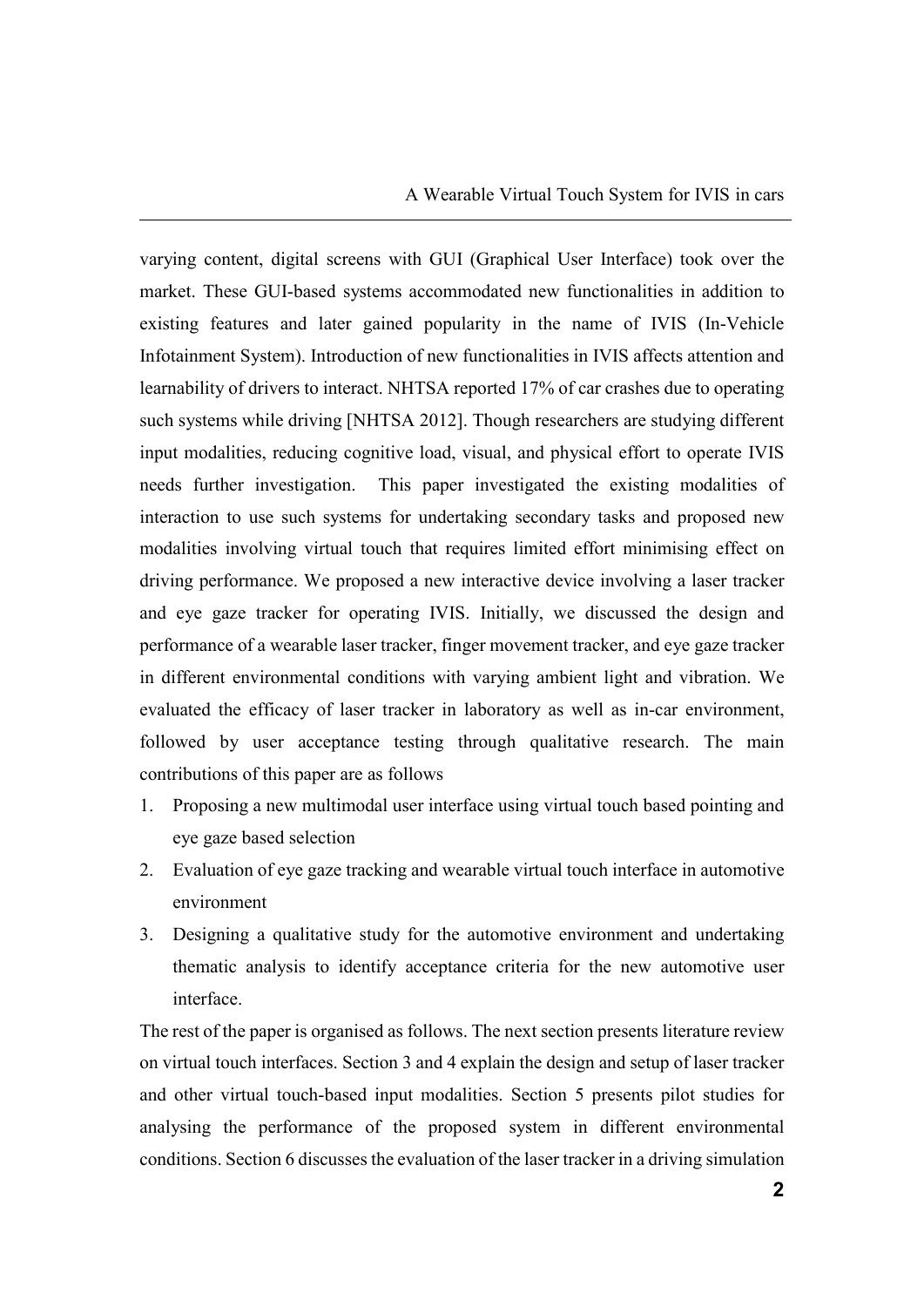environment. Section 7 discusses the in-car study to evaluate the performance of laser tracker in real car environment. Section 8 investigates user acceptance of laser tracker system through qualitative analysis followed by conclusion in section 9.

# **2. Related work**

Kern (2009) classified five main interaction areas in a car – Windshield, Dashboard, Centre Stack, Steering Wheel, Floor and Periphery. Existing Graphical User Interface (GUI) based IVIS either has a Head-Down Display (HDD) at Centre Stack or Dashboard where the driver looks down to operate or a Head-Up Display (HUD) at Windshield, where the driver looks up to operate. They are operated using modalities like physical buttons, touchscreen, and voice recognition systems. Researchers have investigated hand gesture tracking [Ohn-Bar 2014, May 2014, Ahmad 2016, Prabhakar 2016], haptic feedback [Chang 2011, Vito 2019], personalizing displays to help drivers in parking vehicles [Feld 2013, Normark 2015]. In addition to these technologies, systems like virtual touch and intelligent interfaces are investigated by different research teams and described in detail in the following paragraphs.

## **2.1. Virtual touch interface**

Virtual touch systems aim to speed up the interaction with touchscreen system as they can activate a touchscreen without physically touching it. This paper investigated three types of technologies for virtual touch systems - infrared (IR), wearable device, and inertial measurement unit (IMU) based systems. The infrared sensors track the position of hand or fingers and have limitations in terms of field of view, accuracy, and latency of tracking in different vibrating and lighting conditions inside a car [Biswas 2017b]. The wearable systems using sensors attached to hand and fingers are also investigated for performing secondary tasks like wearable physiological sensors for music recommendation [Ayata 2018]. The third kind of virtual touch system is based on existing remote control-based pointers [Witkowski 2014], as illustrated by Witkowski. Khan has worked on a handheld device to interact with smart homes [Khan 2018]. Such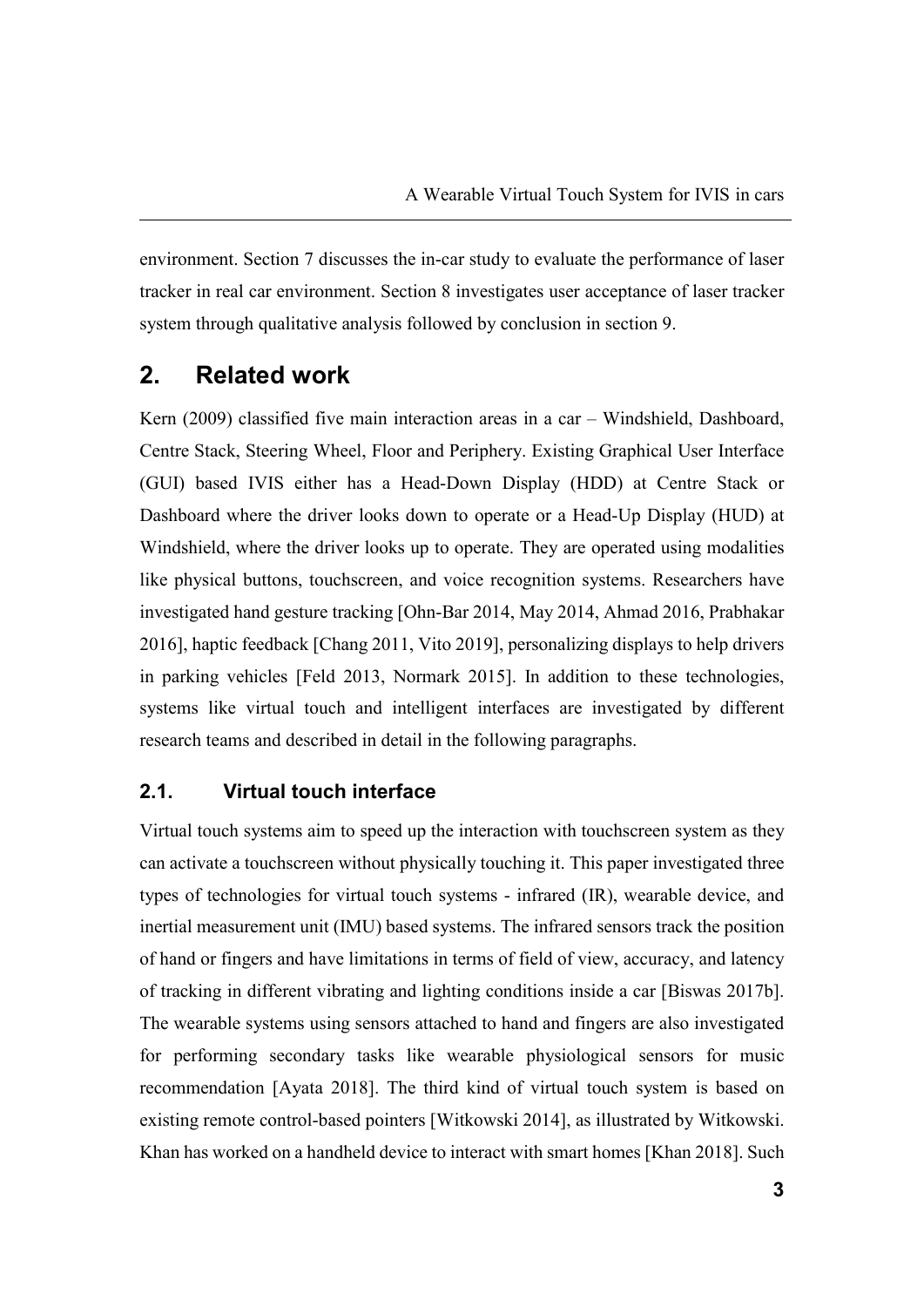systems are prone to unintended activation of functions in the infotainment system due to uncontrolled tracking of actions from fingers, hands, and remote even when the driver does not intend to operate the system.

#### **2.2. Intelligent interface**

Pointing target prediction technologies were already investigated for human-computer interaction [Murata 1998, Lank 2007, Ziebart 2010] and, more recently for automotive user interfaces. Ahmad [2014] proposed a system that predicts the intended icons on the interactive display on the dashboard early in the pointing gesture. He reported improved performance of the pointing task by reducing the target selection time using a particle filter-based target prediction system with which the user was able to select icons on screen before his hand physically touched the screen [Ahmad 2016]. They also reported a reduction in workload, effort, and duration of completing on-screen selection tasks. Biswas [2013; 2014] reported neural network-based prediction algorithms to locate intended target, while Lank and Phillip [Lank 2007, Pasqual 2014] proposed a method to predict endpoint using motion kinematics. Biswas [2017b] also presented an intelligent finger tracking system to operate secondary tasks in cars.

#### **2.3. Wearable devices in automotive**

Wearable devices are investigated in multiple disciplines of computer science like ubiquitous computing, Internet of Things (IoT), Assistive and Ambient Technology, and so on. Steinberger identified requirements for wearable devices in automotive as robust to body movement and capable of real-time data streaming [Steinberger 2017]. The data collection systems should be robust to movement artefacts associated with driving as it increases noise in data [Stern 2001, Baguley 2016]. Though reliable physiological measurement devices are heavyweight to wear and not suitable for automotive consumers [Liang 2007], advanced physiological measures are embedded in wearable devices like fitness trackers and smartwatches. Fitness trackers are capable of measuring heart rate activity and provide information regarding the user's seating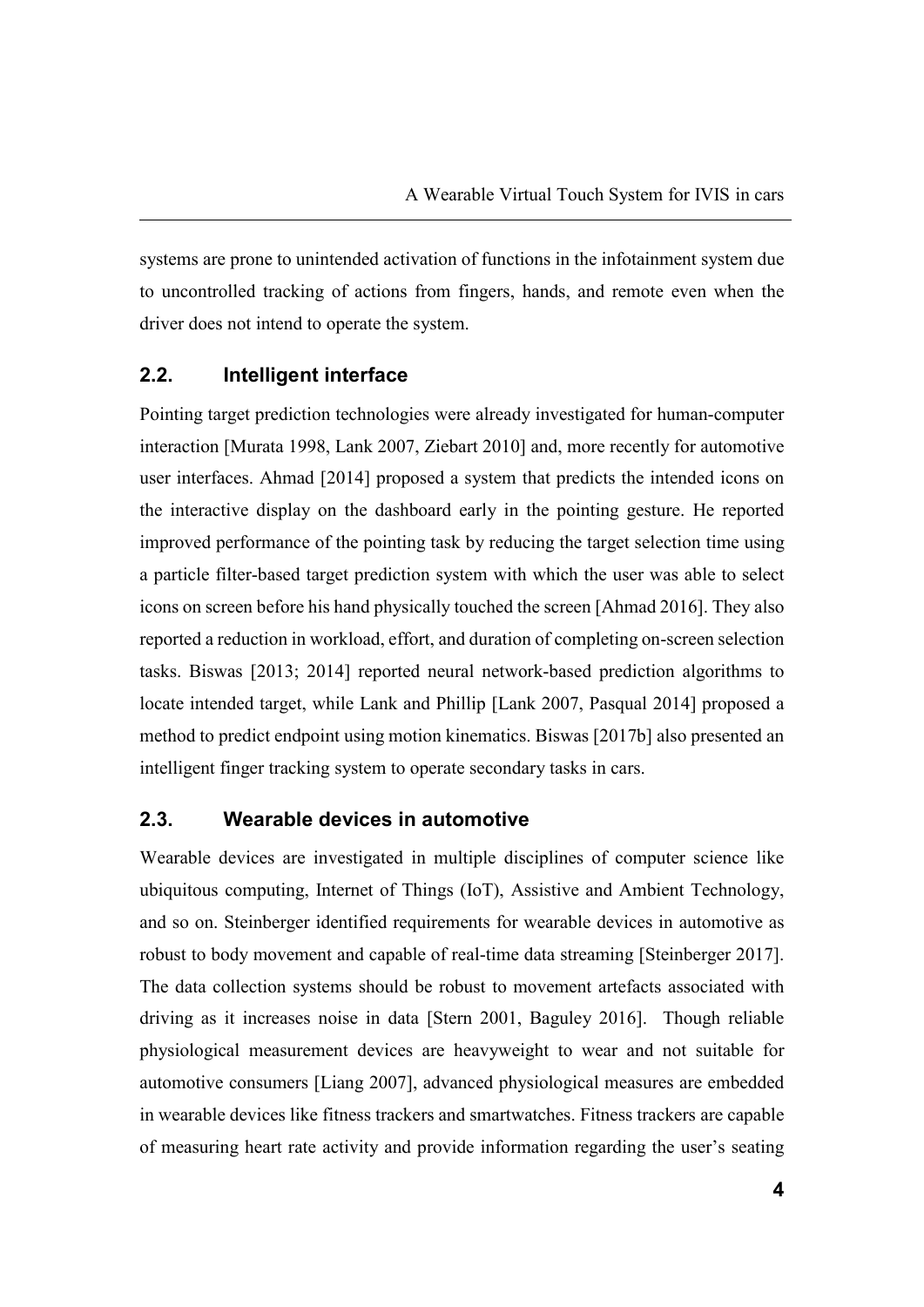status. Smartwatches measure biometric data, which is an indicator for driver drowsiness [Aguilar 2015]. Patterns are recognised from these devices' data to determine and characterise driver skills [Zhang 2010]. Wearable devices are used for acquisition of driver arousal data as an indicator of task engagement [Yerkes 1908]. Harman Becker automotive systems patented a head position monitoring device using a wearable loudspeaker that is worn on upper part of the body and a distance away from ears [Woelfl 2020]. Though consumers hesitate to use wearable technologies while driving, they still use wearable technologies for personal assistance like fitness wristbands [Kundinger 2020] which establishes a new market for acceptance of wearable technologies in everyday lives.

#### **2.4. Non-visual feedback**

Researchers attempted to eliminate or reduce visual search using gesture recognition techniques, but the systems either require to remember a set of gestures (AirGesture System [May 2014]) or relative positions of screen items (BullsEye system [Weinberg 2012]). Additionally, such systems worked inferior to a touchscreen system in terms of driving performance or secondary task. It may be noted that, systems and services developed for elderly or disabled people often finds useful applications for their able bodied counterparts – a few examples are mobile amplification control, which was originally developed for people with hearing problem but helpful in noisy environment, audio cassette version of books originally developed for blind people, standard of subtitling in television for deaf users and so on. Considering these facts, technologies developed for users with visual impairment can have potential for non-visual interaction with IVIS system. A plethora of research has been conducted on navigation applications for blind users [Ganz 2011, Mulloni 2011, Rocha 2020]. Gorlewich [2020 ] and Palani [2020] formulated a set of guidelines for haptic and tactile rendering of touchscreen elements while ISO/TC 159/SC 4/WG 9 is working on a general purpose ISO standard on haptic and tactile interaction. It will be challenging to design an IVIS with 4mm inter-element spacing based on Gorlewich's [2020] study, however, it may also be noted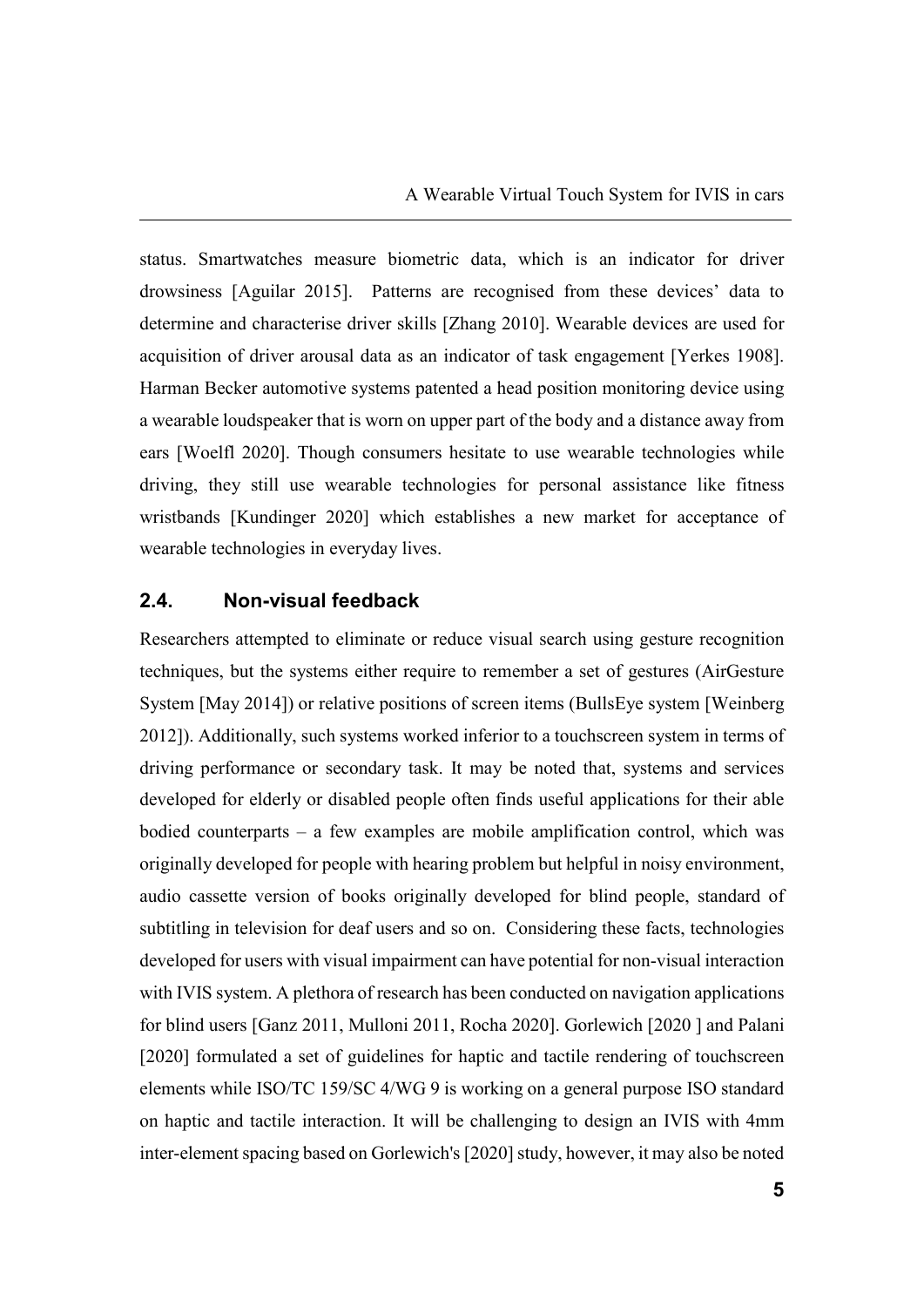that Prabhakar [2020] designed an automotive Head Up Display with a minimum interelement spacing to make it accessible through eye gaze and gesture-based interaction and the interactive HUD improved driving performance with respect to traditional touchscreen in driving simulation study.

#### **2.5. Summary and proposed approach**

Existing research mostly explored infrared-based sensors in automotive environment and least considered other options offering virtual touch. Wearable technologies are mostly explored for physiological measurement but not as a direct controller of user interfaces inside car. The tactile and haptic feedback systems are promising but needs more investigation for integration to automotive environment and display versatile content of an existing IVIS.

In this paper, we proposed a new virtual touch device using a laser tracker for operating secondary tasks in a car. We have discussed different stages of development and evaluation of the laser tracker for operating any display (GUI) without physically touching the display. We evaluated three different modalities for undertaking pointing and selection tasks in a GUI and chose the best performing modality (laser tracker) to be assessed in an automotive environment. We tested the robustness of the laser tracker as well as eye gaze tracker under different luminance conditions. We integrated this system in an automotive environment (driving simulator) and evaluated its performance with that of the existing touch screen displays for operating secondary task (dashboard display). We investigated factors influencing user acceptance of our proposed system using qualitative analysis.

# **3. Design of laser pointer based virtual touch system**

Traditional laser pointers are used for pointing on a projected screen. However, operating a GUI also involves selecting a target. Designing a laser tracking based virtual touch system addressed the following two challenges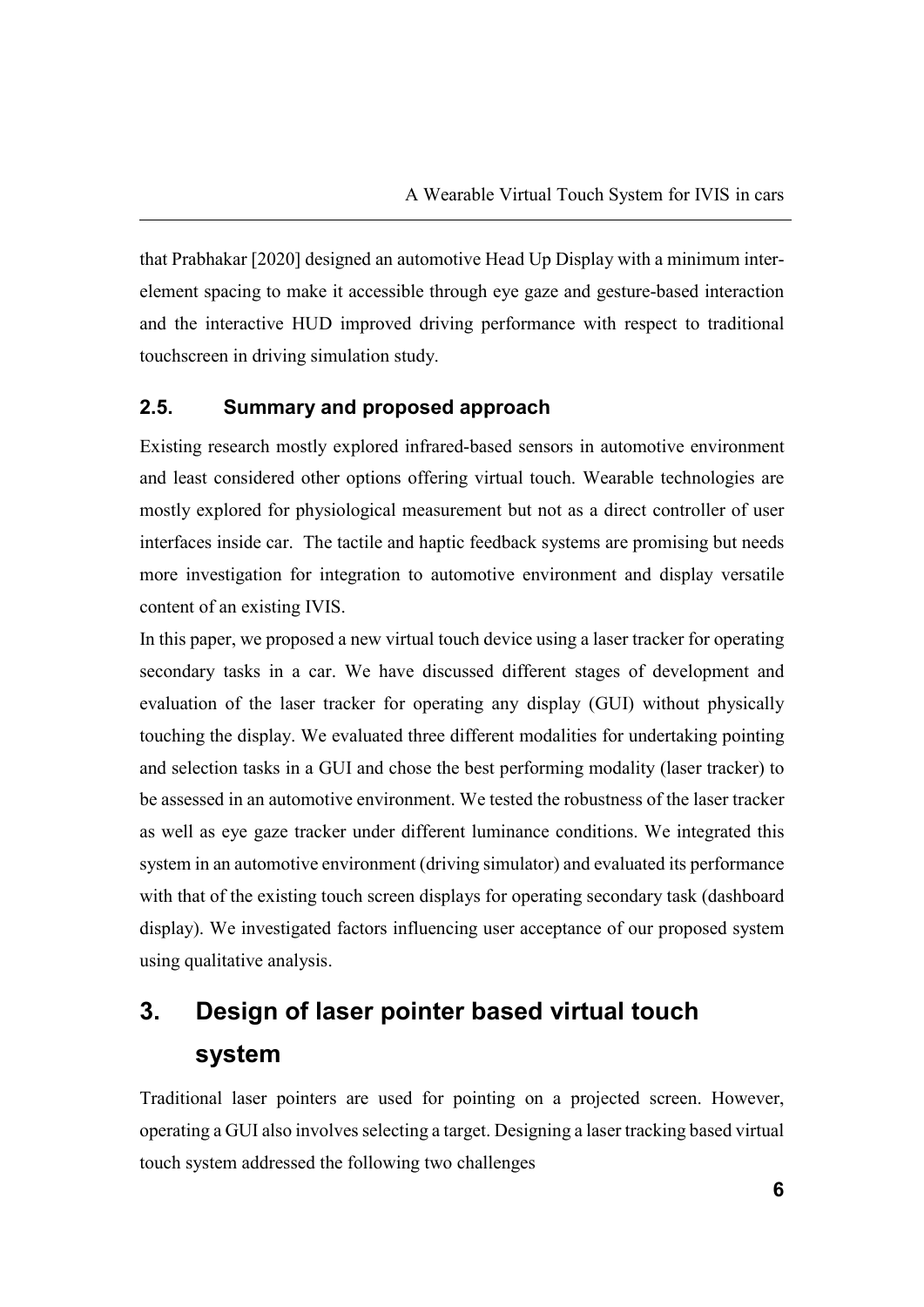- Designing a selection mechanism in particular, mechanical switch and eye gaze tracking based selection mechanisms were explored
- Designing a software module to accurately detect a screen element which the user is pointing at it

In this section, we discussed the design and development of laser tracker with mechanical switch as well as eye gaze switch. We have also discussed the development of touch switch on the steering wheel for automatically turning the laser module OFF while the user does not intend to undertake any secondary task.

# **3.1. Laser tracker with mechanical switch**

The laser tracker console is constructed using a laser module and three button switches, as illustrated in Figure 1. The laser module and switches are connected to a microcontroller board (Arduino Uno) [Prabhakar 2016]. Each switch is used to perform left, right, and double-click operations like that of a computer mouse. The working of the laser tracker system is explained in further detail as follows.



Figure 1. Laser tracker with mechanical switch system

# **3.2. Laser tracker with eye gaze switch**

We also proposed a technique where we use an eye gaze tracker as a switch to trigger the operation of selecting the target pointed by a laser pointer. In this technique, we initiate a trigger when we find the user looking at a location within a viewing angle of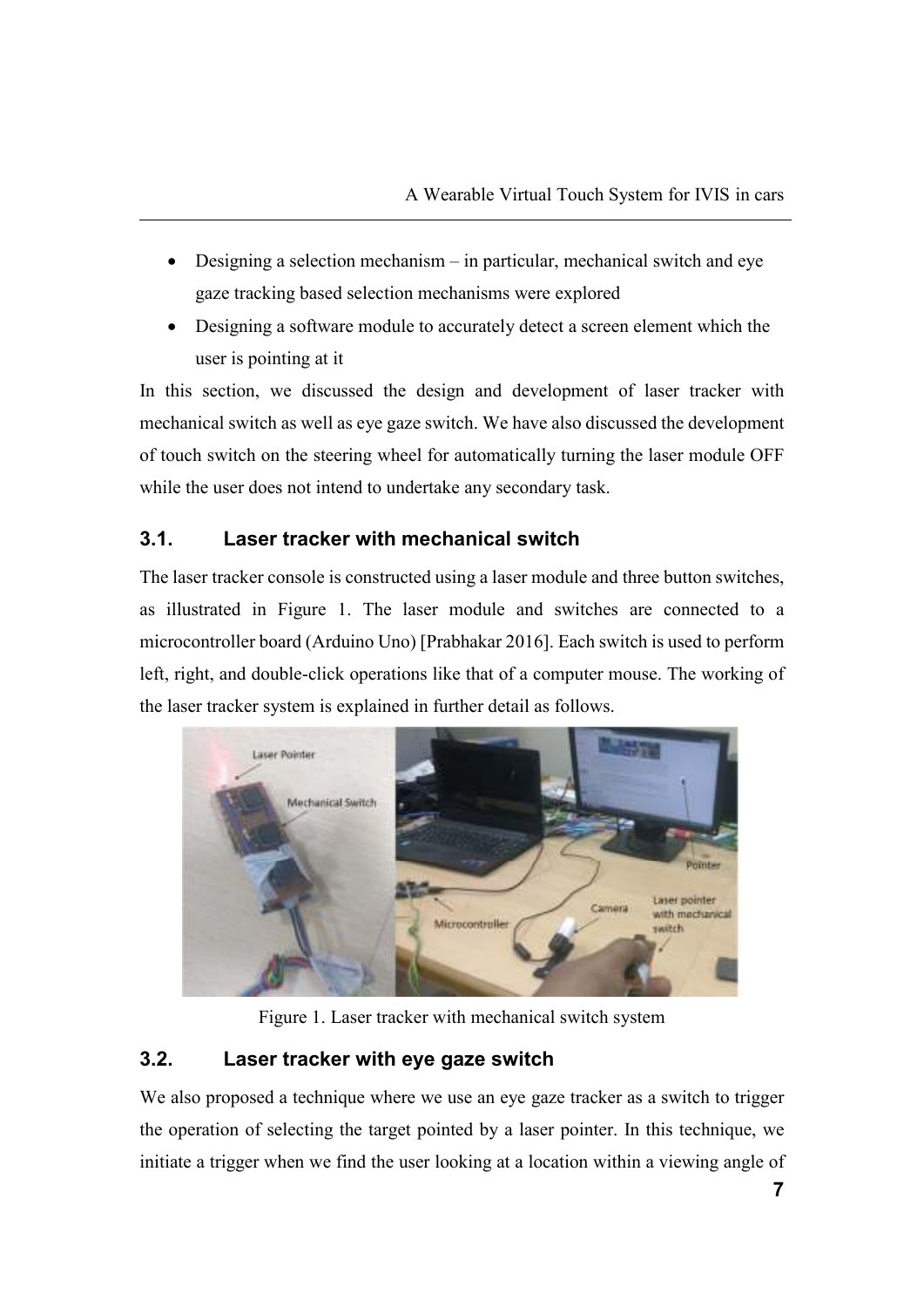1.6° for 300ms. The optimal boundaries of viewing angle and glance duration are determined by conducting a study, as discussed in section 5.3.

This wearable device has a feature to turn the laser ON and OFF. In addition to eye gaze switch, we can also select the target on the screen using a thumb tap (optional modality of target selection). This wearable module consists of two parts. The first part facilitates the function of selecting a target on the screen by tapping thumb with index finger. The second part facilitates the function of turning the laser OFF while the user's hand is on the steering wheel and ON while the user's hand is off the steering wheel.



Figure 2. Wearable laser tracker with touch (tap) sensor



Figure 3. A touch sensor to be attached to the steering wheel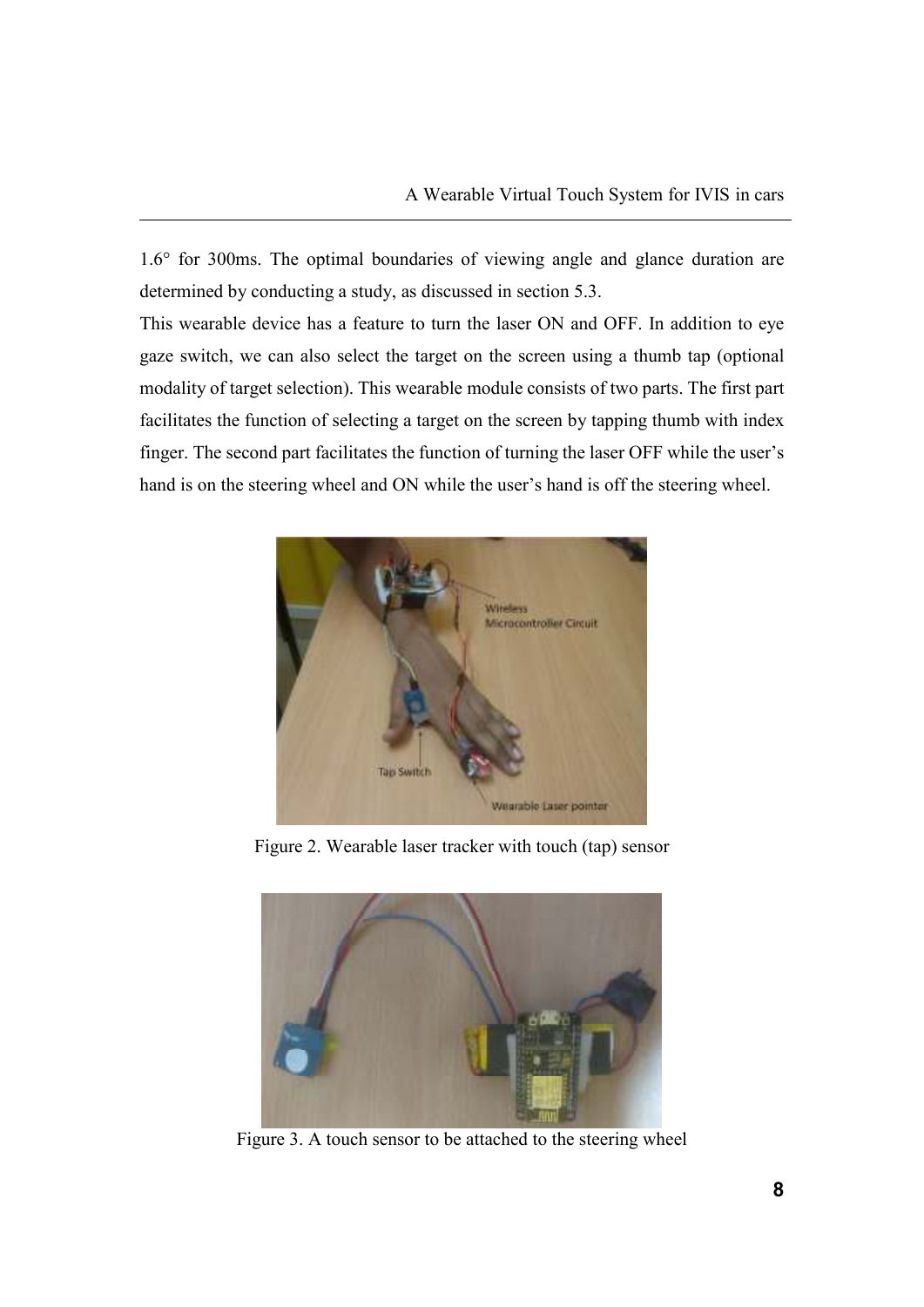#### **3.3. Integration to driving simulator**

The laser tracker system requires a physical setup of a camera facing the IVIS without obstructing the participant. In this section, we discussed the setup of driving simulator and integration of the laser tracker system.

## **3.3.1. Driving simulator**

We used a Logitech steering wheel, pedals, and a 43" LCD (Liquid Crystal Display) screen along with the ISO 26022 Lane Changing Task (LCT) [Mattes 2003]. The lane changing task involved driving in any one of the three different lanes in the simulator and changing lanes at a random interval. The lane-changing signboards were shown alongside the road. For each lane change, there was a reference path along which the driver was intended to move. The task did not involve any other traffic participant (vehicle, pedestrian etc.) on the road. The driving performance was measured in terms of deviation from the designated lane, steering angle, and average speed.

## **3.3.2. Dashboard display**

Our user studies involved participants in undertaking the lane changing task and simultaneously undertake a secondary task in terms of a pointing and selection task in a dashboard display. A touchscreen display (Figure 4) was used to simulate the dashboard display for secondary task in driving simulator. Participants were asked to select the targeted button when they heard an auditory cue. The target button was indicated by change of colour from light grey to bright yellow. The time taken to select every button was recorded.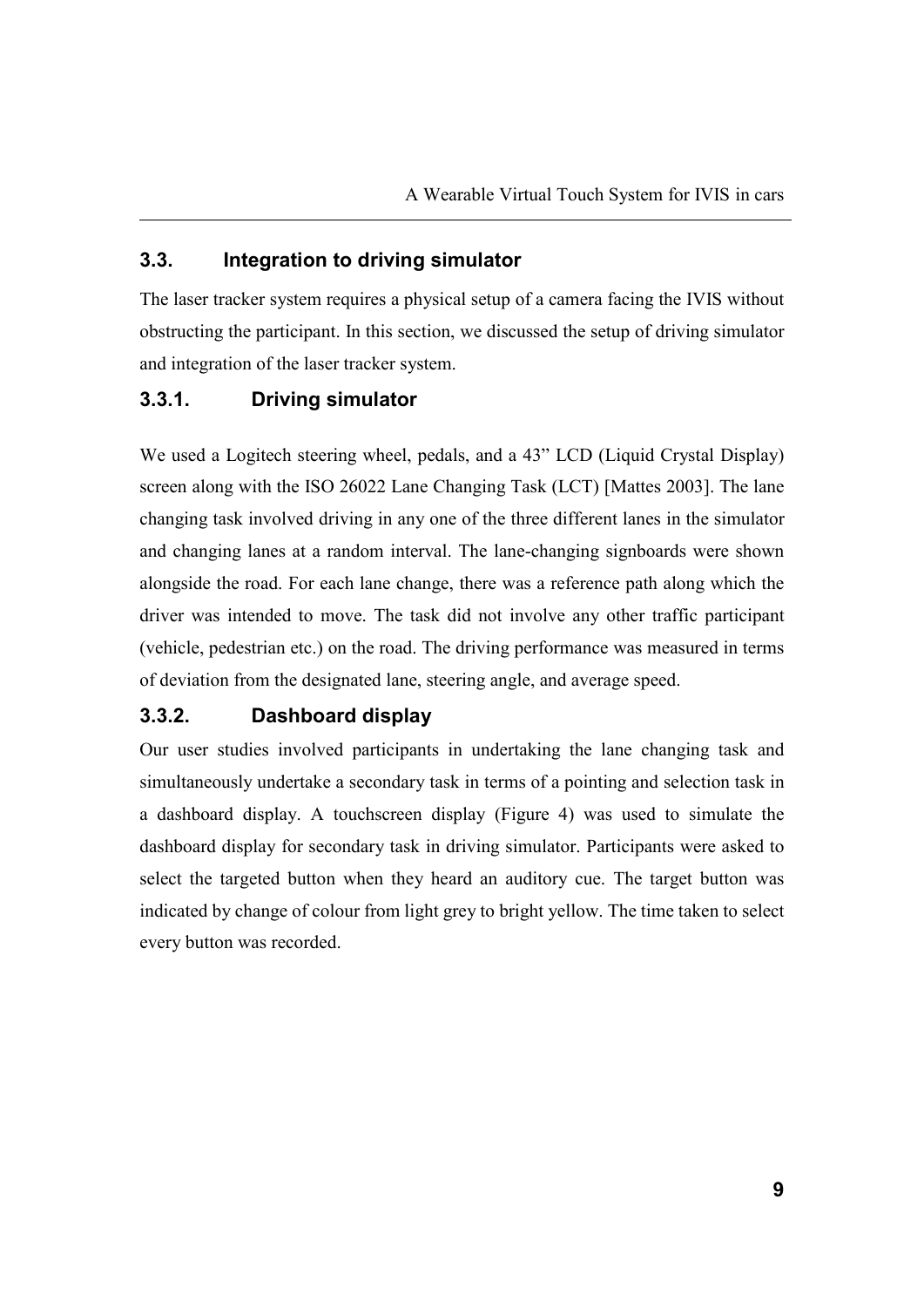

Figure 4. Setup of dashboard display in a laptop screen

# **3.3.3. Laser tracker**

The laser tracker with mechanical switch (Figure 5) and laser tracker with eye gaze switch (Figure 6) were used by participants to select target buttons on IVIS display while driving.



Figure 5. Participant performing a secondary task using laser tracker with a mechanical switch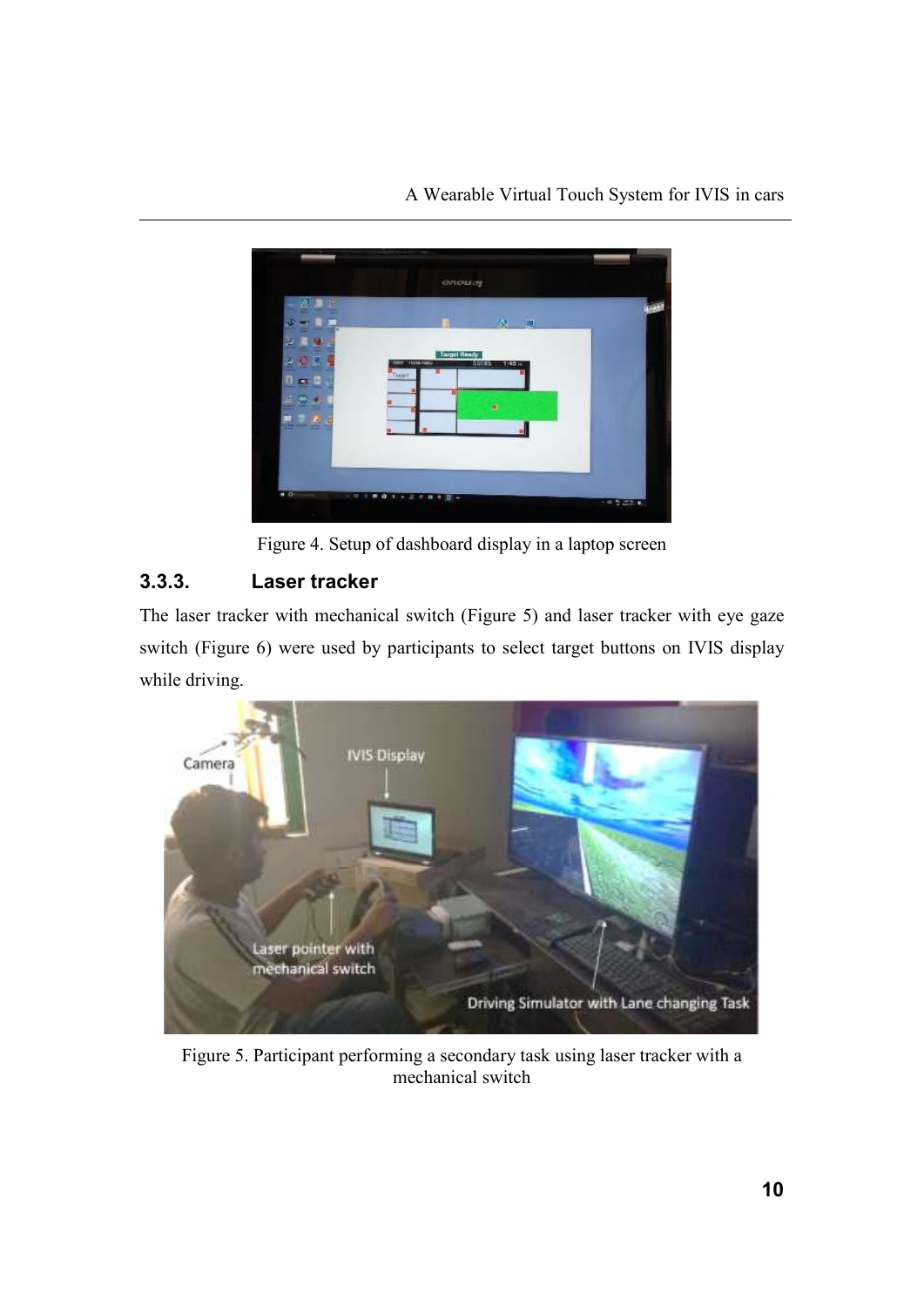# A Wearable Virtual Touch System for IVIS in cars



Figure 6. Participant performing a secondary task using laser tracker with eye gaze switch



Figure 7. Participant performing a secondary task using touch-input modality

# **4. Other input modalities**

In this section, we presented two different alternative technologies to implement virtual touch system those were compared with the laser tracker based virtual touch system.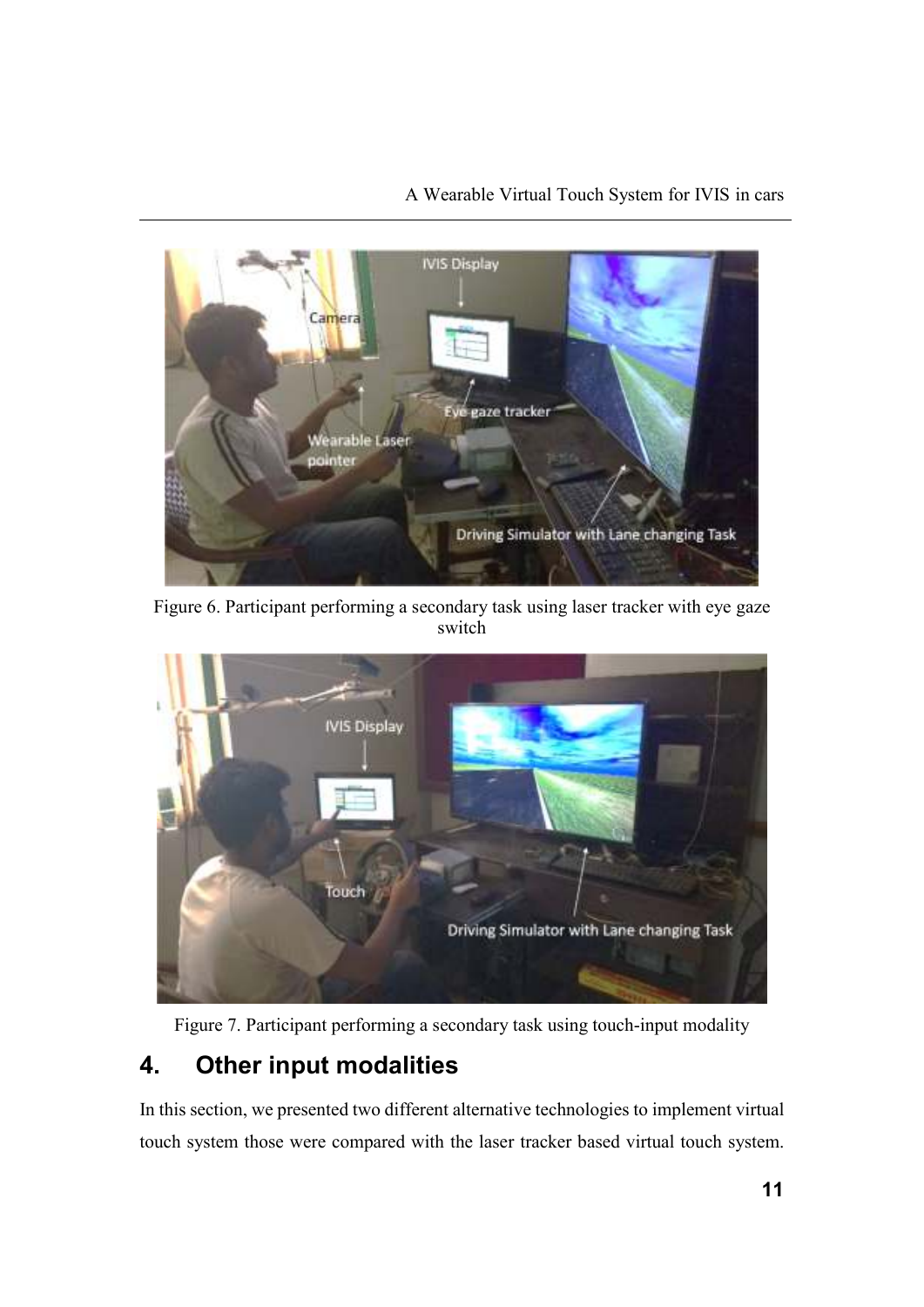We also described the touch based system that was used as a baseline in subsequent quantitative user studies.

#### **4.1. Touch-input modality**

In the existing infotainment systems of cars, touch-input is the widely used modality of interaction. In this modality, the user is intended to select different targets on the display by physically touching the display. As soon as the intended target is touched by the driver, the object located in the approximated touched coordinates is selected. This modality requires the driver to gaze at the dashboard and perform a motor action to select the target. This system is illustrated in Figure 7.

#### **4.2. IMU tracker**

IMU is an electronic device that measures its orientation in 3D space. Since the IMU (Xsens MTi-1s) is made up of a 3-axis gyroscope, accelerometer, and magnetometer, the fused data from these sensors are used to obtain the Roll, Pitch, and Yaw angles. The system worked by attaching the IMU sensor to a pair of fingers in the user's hand and controlling the mouse cursor movement in accordance with the finger-pair movement. We mapped the position angles to the coordinates on the display screen. Since the operation was done on a 2-D display screen, only the pitch and yaw angles were considered for determination of x and y coordinates on the display screen. The pitch angle (pitch) was mapped to the y-coordinate (ycoord), and the yaw angle (yaw) was mapped to the x-coordinate (xcoord). A click was made if the cursor dwelled at a fixed position for 1.5s. The mapping was done using equations (1) and (2), where LL denotes left limit, RL denotes right limit of the yaw angle, and BL denotes bottom limit, and TL denotes Top limit of pitch angle. Variables *resx* an *resy* denote screen resolution in pixels.

$$
xcoord = (LL - yaw) \times \frac{resx}{|RL - LL|}
$$
 (1)

$$
ycoord = (BL + pitch) \times \frac{resy}{|TL - BL|}
$$
 (2)

**12**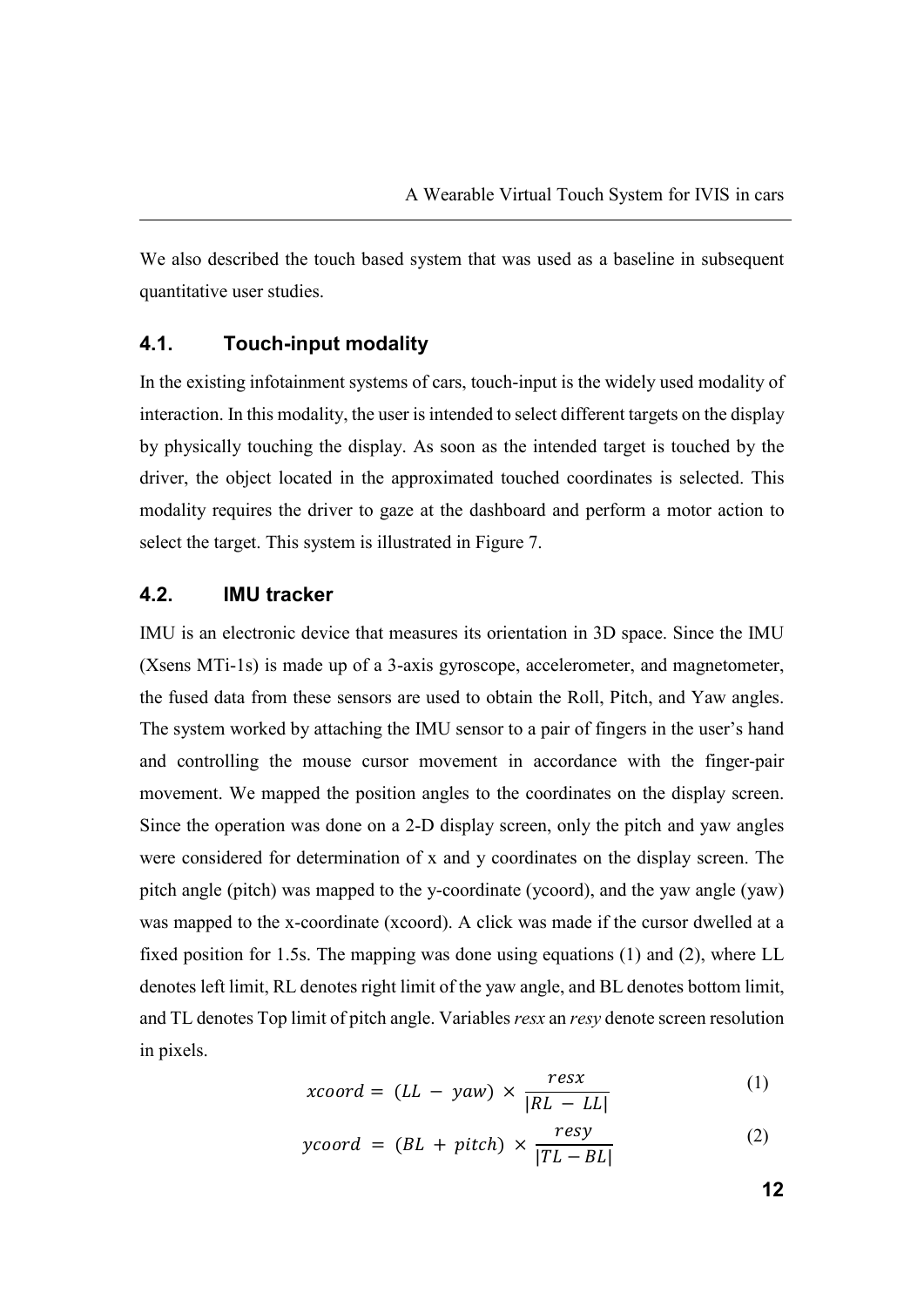The position angles vary as the orientation of the IMU sensor varies. So, limits for the pitch (BL and TL) and yaw angles (LL and RL) were decided by the calibration process. In the process of calibration, the user was instructed to move the finger pair attached with the sensor to corners of the display screen. The maximum and minimum limits of each angle were obtained in this process using equations (3), (4), (5), and (6).

Let  $(x1, y1)$ ,  $(x2, y2)$ ,  $(x3, y3)$ ,  $(x4, y4)$  be the four coordinates of the four corners of the display screen during calibration. Then,

$$
Pitch\;TL = min(y2, y1) \tag{3}
$$

$$
Pitch BL = max(y3, y4)
$$
 (4)

$$
Yaw LL = max(x1, x4) \tag{5}
$$

$$
Yaw LL = min(x2, x3) \tag{6}
$$

#### **4.3. IR based tracker (LeapMotion)**

The LeapMotion sensor (LM-010), consisting of two monochromatic IR cameras and three infrared LEDs (Light Emitting Diode), was used to track the finger positions in a 3D coordinate system defined by itself. The equation of the 2D screen in its 3D coordinate system was evaluated, and the following set of equations (7) and (8) was used to take an orthogonal projection of finger position on the screen.

$$
ScreenX = \frac{ScreenWidth}{w} \times (ftp.x + a)
$$
 (7)

$$
ScreenY = \frac{ScreenHeight}{} \times (b + c \timesfty) - d \timesfty) \tag{8}
$$

Constants *a*, *b*, *c*, *d*, *w,* and *h* were calculated based on the relative screen position with respect to the LeapMotion sensor, and *ftp* refers to the Fingertip Position. The mouse cursor was moved in accordance with coordinates corresponding to this finger position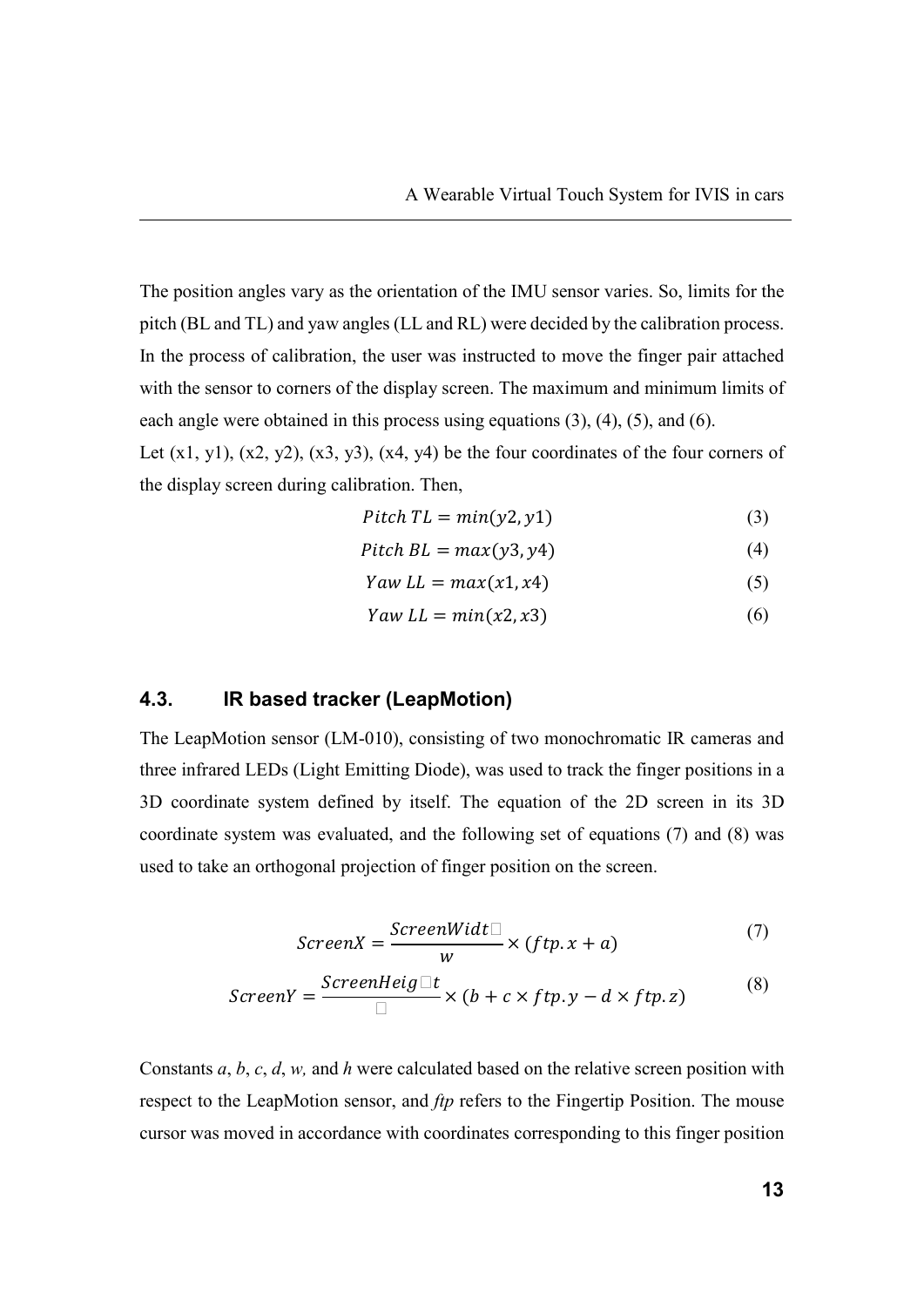on the 2D screen. When the cursor dwelled at a fixed position for 1000ms, a left-click was invoked at that coordinate.

# **4.4. Target adaptation algorithm**

Pointing tasks are traditionally modelled as a rapid aiming movement. Woodsworth first proposed the idea of the existence of two phases of movements in a rapid aiming movement, ballistic main movement phase and homing phase [Woodworth 1899]. Once a pointing movement is in the homing phase, we can assume the user is near to his intended target. We used a simple target expansion algorithm in ISO pointing task to reduce pointing and movement time by detecting the homing phase of a cursor movement. As the cursor moves on the screen, we continuously measured the instantaneous velocity and acceleration of the cursor. If the acceleration was negative or the velocity was zero, we expanded the nearest target to the cursor's location to 1.5 times its original size.

# **5. Quantitative user studies**

We undertook a series of quantitative user studies to measure and compare the performance of the laser tracker system with respect to existing technologies. Table 1 below summarises all quantitative studies reported afterward.

| <b>Study</b><br>No. |            | <b>Environment</b> Modalities of<br><b>Interaction</b>     | Aim                                                                                                                                           |
|---------------------|------------|------------------------------------------------------------|-----------------------------------------------------------------------------------------------------------------------------------------------|
|                     | Laboratory | Laser tracker,<br>IR, and IMU-<br>based finger<br>trackers | Comparing response times and driving<br>performance with secondary task<br>undertaken by laser tracker, IR, and IMU-<br>based finger trackers |

| Table 1. Summary of Quantitative User Studies |  |
|-----------------------------------------------|--|
|-----------------------------------------------|--|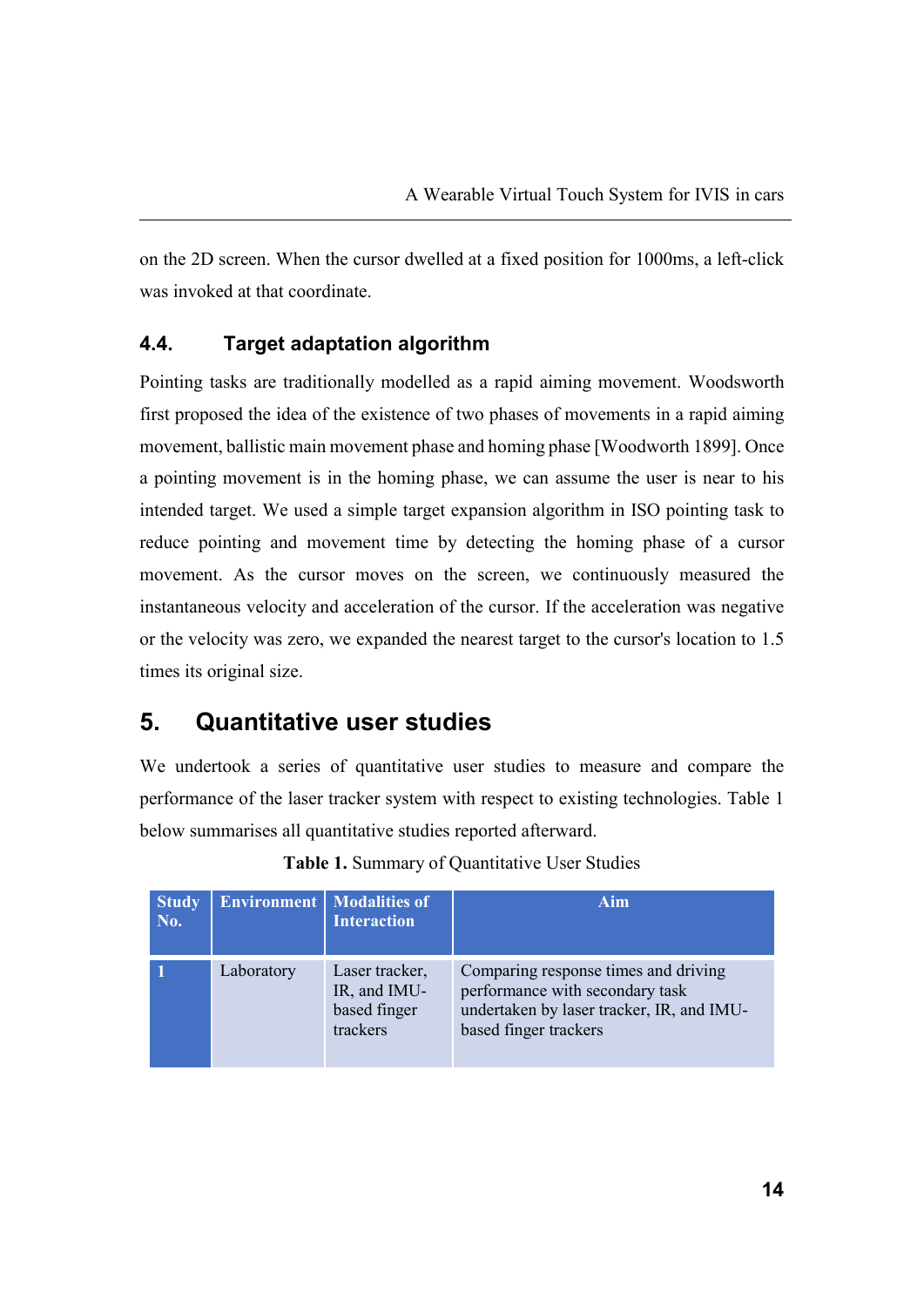|  | A Wearable Virtual Touch System for IVIS in cars |  |  |  |  |  |  |
|--|--------------------------------------------------|--|--|--|--|--|--|
|--|--------------------------------------------------|--|--|--|--|--|--|

| $\overline{2}$   | Laboratory        | Laser tracker                                         | Optimising laser tracker for different<br>lighting conditions                                                                    |  |  |
|------------------|-------------------|-------------------------------------------------------|----------------------------------------------------------------------------------------------------------------------------------|--|--|
| 3                | Outdoor           | Eye gaze<br>tracker                                   | Comparing the performance of eye gaze<br>controlled interface in different lighting<br>conditions                                |  |  |
| $\boldsymbol{4}$ | Laboratory        | Eye gaze<br>tracker                                   | Analyse for the average glance duration and<br>visual angle during selection task.                                               |  |  |
| 5                | Simulator         | Laser tracker,<br>eye gaze<br>tracker,<br>touchscreen | Comparison of the performance of laser<br>tracker in terms of average selection time<br>and driving performance with touchscreen |  |  |
| 6                | Inside<br>Vehicle | Laser tracker,<br>eye gaze<br>tracker,<br>touchscreen | Evaluation of the efficacy of laser tracker in<br>terms of average selection time with<br>touchscreen inside a vehicle           |  |  |

We conducted pilot studies to investigate parameters like ambient light, vibration, colour space, and camera exposure for evaluating the efficacy of trackers under different environmental conditions inside cars. We discussed our pilot studies in the following sections.

# **5.1. Comparing laser tracker with LeapMotion and IMU**

Pointing devices for Graphical User Interfaces (GUI) are conventionally evaluated using ISO 9241 pointing task. This study focused on different sensors tracking wrist and finger movements and proposed algorithms to control an on-screen pointer using those devices [Prabhakar 2016]. We used a laser tracker, Xsens IMU tracker, and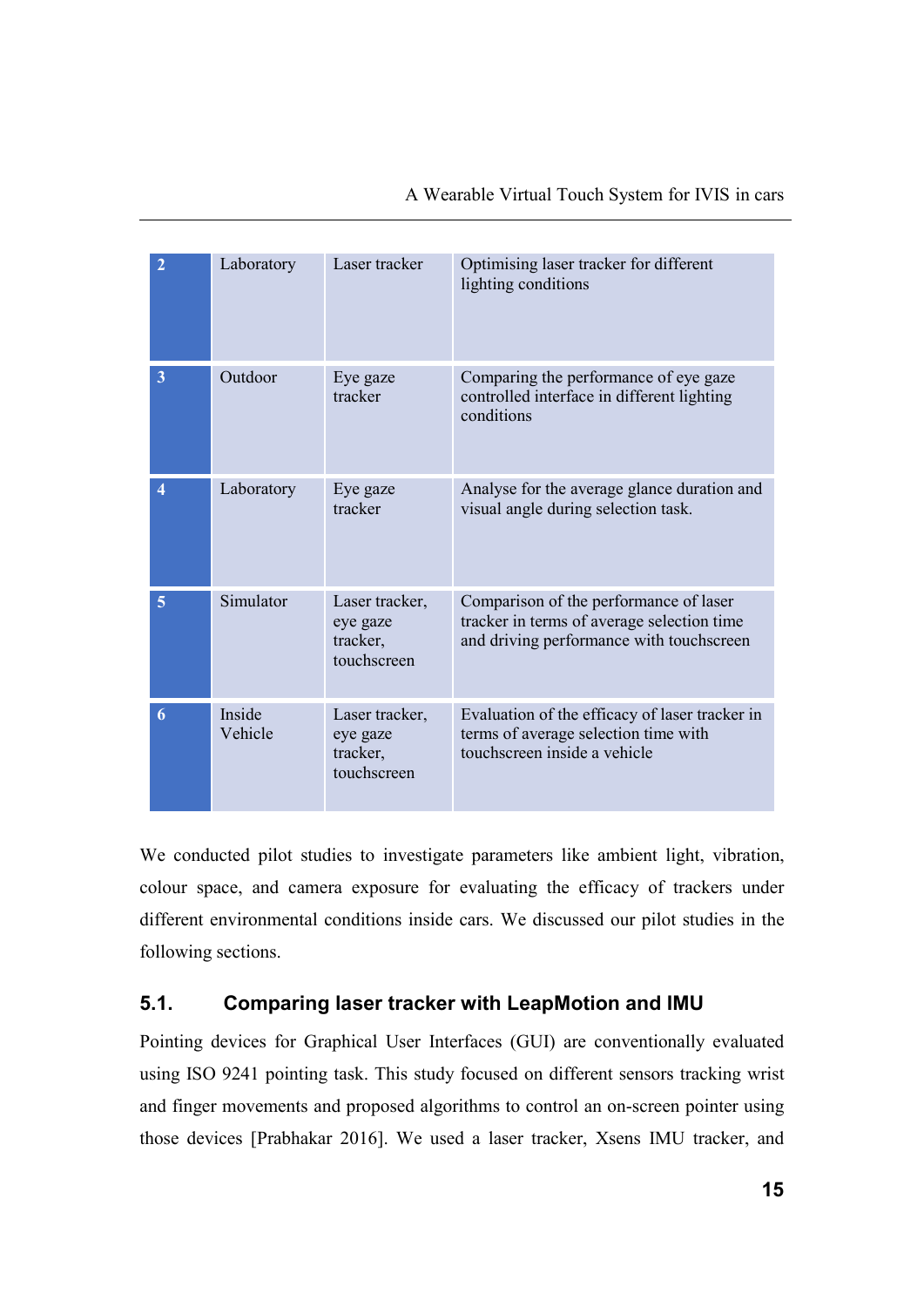LeapMotion tracker as cursor controller and evaluated their performance using ISO 9241 pointing task. We also evaluated an intelligent algorithm that predicts pointing targets and helps to reduce pointing and selection times. We compared Indices of Performance (IP) using Fitts' law [Fitts 1954] in equation (10), selection time, and mental workload for different pointing devices.

**Participants:** A total of 9 individuals participated in the evaluation task. Participants were young students from the campus with an average age of 26 years (2 female, 7 male).

**Material:** Tasks were performed on a Windows PC running Windows 7 on 2.0 GHz Intel Core-i3 processor and 4GB RAM. The size of the display screen was fixed at 435  $mm \times 325mm$  with a resolution of 1024×768 pixels. The size of the laser point was 3.5mm in diameter on the display screen. As the user was only performing the pointing task looking at the screen, we used the laser pointer with mechanical switch. The list below shows different sizes of targets and distances of their separation from the centre of the display.

- Width (W) of targets:  $45, 55, 65, 75$
- Distances from center (D): 80, 160, 240, 325
- Pixel width: 0.42mm per pixel

**Design:** A standard procedure for target selection was executed to evaluate different modalities. In this procedure, the participant was instructed to perform a pointing task [Biswas 2015] which was like ISO 9241 pointing task. It contained the target in white colour and the obstacles/distracters in blue colour, as shown in Figure 8. The cursor was brought to the centre of the screen before each target was clicked to note down the distance and time taken for the movement of cursor from the centre of the screen. The participant was instructed to navigate the cursor through the screen and select the target using each modality. Each modality was evaluated both in regular as well as adaptive modes. In adaptive mode, the size of the target, as well as distracters, vary depending on the cursor movement. The average time taken for a participant to move the cursor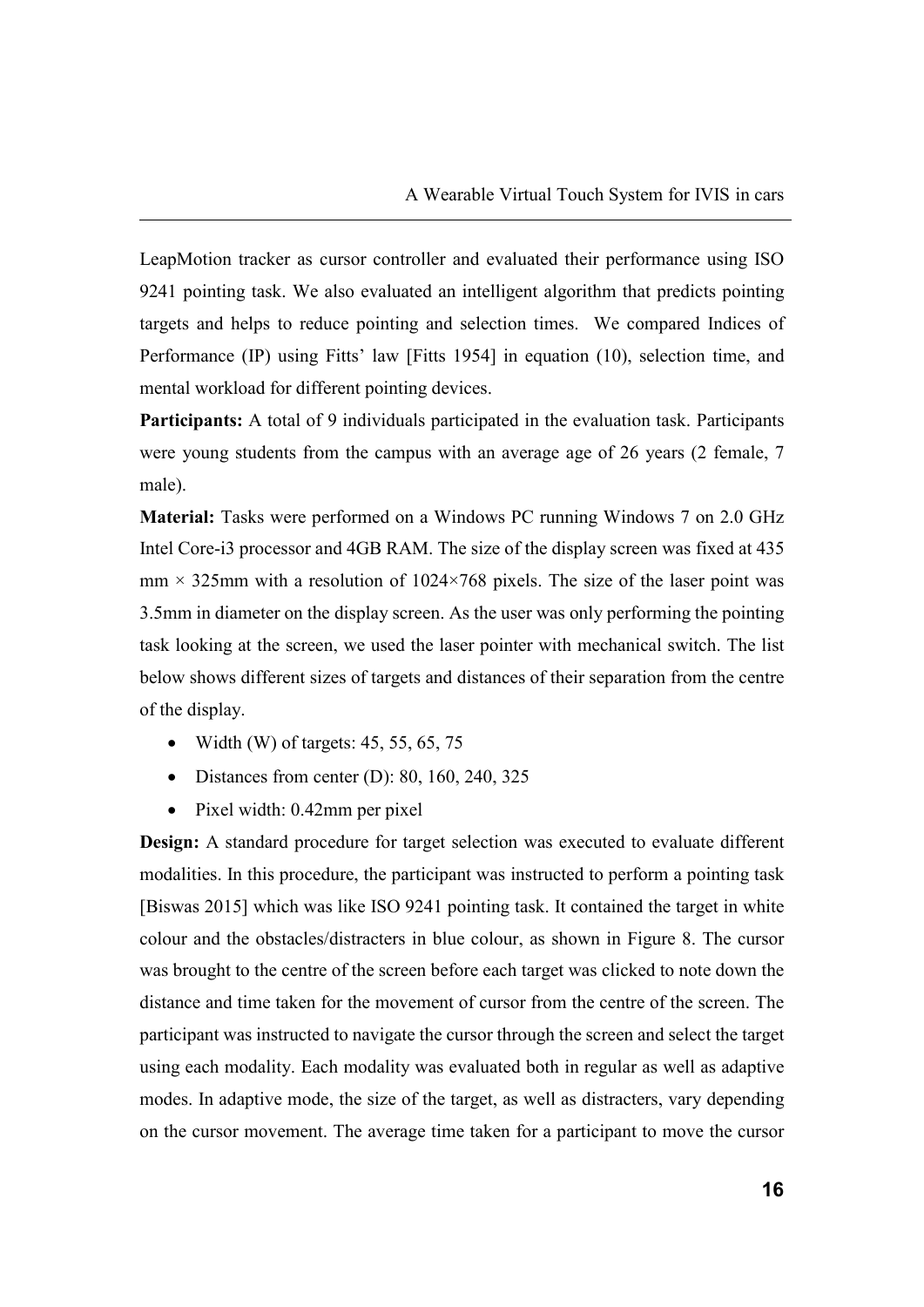from the centre of the screen to the target was calculated for each modality. Then the Index of Difficulty (ID) [Fitts' 1954] was calculated by using equation (9).

$$
ID = log_2\left(\frac{2D}{W}\right) \tag{9}
$$

$$
T = a + blog_2\left(\frac{2D}{W}\right) \tag{10}
$$



Figure 8. Screenshots of the center selection (left) and target selection (right)

**Procedure:** Two pointing tasks were performed using each modality in which the former was conducted in normal mode, and the latter was conducted in adaptive mode. A total of 3(modalities)  $\times$  2 trials were performed by each participant. All trials were randomised to avoid the order effect. Each trial was conducted for about 4 minutes logging 120 target hits per participant. The corresponding mental workload of participants was also recorded using NASA's TLX (Task Load Index) and SUS (System Usability Scale) scores for each trial.

#### **5.1.1. Results**

In the following bar charts, heights of bars represent arithmetic mean, and the error bars represent standard deviation.

**Pointing and Selection Time:** We compared the average pointing and selection times for different combinations of target width and distances. Figure 9 shows the graph of selection times with respect to IDs for different modalities. We found that participants took the least selection time using the laser tracker while highest using the LeapMotion controller. It is observed from Figure 9, that the laser tracker takes an average time of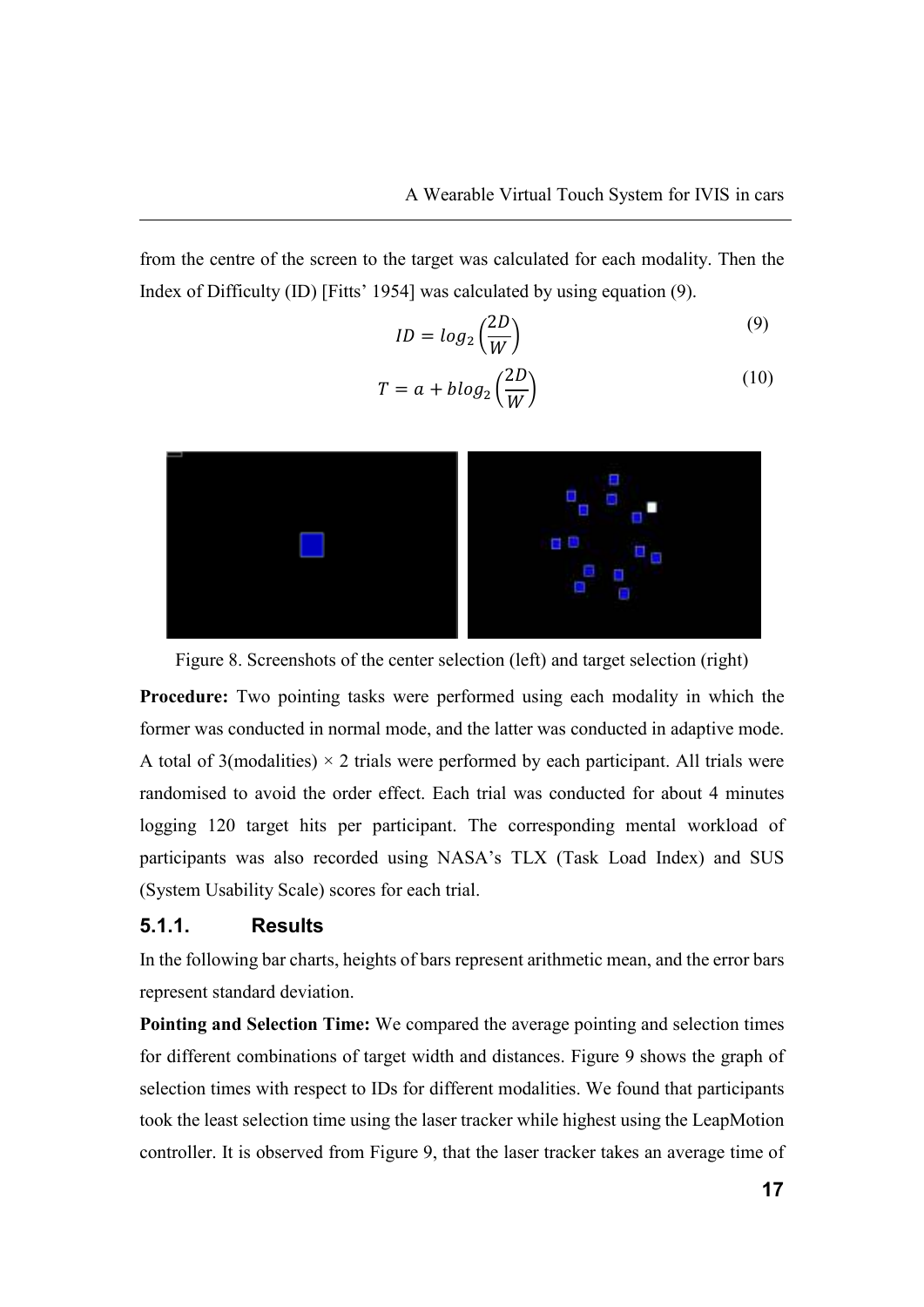1315ms for regular pointing and selection task. The adaptive modality of laser tracker further reduced the time of selection down to 1156ms. The LeapMotion tracker took an average time of 1732ms for regular task and 1703ms for adaptive task. The IMU tracker took an average time of 2181ms for regular task and 2115ms for adaptive task. A repeated measure ANOVA on selection time showed significant difference between modalities  $[F(2,90) = 75.1, p \le 0.01]$ . A pairwise t-test on selection times of laser and IMU trackers showed significant difference  $(p<0.05)$  between adapted and regular modes.





Figure 10 shows the Index of Performance (IP) for all pointing devices. The highest IP was found for the laser tracker.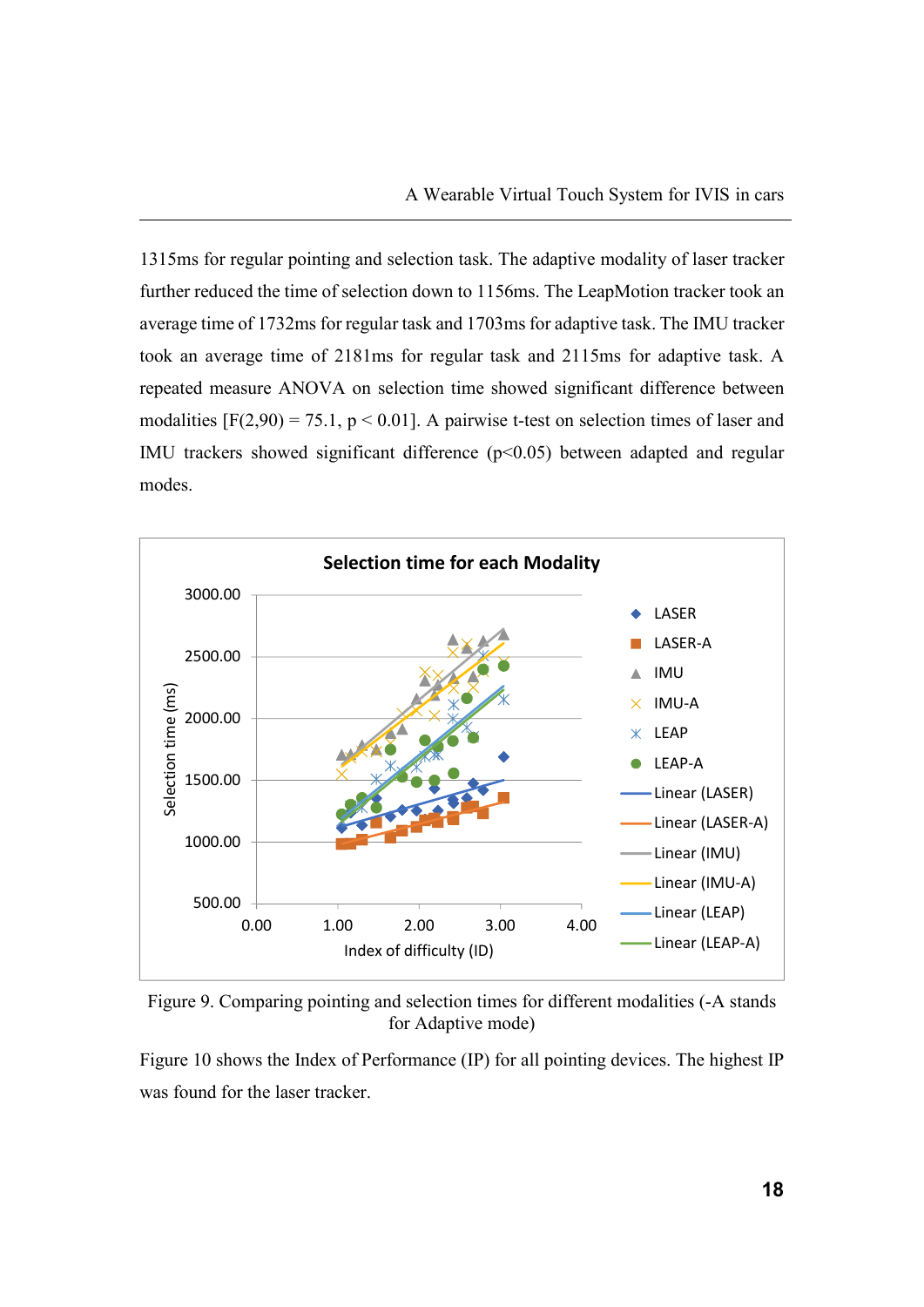

Figure 10. Comparing IP for different modalities

**Subjective Feedback:** The mental workload was highest for the LeapMotion controller and least for laser tracker (Figure 11). Differences among TLX scores were not significant in a one-way ANOVA.



Figure 11. Comparing mental workload in terms of TLX scores

The average SUS scores were calculated for each modality, as shown in Figure 12. All SUS scores were above 68, indicating that participants preferred all modalities. The highest score was noted for laser tracker, while the lowest was found for the LeapMotion controller.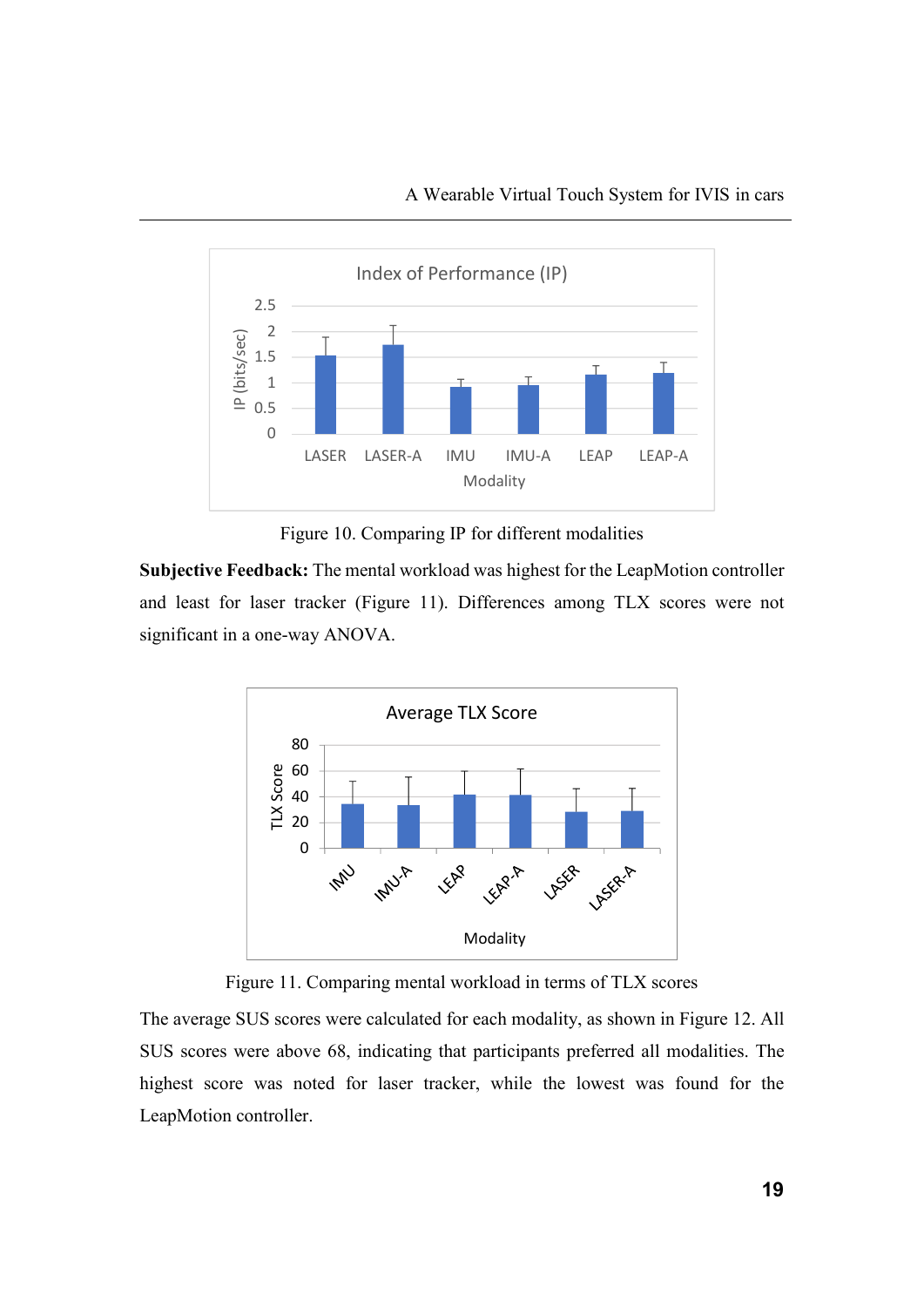Wrong Selection: Users clicked wrong objects/distracters several times while performing trials that were not accounted for calculating average selection time. These clicks are referred to as wrong selections.



Figure 12. Comparing subjective preference in terms of SUS scores

The graph in Figure 13 showed that the LeapMotion controller had more wrong selections. It was also found that the number of wrong selections was more in adaptive tasks in every modality.



Figure 13. Comparing the percentage of wrong selection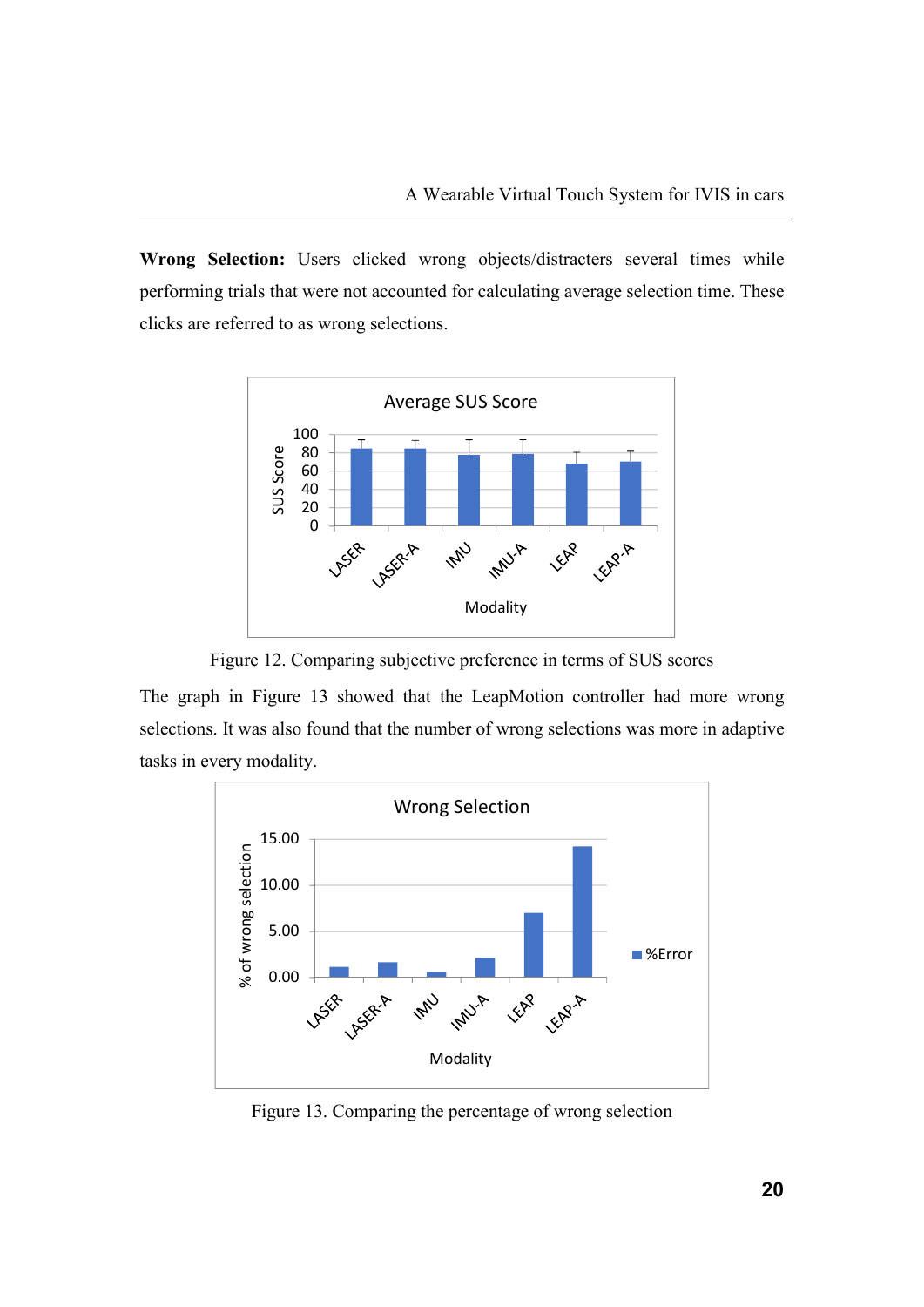#### **5.1.2. Discussion**

Existing gaming, automotive and military aviation environments explored finger or hand movement tracking-based interaction as a gesture recognition system. However, any gesture recognition system requires users to remember a set of gestures like commands of early-stage command prompt system. We explored new pointing modalities where an on-screen pointer can directly be controlled by finger or wrist movement. It is different from existing hand or air-gesture systems because users need not to remember any specific gesture and can control an on-screen pointer by small finger movement in the right, left, up, and down directions.

We proposed algorithms to control the cursor using three different types of sensors, as listed below

- Laser tracker uses a projected beam of light and uses an image processing technique to detect the position of the projected beam and control the cursor.
- IMU tracker uses inertial sensors to track the position of hand and finger and control cursor.
- LeapMotion controller uses infrared cameras to take videos of hand movement and control the cursor using the position of the index fingertip.

We also evaluated an adaptation algorithm based on the enlargement of targets to reduce pointing and selection times. A standard ISO 9241 pointing task found that the laser tracker is the fastest to operate, and the adaptation system can significantly reduce pointing and selection time. Users' mental workload and subjective preference also supported the result.

The IMU tracker had a default of 1.5s as dwell time for selection of the target. Reducing this delay will bring down the selection time of the target. The LeapMotion tracker required a continuous lift of wrist over the sensor, which might have contributed to its poor performance. The dwell time for selection in the LeapMotion controller was found to be too low to trigger wrong selections and was much worse in adaptive mode.

The result of this study showed that the laser tracker gave promising performance compared to other modalities. We chose laser tracker for integrating into an automotive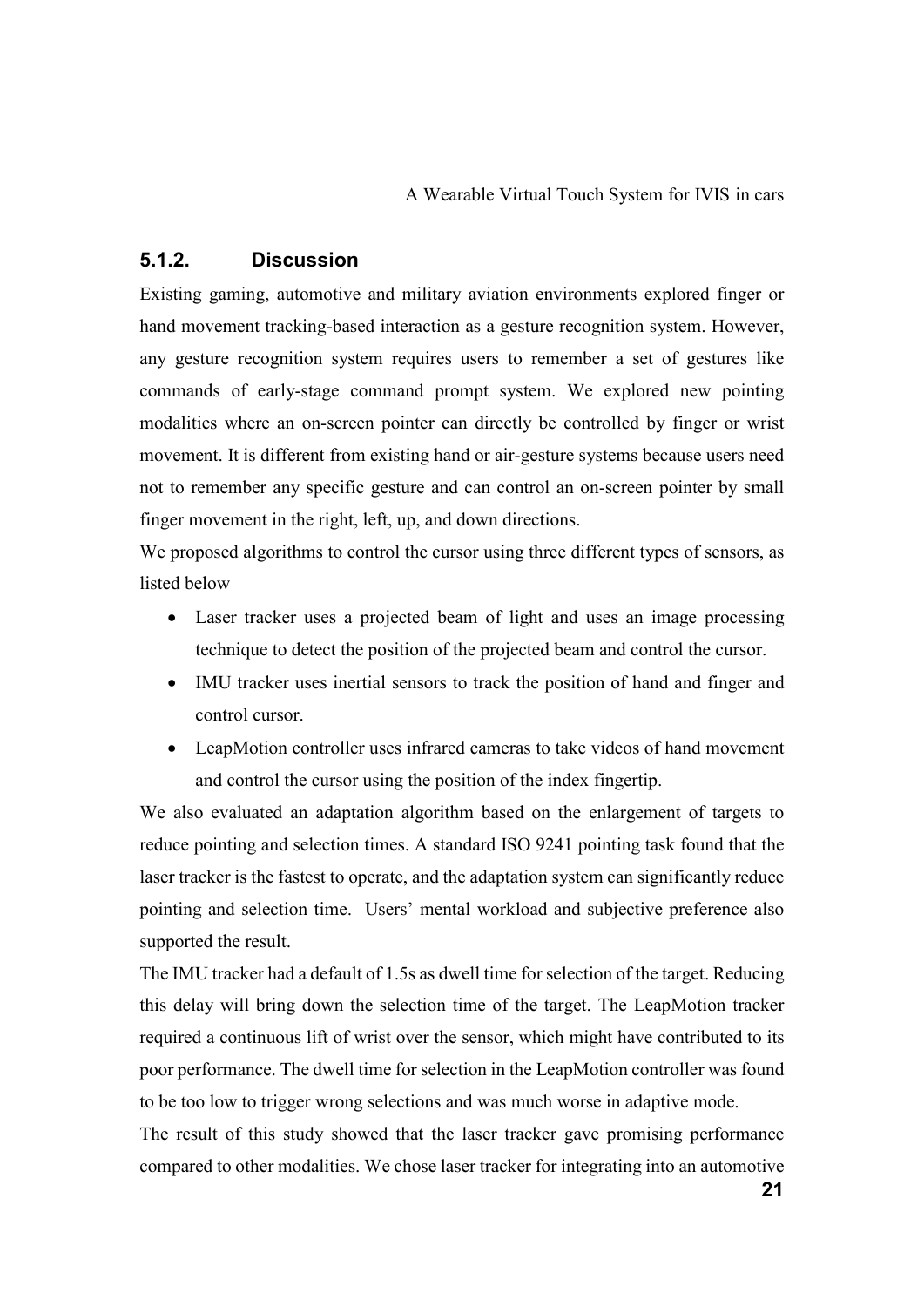environment and evaluated the efficacy of eye gaze tracker in different lighting conditions, as discussed in the following section.

# **5.2. Evaluation of eye gaze tracker in different lighting conditions**

We conducted a user study to evaluate the efficacy of the existing eye tracker (Tobii 4c) under different lighting conditions: dark, light, and sun, where dark was the least and sun being the highest in luminance. As the tracker fails to detect eyes beyond a luminance value, the tracker was tested from the darkest to the brightest luminance outdoor under sunlight exposure to find the upper bounds of detection of eyes by the tracker. We used ISO 9241 pointing task described in previous section 5.1 to compare movement time with respect to different indices of difficulty. All trials were randomised to avoid the order effect. The ID vs. selection time of targets at different luminance conditions is shown in Figure 14.



Figure 14. Average selection time for different luminance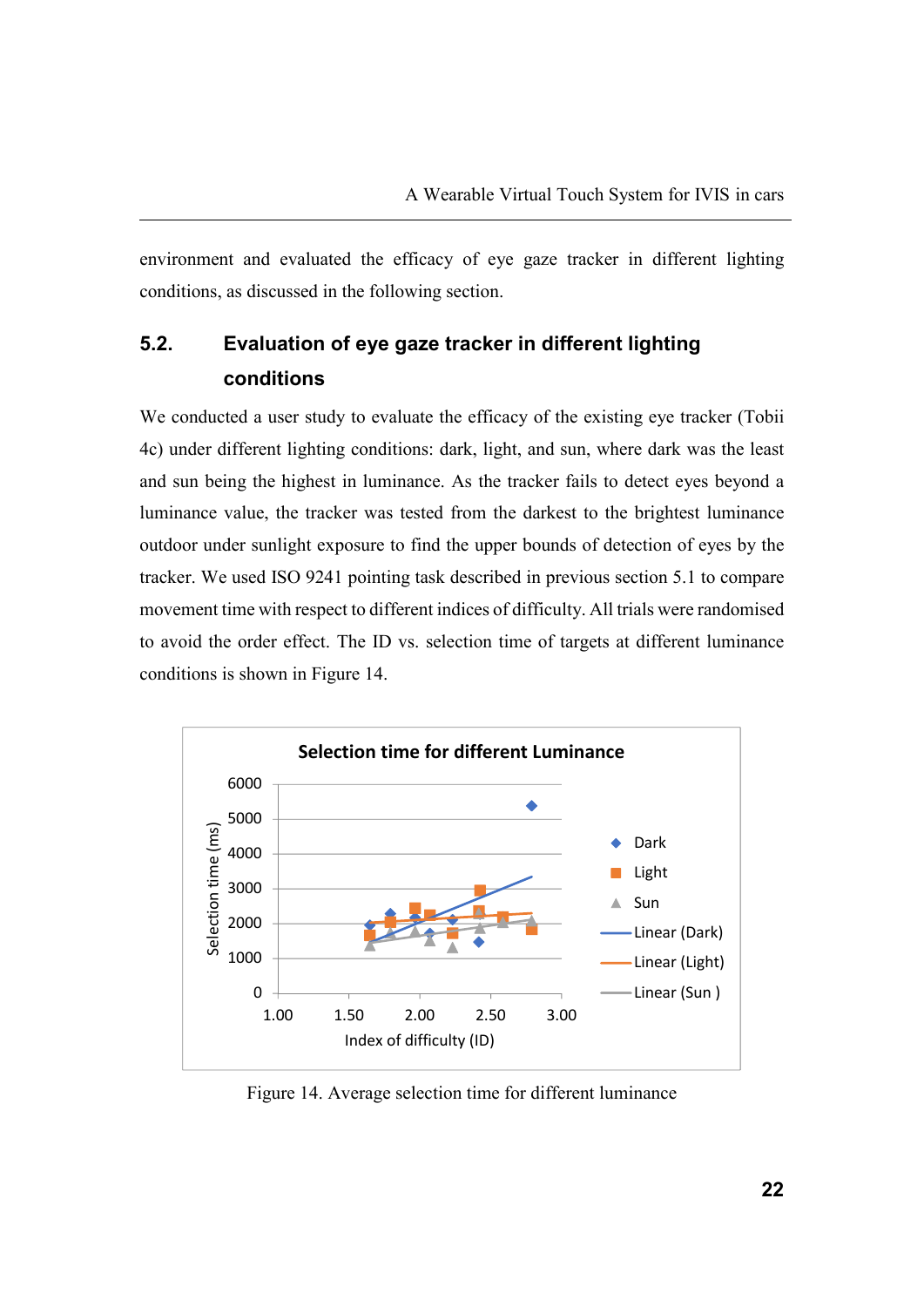In a pilot study involving 7 participants (4 male, 3 female, age range 23 to 35 years), we did not find a significant difference in performance in terms of pointing and selection times in a range of 6 to 1500 lux of illuminance. As we place the eye gaze tracker in the car's dashboard, we do not expect direct sunlight to be more than 1500 lux to hit on the dashboard. Hence, we conclude that change in lighting conditions in day and night would not affect the performance of gaze-controlled interfaces. As we used eye gaze tracker as a switch for the laser tracker system, we were required to estimate the average dwell time for locking the gaze position. In that direction, we conducted a pilot study to estimate the average dwell time of gaze-controlled interface, as discussed in the following section.

#### **5.3. Eye gaze tracker dwell-time calibration study**

We analysed an existing dataset for dwell time and average standard deviation of the eye gaze to find the visual angle boundary for performing a secondary task on an IVIS. The dataset had the eye gaze and timestamp information while performing a secondary task by touching the screen and selecting targets while driving. The user was instructed to select the icon on a touch screen IVIS highlighted as 'Target' after he/she hears an auditory cue. During selection, the eye gaze movement was tracked using an eye gaze tracker, and the time taken to complete the target selection task was recorded. Data was analysed for the average glance duration and average visual angle during selection.



Figure 15. The timing diagram of the secondary task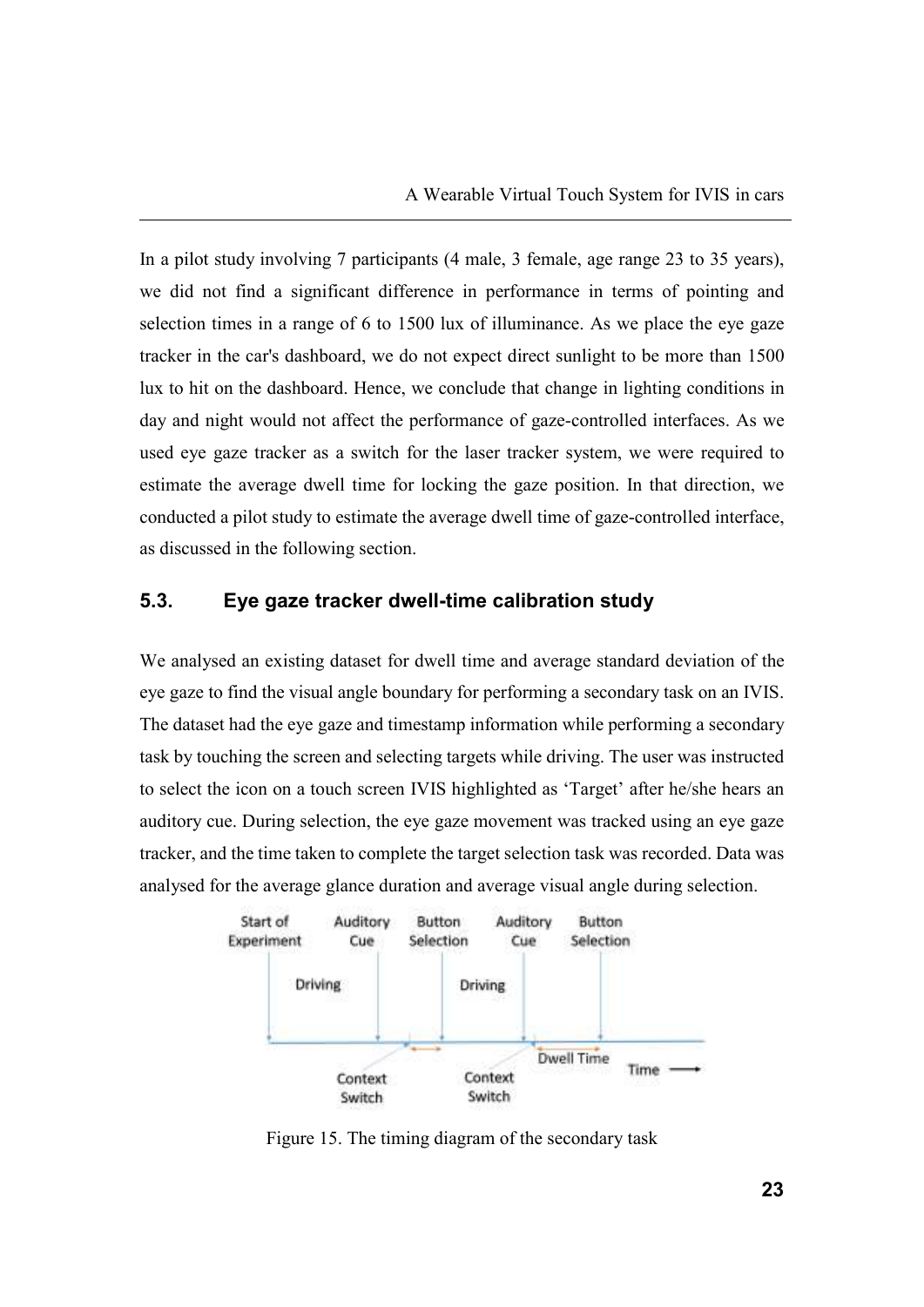The flow of the experiment is illustrated in the timing diagram (Figure 15). When the user looked at IVIS, the eye tracker detected eyes and recorded the gaze data. The context switch illustrated in the timing diagram explains the time taken by the user to switch his mind from driving to operating secondary task.

We found that the average X offset was between 100 and 200 pixels. The average Y offset was between 400 and 800 pixels. The average reaction time was between 800 and 1400ms, and the average glance duration was between 200 and 1000ms. These values for dwell time and visual angle in the existing algorithm were expected to improve the performance of the laser tracker with eye gaze switch system. We integrated the laser tracker system into the driving simulator. We conducted a user study to evaluate the efficacy of our system in comparison to the touch screen interface, as discussed in the following section.

# **6. User study within driving simulator**

Following the results of the pilot studies, we conducted a user study to evaluate the performance of laser tracker in the automotive environment. We compared the performances of laser tracker with mechanical switch, laser tracker with eye gaze switch and touch input systems for operating secondary tasks while driving.

#### **6.1. Participants**

We recruited 10 participants (8 male and 2 female) with an average age of 26 years from our university for this study. All participants had at least a year old driving license and drove regularly. We let participants freely drive the simulator before data collection and made sure that the simulator experience did not influence the increase in task difficulty.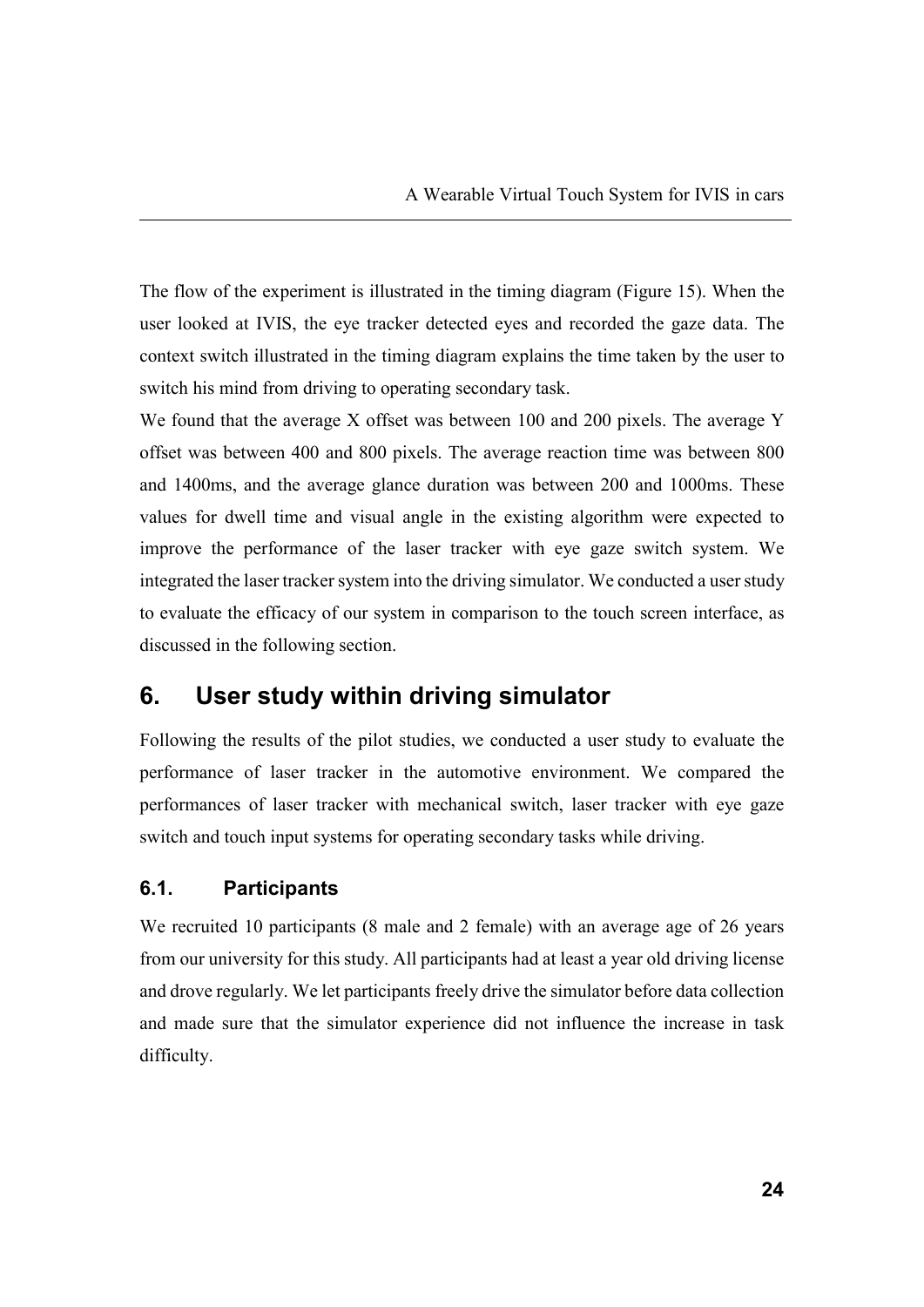## **6.2. Material**

A windows PC was used to run the laser tracker system. A Logitech G29 driving wheel was used for driving simulator running ISO 26022 lane changing task. For undertaking secondary task, we used the same set of materials described in section 3.

## **6.3. Design**

In this dual-task study, participants were instructed to drive along a 3-lane motorway and undertake a lane-changing task. They were instructed to select targeted buttons on the dashboard display after they hear an auditory cue at regular intervals of 5 to 7 seconds. The following modalities were compared

- Laser tracker with mechanical switch (Laser Mech)
- Laser tracker with eye gaze switch (Laser ET)
- Touch (Touch)

#### **6.4. Procedure**

The aim of the study was explained to participants. They were given free trials to use the laser tracker device to reduce the learning effect of the modality. After the learning trials, they undertook actual trials of study. Participants were instructed to drive without deviating from the lane. While drivers were not instructed to maintain any speed limit, the software system capped the top speed at 60 Km/h. After each trial, participants were instructed to fill up NASA TLX and SUS forms. All trials were randomised to avoid the order effect.

#### **6.5. Results**

We have measured the following dependent variables

- 1. **Driving performance** is measured as
	- a. **Mean deviation** from designated lane calculated according to Annex E of ISO 26022 standard.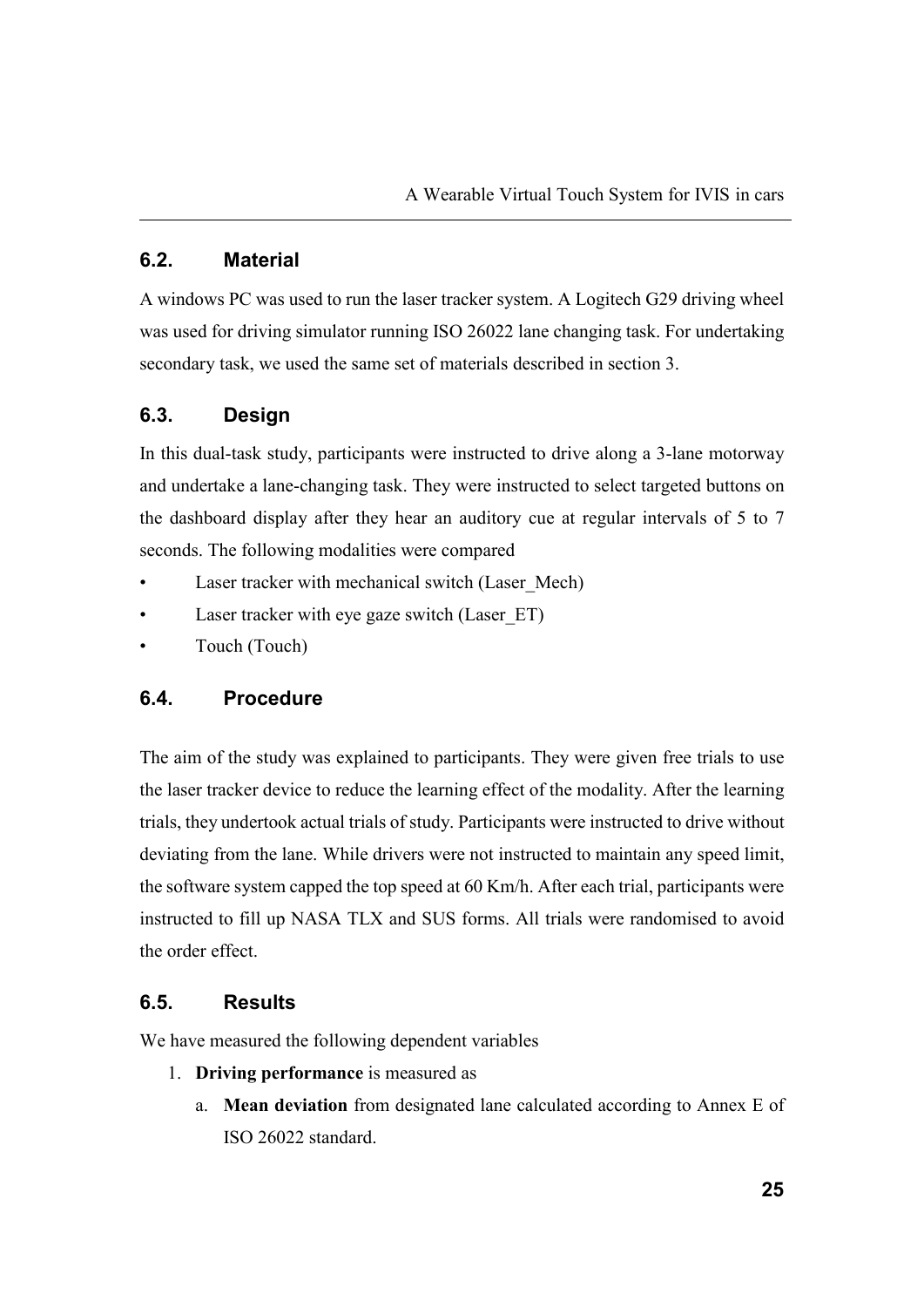- b. **Average speed** of driving, we investigated if the new modality significantly affected driving speed.
- c. **Standard Deviation of Steering Angle**, a large standard deviation means drivers made sharp turns for changing lanes.
- 2. **Pointing and Clicking performance** is measured as
	- a. **Error in secondary task** as the number of wrong buttons selected compared to total number of selections.
	- b. **Response time** as the time difference between the auditory cue and the time instant of the selection of the target button. This time duration adds up time to react to auditory cue, switch from primary to secondary task and the pointing and selection time in the secondary task.
- 3. **Cognitive load** measured as the NASA Task Load Index (TLX) score.
- 4. **Subjective preference** as measured as the System Usability Score (SUS).

In the following bar charts, heights of bars represent arithmetic mean, and the error bars represent standard deviation. We first undertook ANOVA and then compared means through pairwise t-tests after Bonferroni correction.

**Driving Performance:** The arithmetic means of the deviation and speed were compared across modalities as metrics of driving performance. The touch modality showed the least mean deviation in Figure 16. The mean deviation for laser tracker with mechanical switch was significantly (two-sample t-test:  $p<0.05$ ) higher than that of laser tracker with eye gaze switch (ANOVA: F  $(2,27) = 222.9174$ ,  $p < 0.01$ ). The average speed of driving was highest for touch interface, as seen in Figure 17. The average speed was not significantly different for laser tracker with mechanical switch and laser tracker with eye gaze switch, though the difference was less than 6 km/h.

**Pointing and Selection times:** The average selection time of target was lowest for the touch interface. It was significantly different for different conditions (ANOVA: F  $(2,246) = 8.0277$ ,  $p < 0.01$ ). The touch input was significantly faster ( $p < 0.05$  at pairwise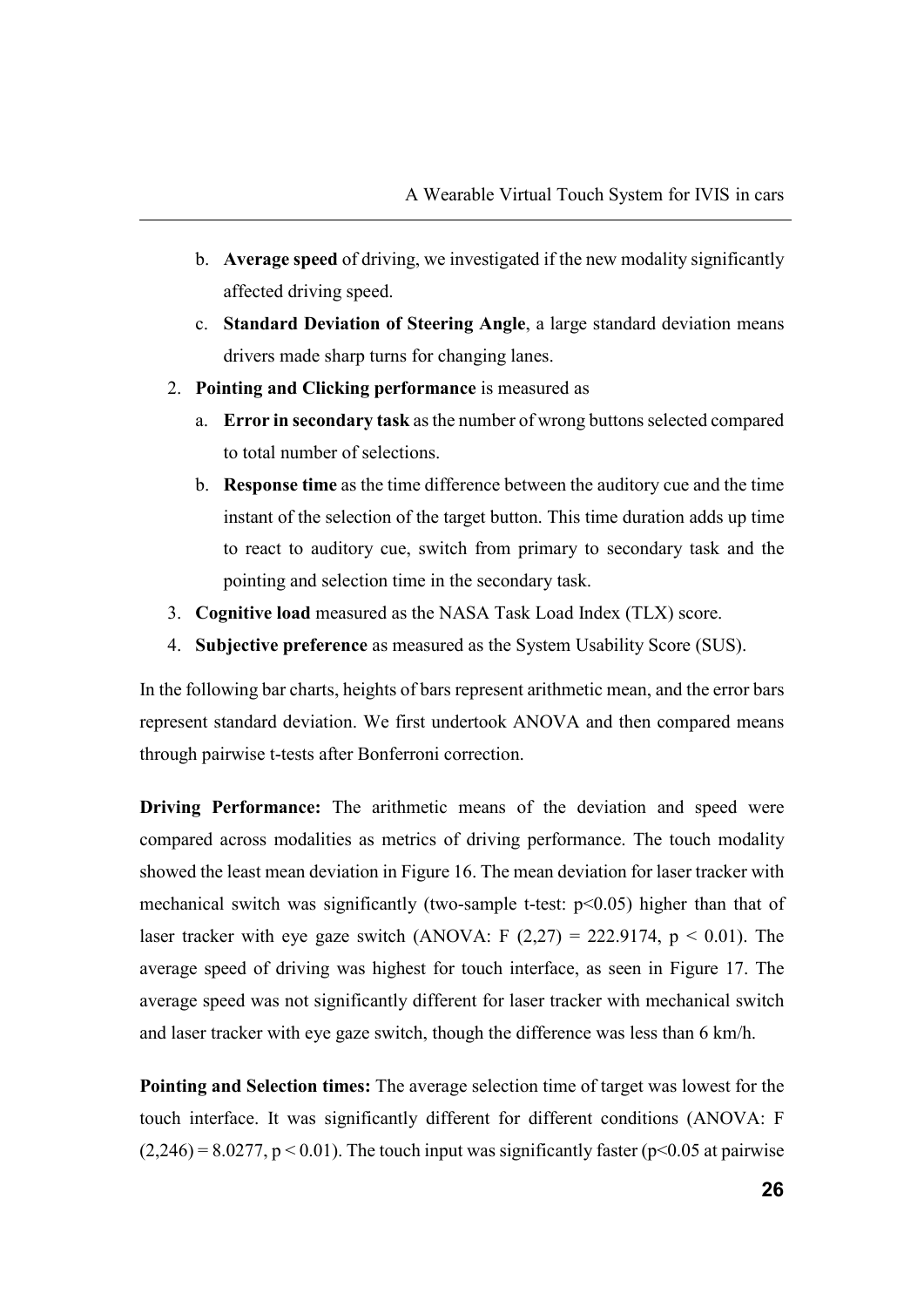t-test after Bonferroni correction) than Laser pointer with mechanical switch, other two t-test results were not found significant. The difference between the average selection time of laser tracker with eye gaze switch and touch input was less than 100ms, as seen in Figure 18.

**Subjective Feedback:** The perceived mental workload was measured as the workload score from TLX. The TLX score was the least for the touch interface, as seen in Figure 19. It was also found through a two-sample t-test that the TLX score of the laser tracker and touch interfaces were not significantly different from each other.

The subjective preference was measured as the usability score from SUS. The SUS score was highest for the touch interface and was greater than 68 for all the three modalities. It infers that all systems are usable, as seen in Figure 20. It was also found through a two-sample t-test that the SUS scores of laser trackers were not significantly different from that of the touch interface.



Figure 16. Comparing driving performance in terms of mean deviation from the lane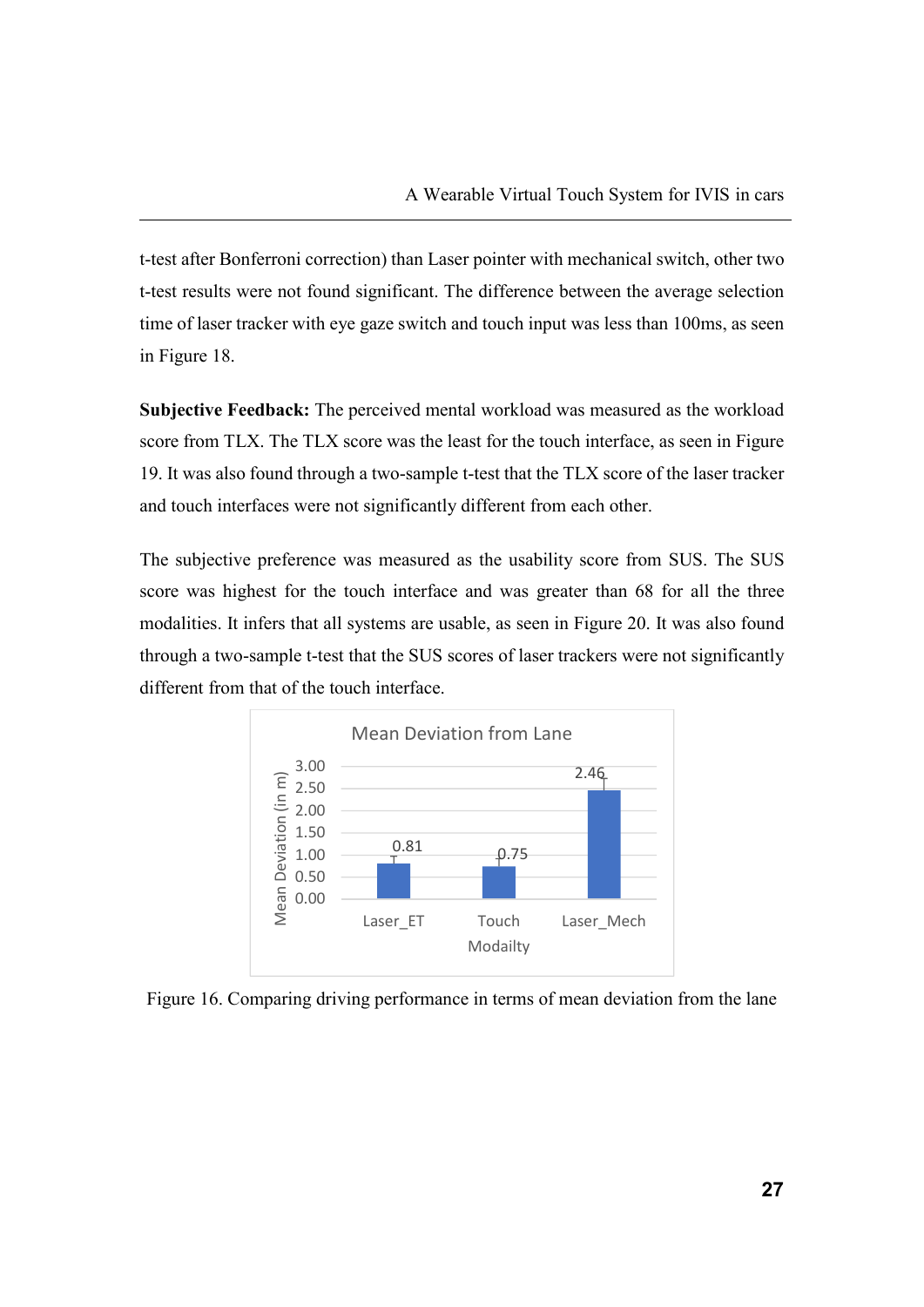

Figure 17. Comparing the driving performance in terms of the driving speed



Figure 18. Comparing average selection time of the targets on the IVIS



Figure 19. Comparing cognitive loads in terms of TLX scores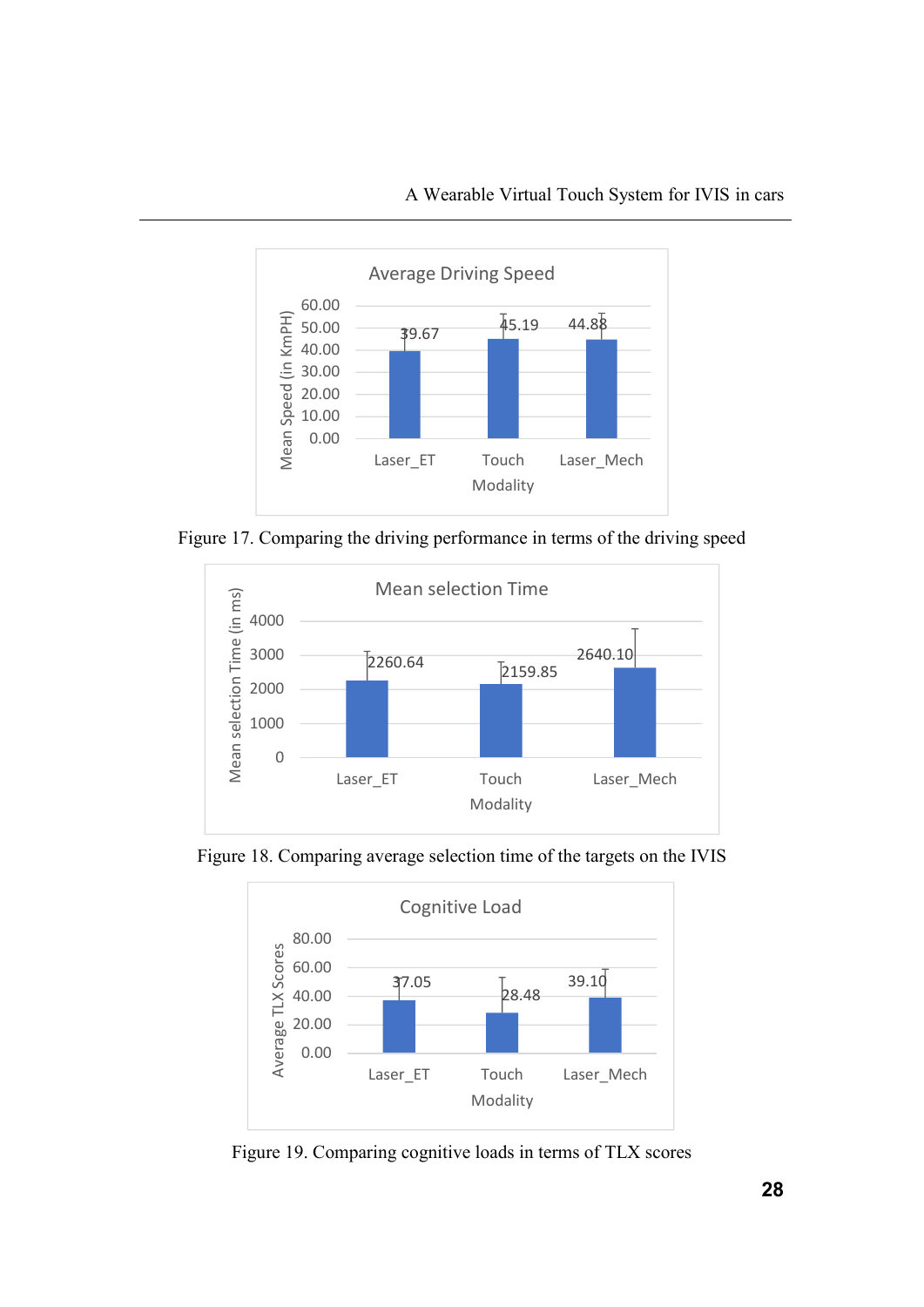

Figure 20. Comparing system preference in terms of SUS scores

#### **6.6. Discussion**

This study demonstrated that the laser tracker interface could be used for performing a secondary task alternative to conventional button and touch interfaces. However, the touch interface was the fastest to use. The mean deviation plot (Figure 16) may indicate that participants were less distracted by the selection process using laser tracker with eye gaze switch than by using laser tracker with mechanical switch. The average speed plot may indicate that participants slowed down by 6km/h while performing a secondary task using laser trackers. Though participants took less time for selecting the intended targets using touch interface, the difference in selection time between modalities was less than 100ms, which infers that the performance of laser tracker interface is still on par with the touch interface. We expected the average selection time of the target to be significantly less for laser tracker than touch modality, but the experimental results did not support the hypothesis. One reason might be that users were not trained to operate a laser tracking device and they have already been well trained with touch modality. In our experiment design, we did not include fatigue as a parameter as it could give how comfortable or tired one felt while performing tasks using both laser and touch modalities.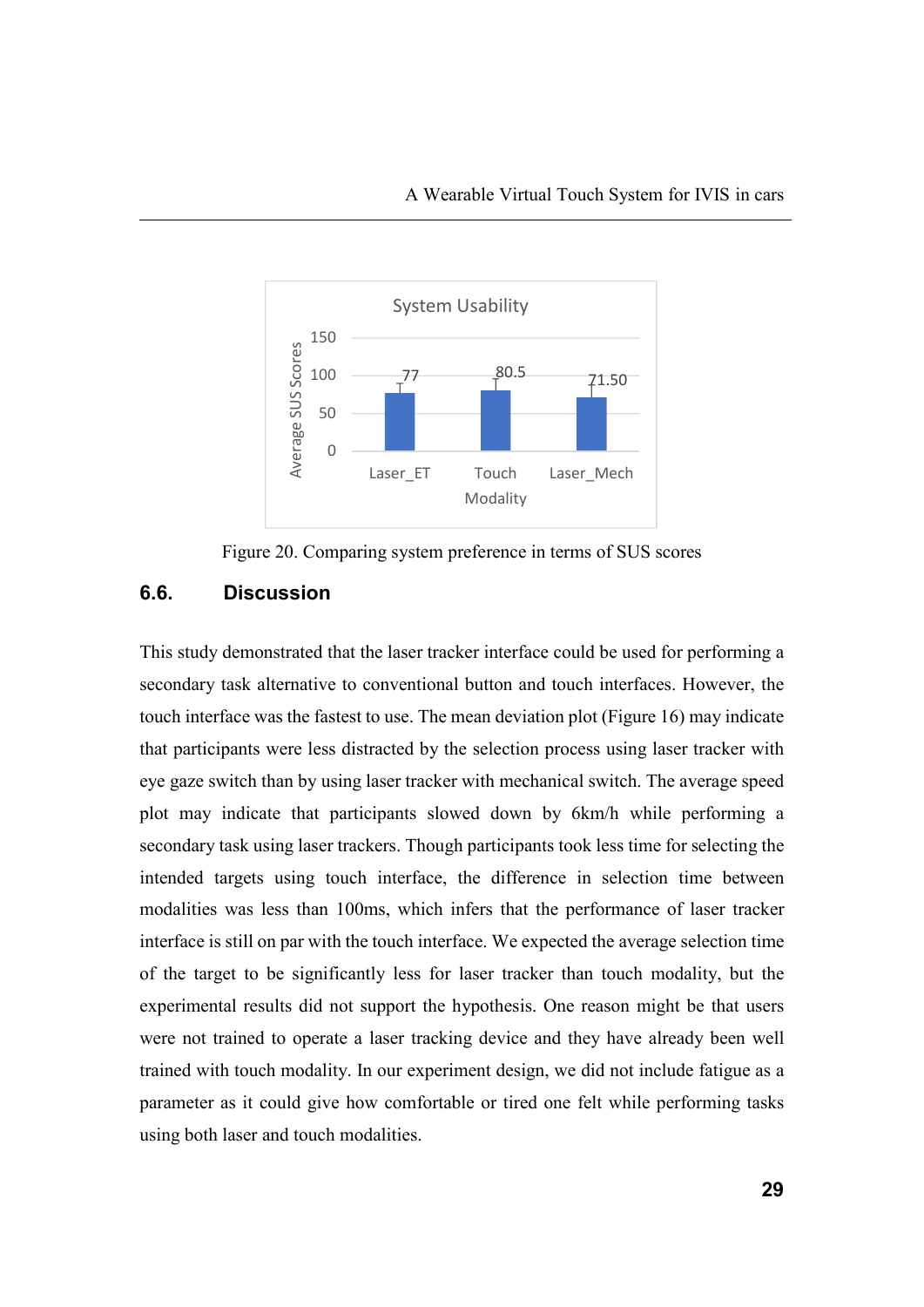However, one disadvantage of our system is that it is based on wearable technology and can be considered intrusive by users. It also requires the user to stretch his arm, although the duration and amplitude of stretching can be reduced compared to the touchscreen system as viewed in this video [Link]. Our recent work explored eye gaze-controlled HUD, which does not require taking hands off from the steering wheel [Prabhakar 2019]. However, our laser tracker technology remains relevant for HDD and can be made operational using a low-cost webcam-based eye gaze tracker. To address the implementation constraints of our laser tracker system inside a real car, we conducted a user study to evaluate the performance of our system inside a real car, as discussed in the following section.

# **7. User study inside car**

The laser tracker with eye gaze switch was set up inside a non-moving Toyota Etios car, as shown in Figure 21. The study aimed to organise various components of the system like camera, wearable device, touch sensor for steering wheel – all within an actual vehicle and externally validate the system's performance in terms of average selection time using a standard ISO pointing task.

#### **7.1. Participants**

Data were collected from 10 participants (4 female, 6 male), with an average age of 29 years. Participants sat at the front passenger's seat.

#### **7.2. Material**

A laptop with a matte finish display was set up above the gearbox such that the display was positioned in front of the existing infotainment system of the car. The camera was placed between the front seats such that the display was within its field of view without occlusion.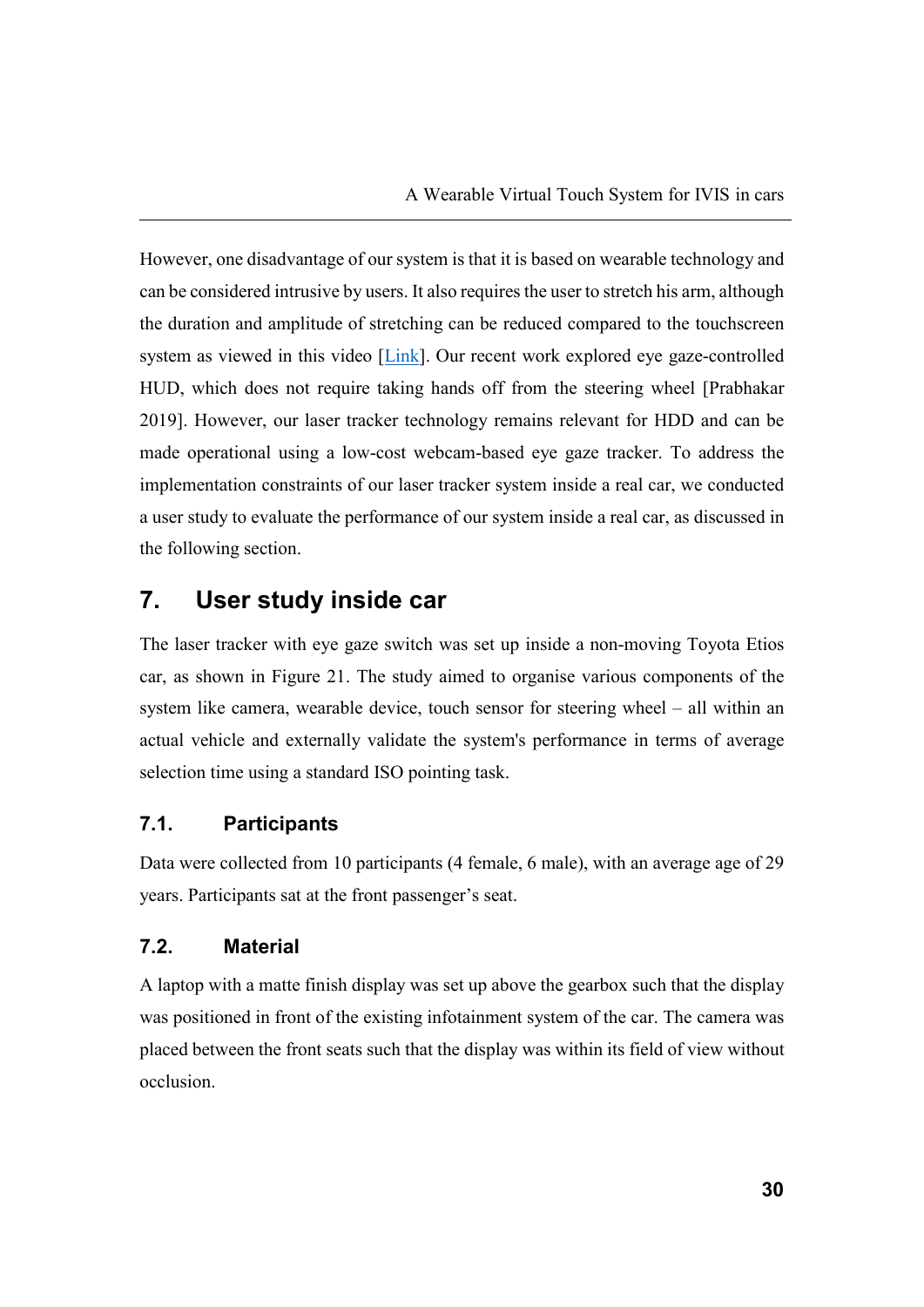# **7.3. Design**

The eye gaze tracker was calibrated and placed above the display of the laptop. The eye gaze tracker was tilted towards the participant such that it could track the eyes of the participant. Participants undertook the standard ISO 9241 pointing task using laser tracker with eye gaze switch. They were instructed to select a target button highlighted in white colour among a set of 5 blue-coloured buttons. Each button was  $70 \times 70$  pixels in size. The difference in timestamps between the appearance of the target and its selection was recorded. We used same set of materials as described in section 6.



Figure 21. Participant performing secondary task using laser tracker with eye gaze switch inside car

## **7.4. Procedure**

Before trial, participants were briefed about the set up and task. Each participant initially undertook a trial run followed by the actual task. Each participant continued the ISO pointing task for at least 2 minutes.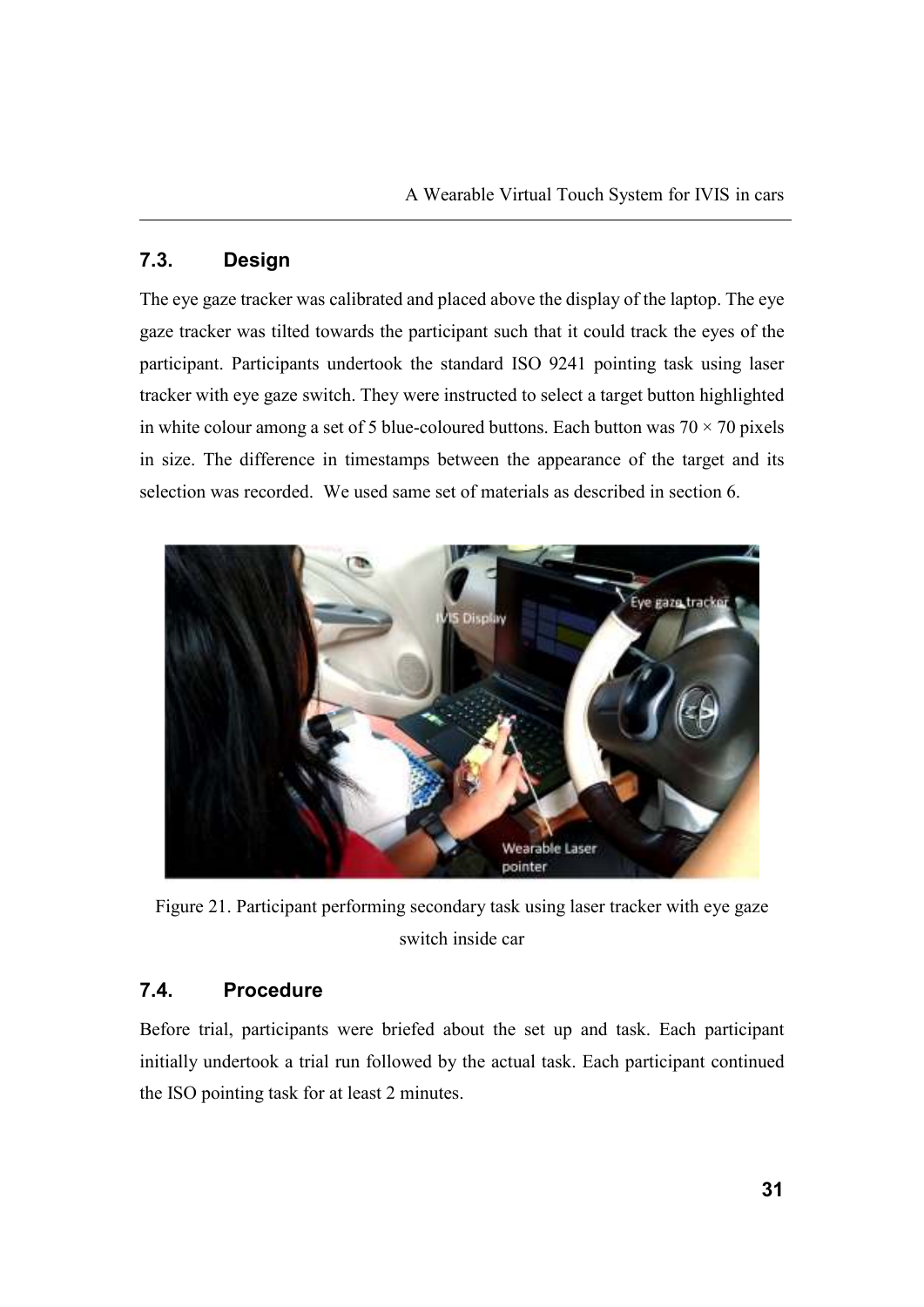# **7.5. Results**

We recorded 348 pointing tasks from all participants, out of which 15 entries were removed as outliers as the values were outside outer fence ( $3^{rd}$  Quartile  $\pm$  3  $\times$ Interquartile Range). On average, no participant exceeded 2 seconds to complete pointing tasks, as shown in



a. Participant wise analysis



b. Histogram analysis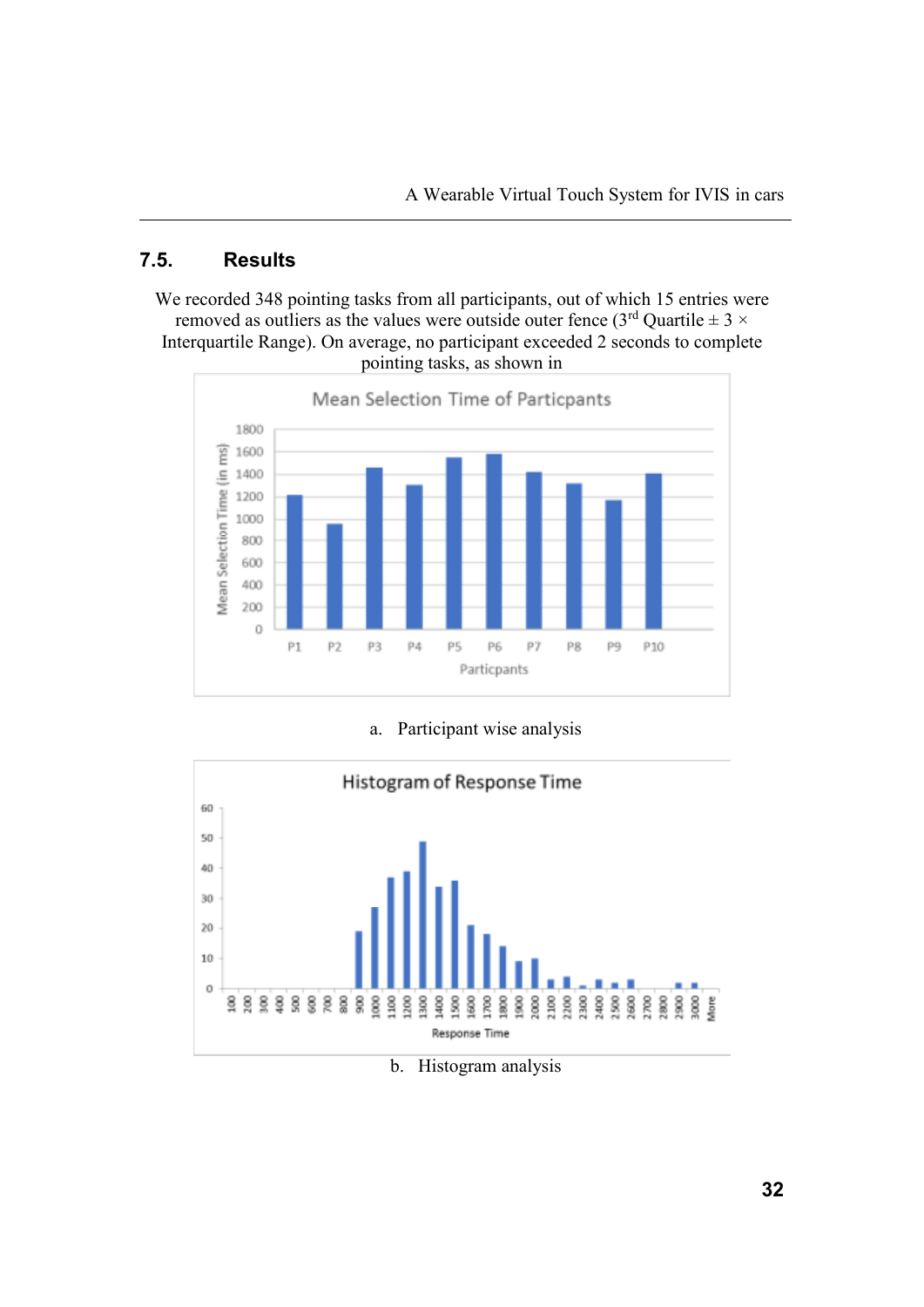



c. Participant wise analysis



d. Histogram analysis

Figure 22b further showed that 94% of pointing tasks were completed in less than 2 seconds.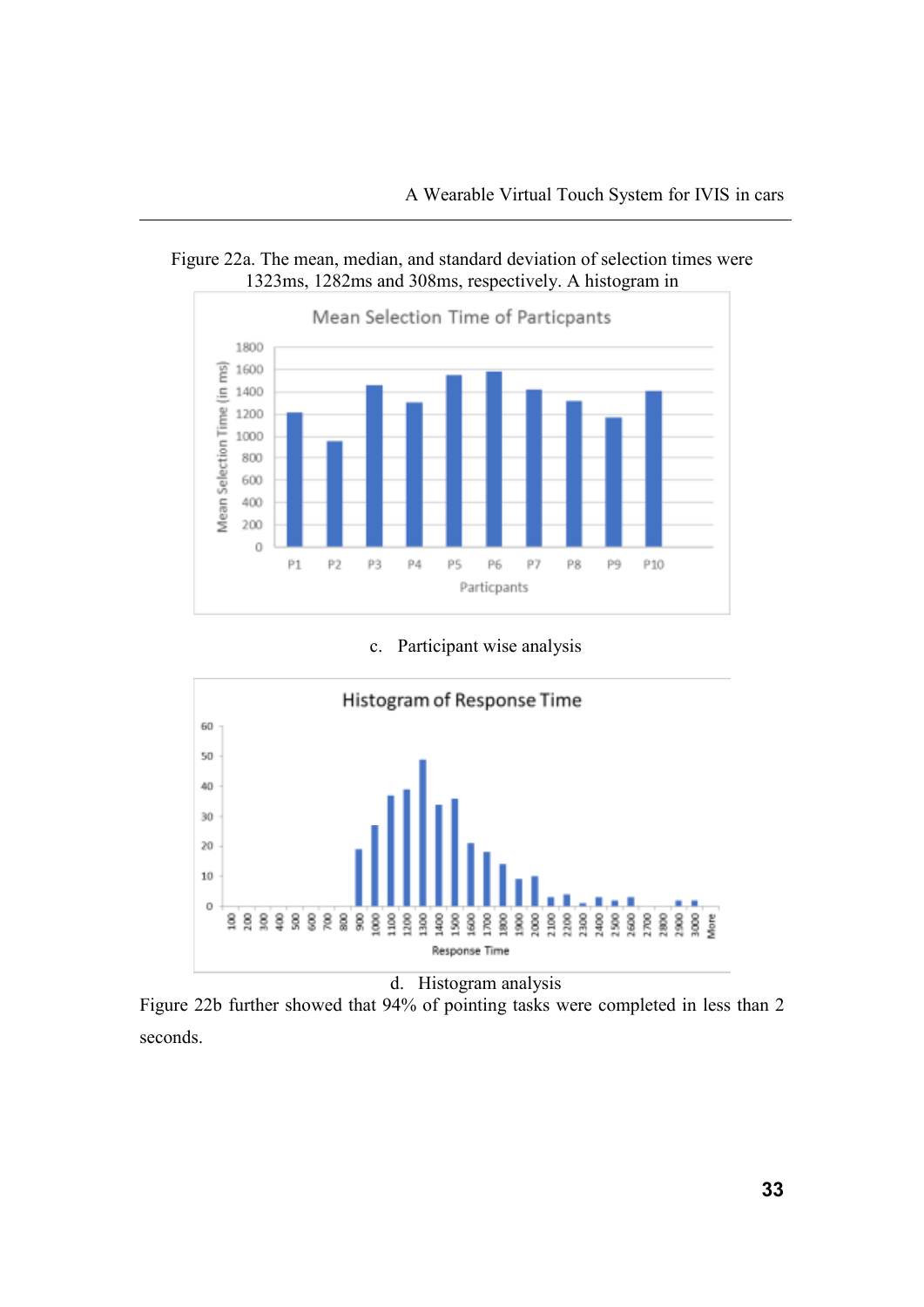

#### e. Participant wise analysis





# **7.6. Discussion**

Initially, the laser tracker system was compared with IR and IMU-based hand movement trackers. Participants could undertake pointing and selection tasks faster using the laser tracker-based system. The laser tracker and eye gaze tracker were evaluated for their efficacy in dynamic lighting conditions in both laboratory and in-car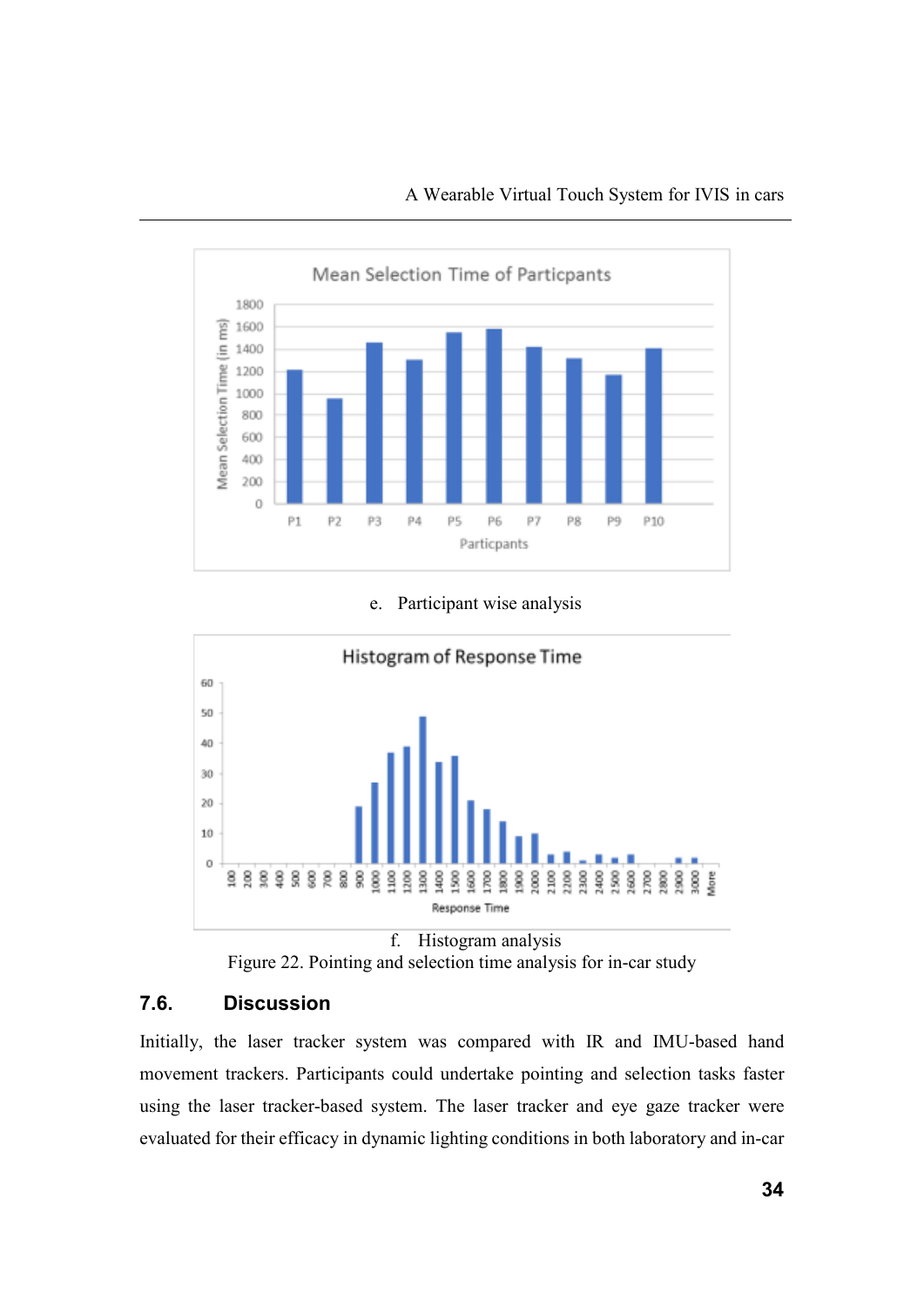environments. The laser tracker with eye gaze switch was integrated into a driving simulator and evaluated for its efficacy in completing pointing tasks in IVIS while driving. It showed promising results to investigate the laser tracker system further inside a real car. As our laser tracker system requires a camera to be mounted such that it faces the IVIS display, it was challenging to integrate the system in a real car and calibrate the camera for optimal field of view and exposure values. We conducted an in-car trial to evaluate the efficacy of the system despite the limited space. The performance of laser tracker with eye gaze switch inside the car was promising. Our laser tracker system took an average selection time of less than 2s, which is one of the main reasons to select this technology in real driving for operating secondary tasks without distracting from driving task. Participants felt easy to operate our system inside the car as they did not require to stretch their arms to make physical contact with the screen for interaction. Due to the quick response times and non-contact interaction, this system widens the scope to rethink new automotive user interfaces. In other intelligent virtual touch-based systems [Ahmad 2014; Biswas 2017], the predicted screen element will not be obvious to the user, and the IVIS software has to be modified to give visual feedback to the user about the predicted screen element. However, the laser tracker system will always show visual feedback with a laser spot reducing the chances of wrong selection. Considering the potential of our laser tracker technology for HDD to be adopted by industries, we investigated the acceptance of our technology by the end-users (drivers) by using qualitative research methodology, as discussed in the following section.

# **8. Qualitative study for user acceptance**

This study explores the contributory factors of acceptance of the proposed wearable device in a car by analysing why and how professional drivers would accept the proposed device. It helped us to understand professional drivers' expectations and opinions that will help in improving the prototype. There exists a research gap in understanding how new technology will be accepted and adopted by professional drivers in a service-oriented economy.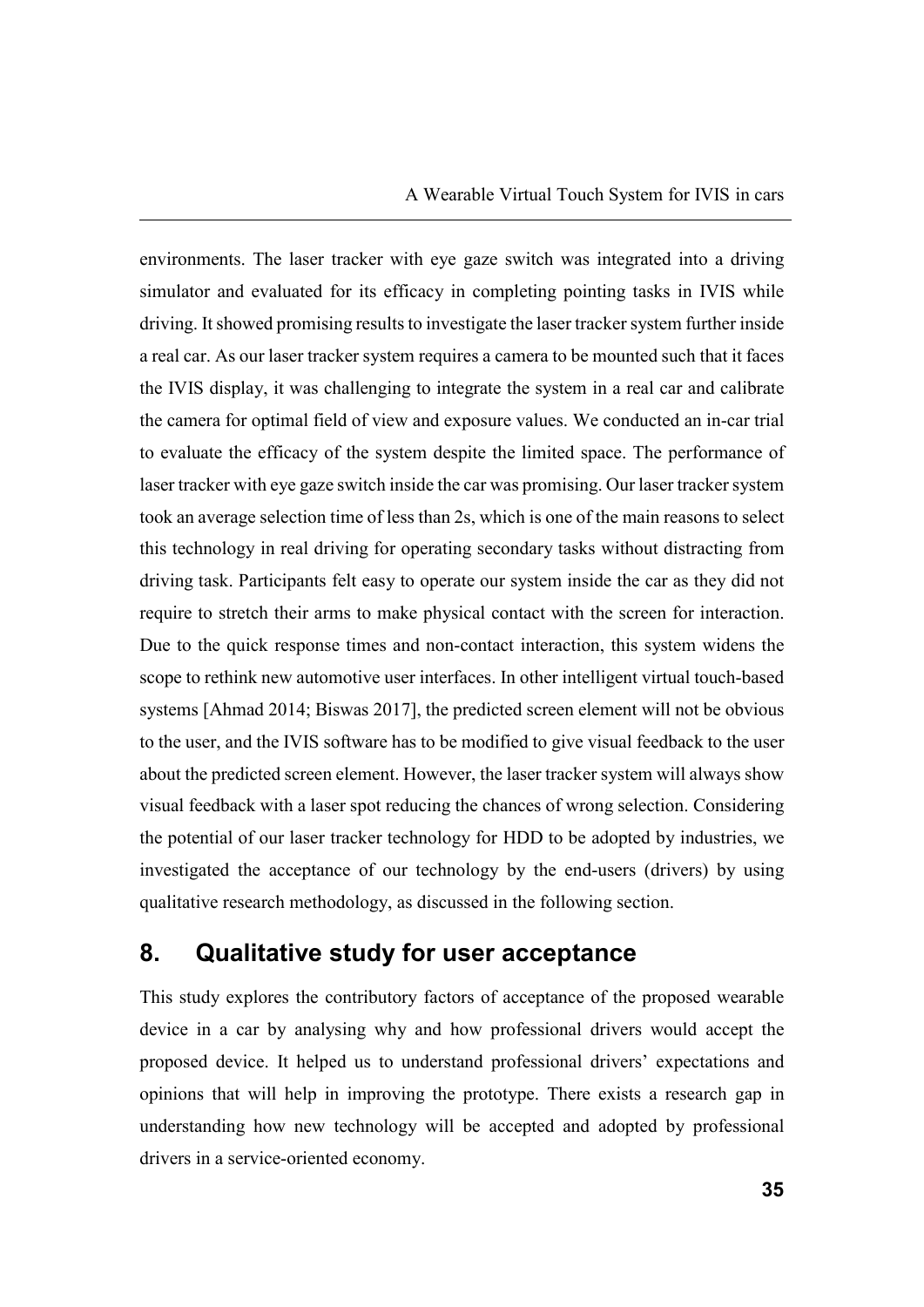There are several models for technology acceptance starting from the year 1974, like the Theory of Reasoned Action (TRA) Model, Technology Acceptance Model (TAM), The Unified Theory of Acceptance and Use of Technology (UTAUT) Model. These theories were developed keeping the broader context, information technology, and specific context in mind. It was found that these models were useful tools for assessing the plausibility of flourishment of introducing new technology. These models contributed to the knowledge of factors that facilitate acceptance and those that lead to declining acceptance. It was found that constructs like perceived usefulness, perceived comfort/pleasantness, attitude towards technology, user-friendliness, trust, purchasing power, perceived accuracy, and social influence are good predictors of acceptance of new technology [Schmidtler 2017, Spagnolli 2015]. Several studies were conducted to understand, explore, and evaluate various wearables, assistive technologies to support designers. As wearables are widely accepted in economically developed countries, it is crucial to understand factors contributing to the acceptance and adoption of new technology in economically developing countries [Debnath 2018]. Our study explored dynamics that contribute to the acceptance of wearable laser tracker-based HDD and emerging areas that need investigation. This study also helped us to understand how individuals respond to events or handle problems through action and interaction.

#### **8.1. Participants**

A total of 11 male Indian professional drivers between the age group of 28 to 58 years with a four-wheeler driving license voluntarily participated in the study. Participants spoke a diverse range of languages like Kannada, Tamil, Telugu, and English. Informed consent was obtained from all participants. Confidentiality and privacy were ensured to generate honest responses as much as possible. All participants but one owned a vehicle like Toyota Etios and Maruti Swift Desire that was no older than seven years. Questions about the history of accidents were asked to which they all said that minor accidents of the vehicle are unavoidable in the traffic of Bengaluru. All participants had prior experience of outstation driving. They ride a minimum of 100 km per day inside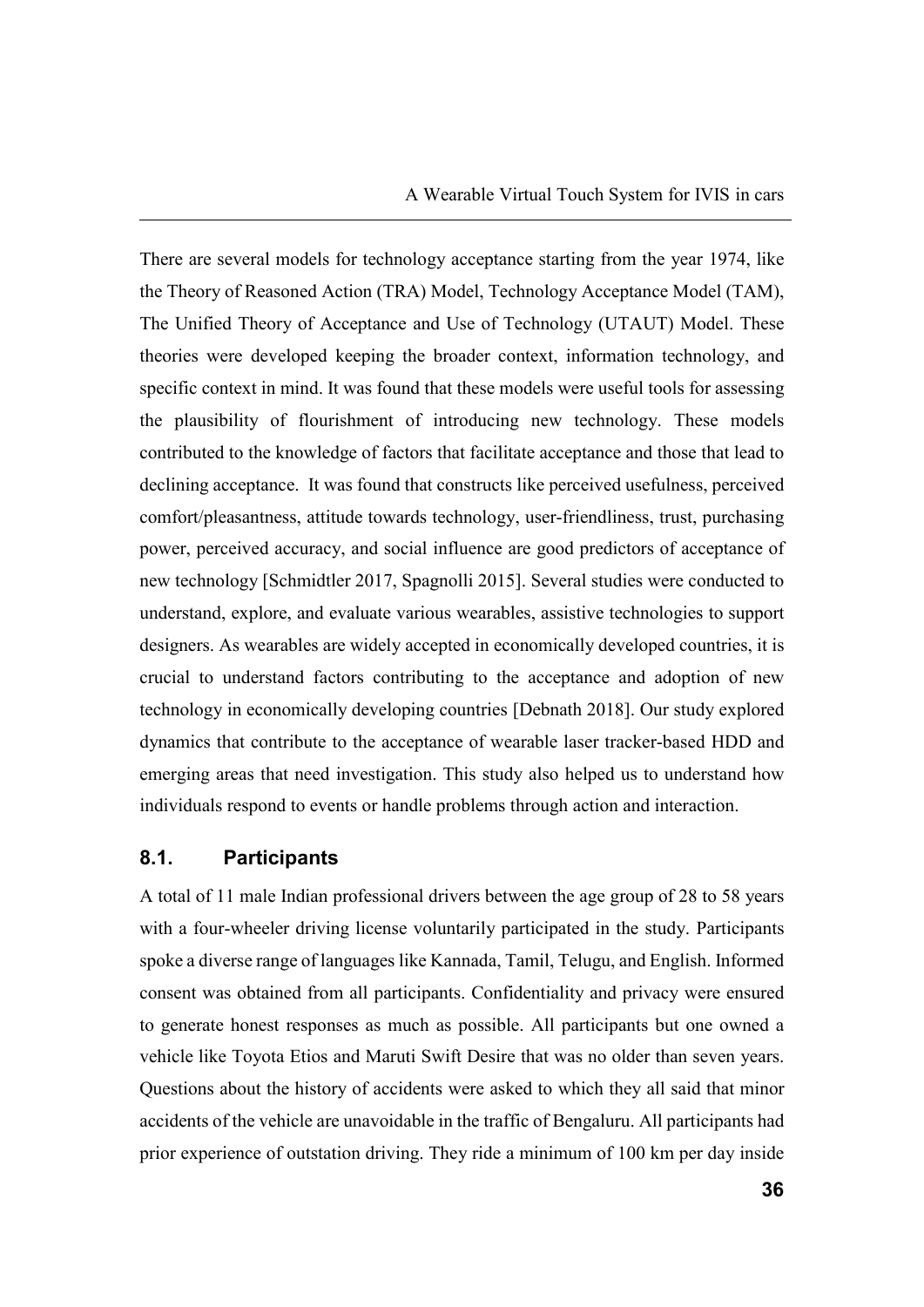the local city. A few participants had the habit of smoking and suffered from health problems like blood pressure.

## **8.2. Material**

We used a semi-structured interview questionnaire for interviewing participants and recorded sessions using voice recorders. We used a driving simulator with a simulated dashboard and driving seat. The dashboard was set up as a Head Down Display (HDD) on the central stack, and the laser tracker system was integrated into the dashboard, as shown in Figure 23.



Figure 23. Screenshot of wearable laser tracker-based HDD

# **8.3. Procedure**

Participants were initially demonstrated the working of the system and then they used the system as long as they wanted for a maximum duration of 10 minutes. We did not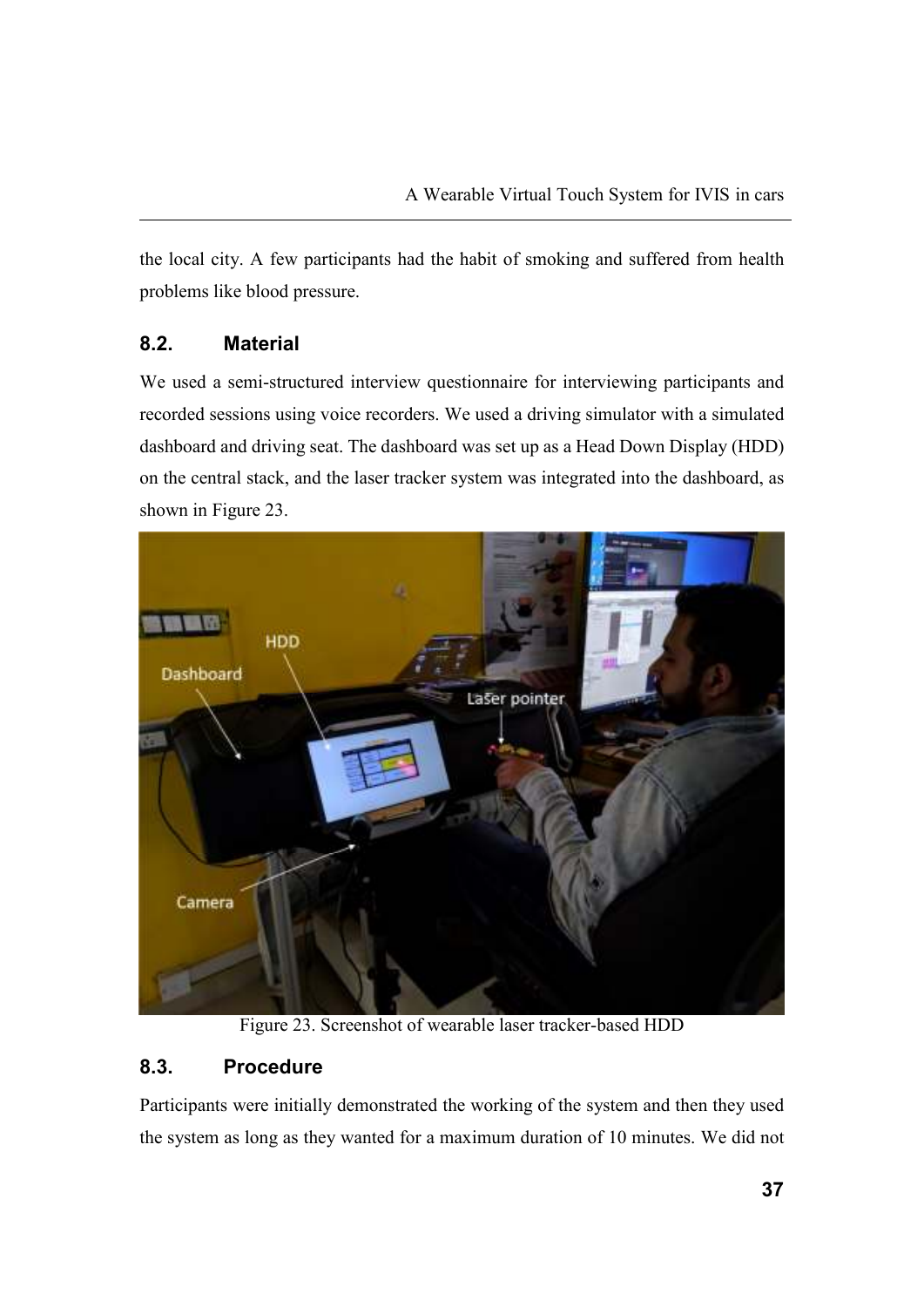collect any quantitative data from the trial and participants were allowed to ask question or comment while they were using the system.

An interview guide was developed, which consisted of open-ended questions that allowed participants to give a free-form answer. This interview guide was prepared after reviewing literature on the acceptance of technology and wearables. Participants were given time at the end of each interview to add different topics beyond the questionnaire that seemed important to them. This type of interview helped to maintain consistency over concepts that were covered in each interview. A research diary was maintained, consisting of participants' appointments, summaries of discussion, problems, dates, and important information that was key to the research. Face-to-face interviews were conducted. Participants were asked the language that they were most comfortable with and proceeded with interviews in that language. A translator was appointed to prevent the loss of information and meaning of data in the interview. Interviews were conducted for over three weeks. Interviews were held for 15 to 50 mins, with an average interview time of 20 mins. The grounded theory method [Corbin 2015] of analysis was used for a systematic, comparative, inductive, and interactive approach to analysis. Systematic comparisons and inquiry of concepts were integrated throughout the data collection and analysis. Theoretical sampling [Corbin 2015] was aimed to achieve.

#### **8.4. Data analysis**

Glaser & Strauss method [Corbin 2015] was used for data analysis. It allows identifying general concepts, development of theoretical explanations and offers novel insights into human experiences. Questioning, making constant comparisons, thinking about various meanings of words, using the flip flop technique [Corbin 2015], looking at the language and emotions were used to analyse the data. Memos and diagrams were maintained from the beginning of the analysis. Theoretical sampling was ensured to understand the concepts elaborately and was repeated until saturation was attained. Open coding, axial coding, and selective coding were used for creating and connecting categories.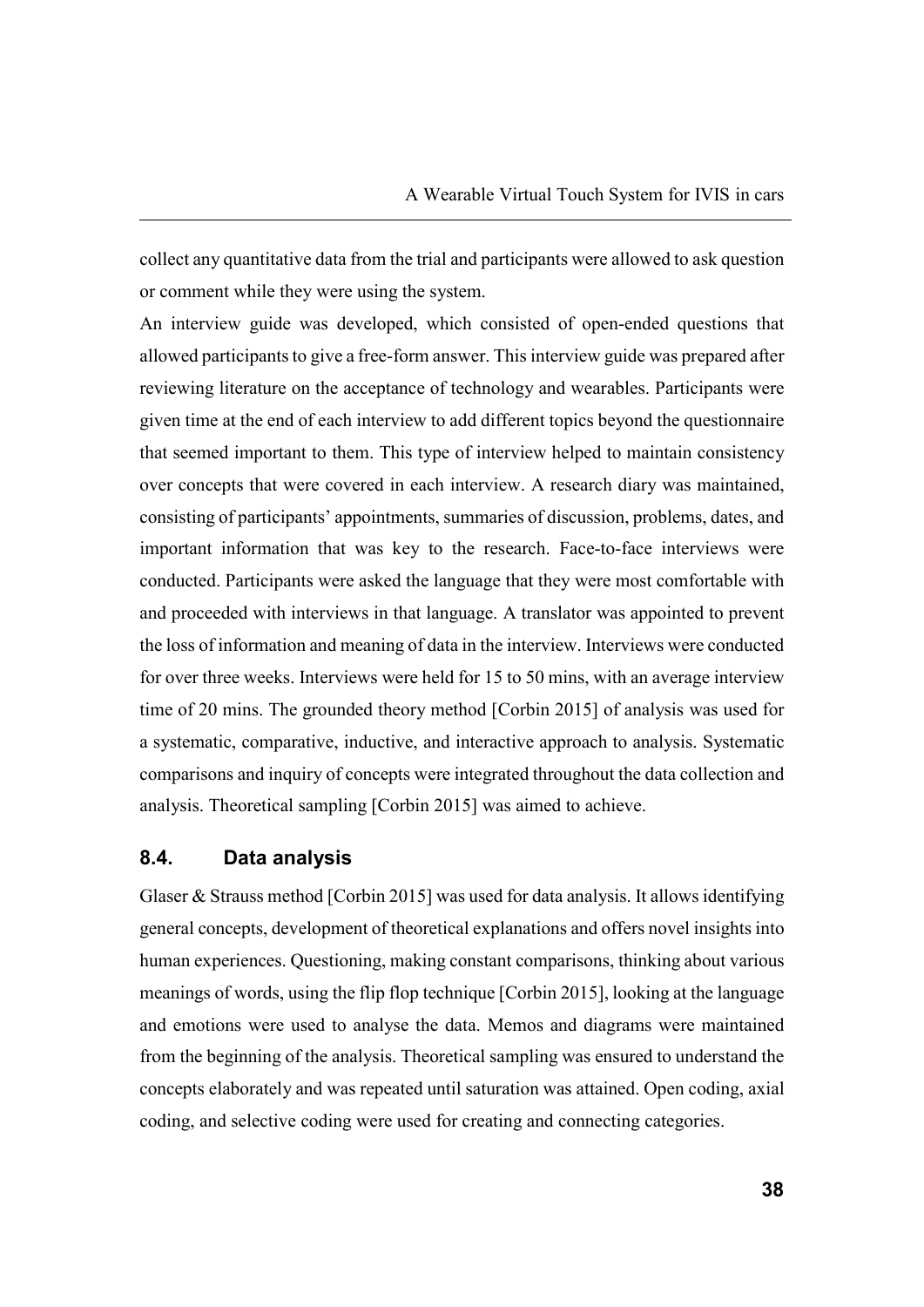Transcripts were looked for sections or paragraphs. A section from the transcript was taken, and a concept is denoted to it. These concepts differed in levels of abstraction. The right words that conceptually best described the meaning of the data was chosen as concepts. These concepts were lower in the level of abstraction and were provided by participants. They were called "in-vivo codes" or open codes. Higher-level concepts were developed after the generation of open codes. They were called axial codes or categories and represented more abstract terms. Major themes were generated from the basic concepts (open codes). Open and axial codes were continued to be generated and developed from transcripts until sensitivity to meaning grew, which helped to form categories. Each category consisted of conditions, actions–interactions, and consequences to sort out and arrange concepts by asking questions and thinking in terms of possible linkages. Finally, a suitably extensive, eclectic, and abstract concept, which outlined the main ideas in a few words expressed in the study, was chosen. It was called the core category.

Properties and dimensions like the intensity, duration, range of the concept were noted. The data was referred again and was looked for further descriptions of the same construct in the same interview. The same construct was also examined in other interviews, and those descriptions were compared. The concepts, constructs, and their relationship became clearer with this process. What to look for in the upcoming interviews was noted from the memo. Memos were dated and marked along with the use of conceptual headings. The initial memos were descriptive, and as the analysis proceeded, it became more conceptual. Flexibility and free flow of thoughts were ensured throughout the memo-writing process. Memos were regularly sorted, reordered, and visualised through network diagrams to ensure appropriate linking of the various concepts.

#### **8.5. Results**

The open codes were collected from transcripts. The axial codes are generated from the comparison of open codes using memos and diagrams. Figure 24 illustrates the axial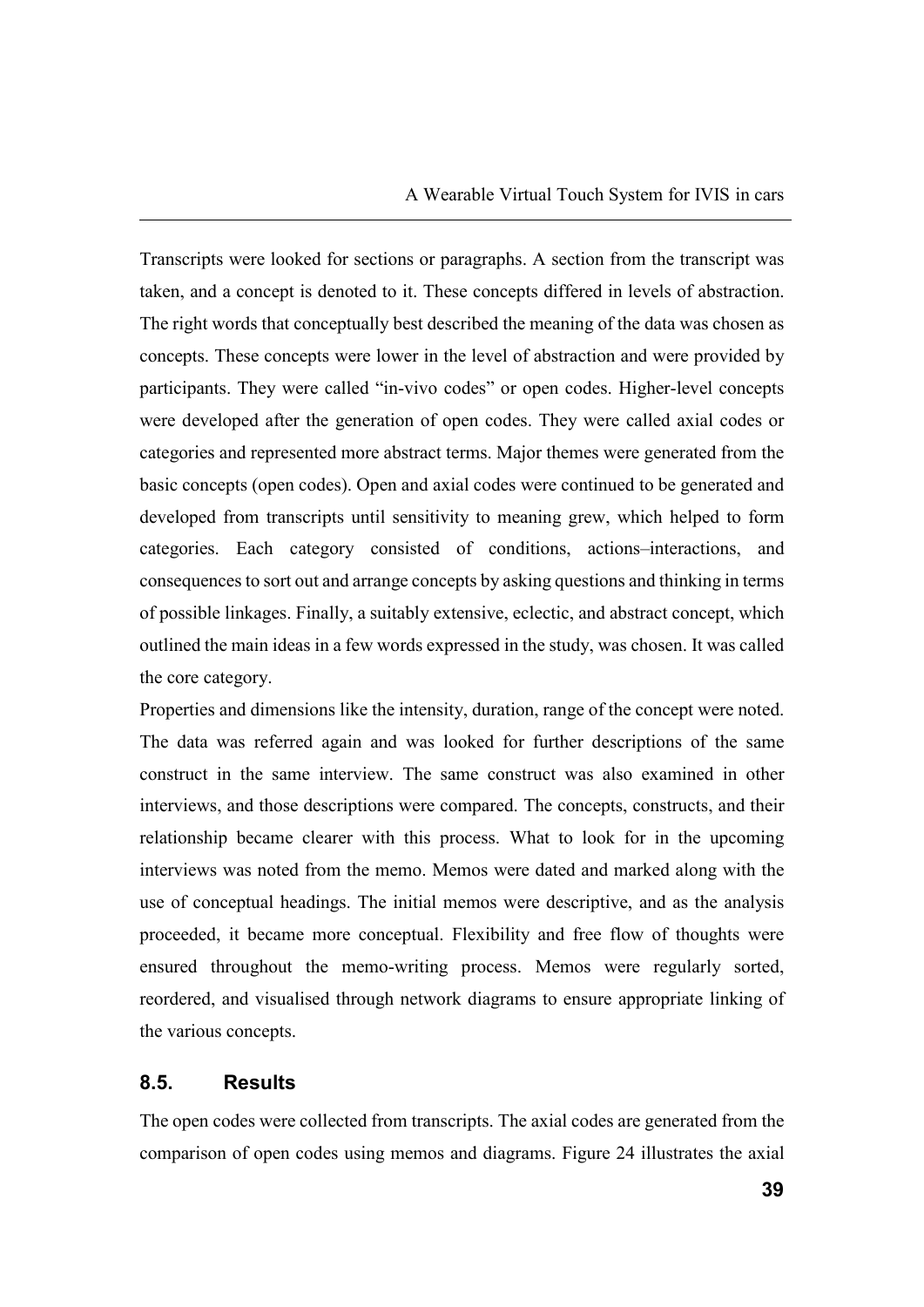codes and their influence on acceptance. User Experience, desire for control, technology anxiety, social influence, purchasing power, age, driving experience, and vehicle ownership are the generated axial codes from this study. Age influences user experience, desire for control, technology anxiety, social influence, and purchasing power. Driving experience influences user experience, desire for control, technology anxiety, and purchasing power. Ownership of vehicles influences purchasing power and desire for control. User experience is influenced by likeability, learnability, ease of use, and perceived usefulness. All these twelve axial codes contribute to the development of acceptance as the core category.



Figure 24. Acceptance model of wearable laser tracker-based HDD

# **8.6. Discussion**

We noted that a significant number of existing user interfaces in automotive have evolved without following a user-centric design process [Schnelle 2019]. Though researchers found innovative ways to establish such natural interactions, which are effectively invisible in cars and reduce learnability, these innovations often do not reach the market. It is due to the non-user-centric design approach, which does not involve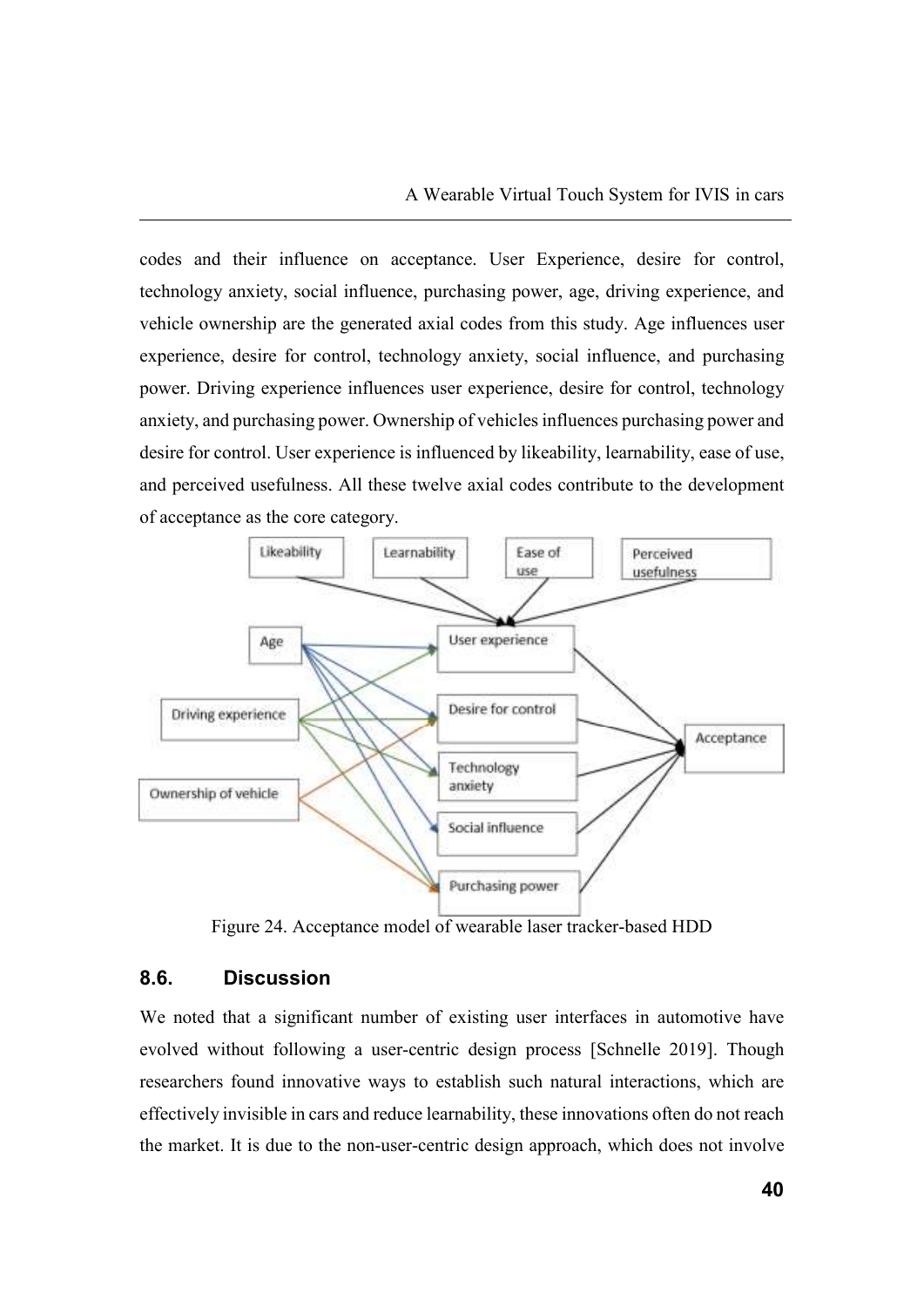users in every stage of design and development of interactive technologies for automotive. In this paper, we followed a user-centric design process and undertook quantitative and qualitative analysis to improve the invention. In the following paragraphs, we summarised end users' expectations for a new interactive device.

**User Experience:** After using the prototype for the first time, participants felt it was swift, easy, compact, useful, lightweight, and simple to use. It was found easy to learn as there was no hand movement required, and the task could be established using a single finger.

**Desire for Control:** The desire for control is a personality trait defined as the extent to which individuals are generally motivated to feel as if they are in control of events in their lives [Amoura 2014]. Passengers using the infotainment system sometimes spoil the touchscreen, which drivers need to repair themselves. Wearable laser tracker-based HDD facilitates prevention of in-vehicle damages and adds to the positive mood of drivers.

**Technology Anxiety:** Anxiety refers to a negative valence that is accompanied by a sense of uncontrollability and focused on a possible future threat or other potentially negative events. Technology-induced anxiety (often called computer anxiety) elicits negative emotions, apprehension, and fear that arise because of the introduction of new technology [Nordhoff 2018]. Wearable laser tracker-based HDD is easy to learn and has familiarised concept of laser pointing which generated less anxiety among drivers. **Social Influence** refers to how individuals change their ideas and actions to meet requirements of a social group, perceived authority, social role, or a minority within a group wielding influence over the majority [Schmidtler 2017]. Social influences here are colleagues, friends, relatives who own vehicles. Local garage and accessories outlet sellers also influence the decision-making process of acceptance of new technology.

**Purchasing Power** is defined as the amount of money that a person or group has available to spend [Merriam-Webster 2020, Hossain 2017]. Participants speculated the price of the product to be in the range of five thousand to forty thousand INR. It was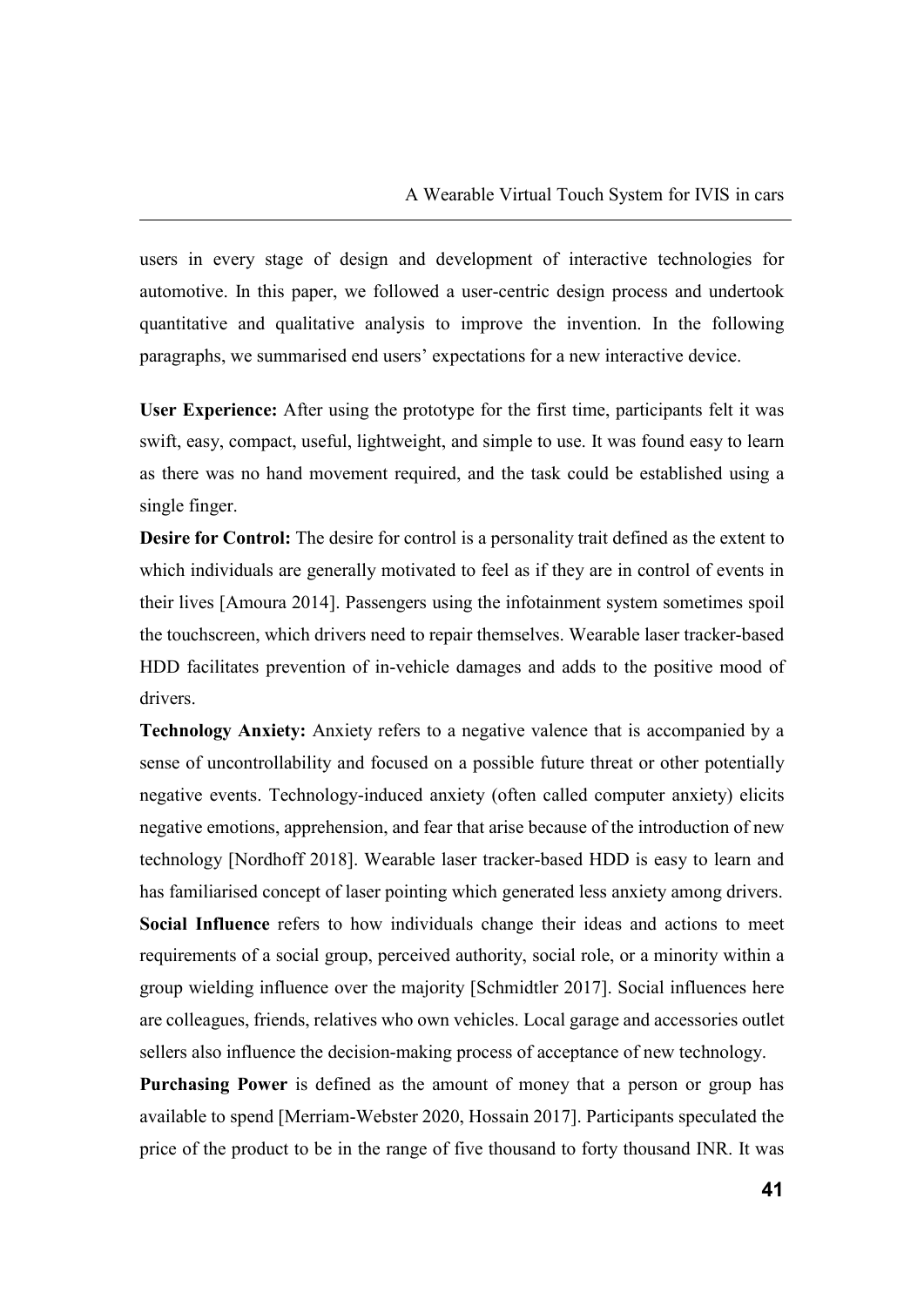the estimated price that they were willing to pay for a wearable laser tracker-based HDD. The purchase depended on multiple factors like size of display, car loan, available features, maintenance cost, earnings, and the subsidy provided by the organisation. It was suggested that such systems should be pre-installed and affordable. According to them, the showroom pricing and the accessories pricing are different, and they like to go forward with the more affordable ones. If the maintenance cost is less for the product, then it is an added benefit.

**In summary**, drivers reported higher response time and malfunctioning of the touchscreen at crucial times like picking up passengers, as the main problems with existing touchscreen-based IVIS. All 11 professional drivers were able to use the laser tracker-based virtual touch system. They thought that the system is easy to use and learn and can increase the durability of the existing touchscreen by reducing the number of physical touches. They wanted the system built into the car dashboard and also estimated a price range for the device. They identified lower response time as a success criterion for the system.

#### **8.7. Value Addition**

Researchers explored wearable technology mostly for physiological parameters measurement, while virtual touch interfaces mostly focus on hand tracking and movement trajectory prediction. This research explored wearable systems as a virtual touch system for direct manipulation interface and reported a set of case studies in the automotive environment. Laser pointer is a common technology used in consumer electronics and less explored in interaction technologies. This research explored virtual touch with a laser pointer and found that it competed with the existing touchscreen interface in terms of the selection time for operating IVIS and driving performance in both simulation and in-car environments. The user studies involving virtual touch and eye gaze tracker in different lighting conditions will be useful for researchers in Human-Computer / Machine Interaction (HCI/HMI). The laser tracker-based pointing system can be useful for interacting with large screen displays or digital television [Biswas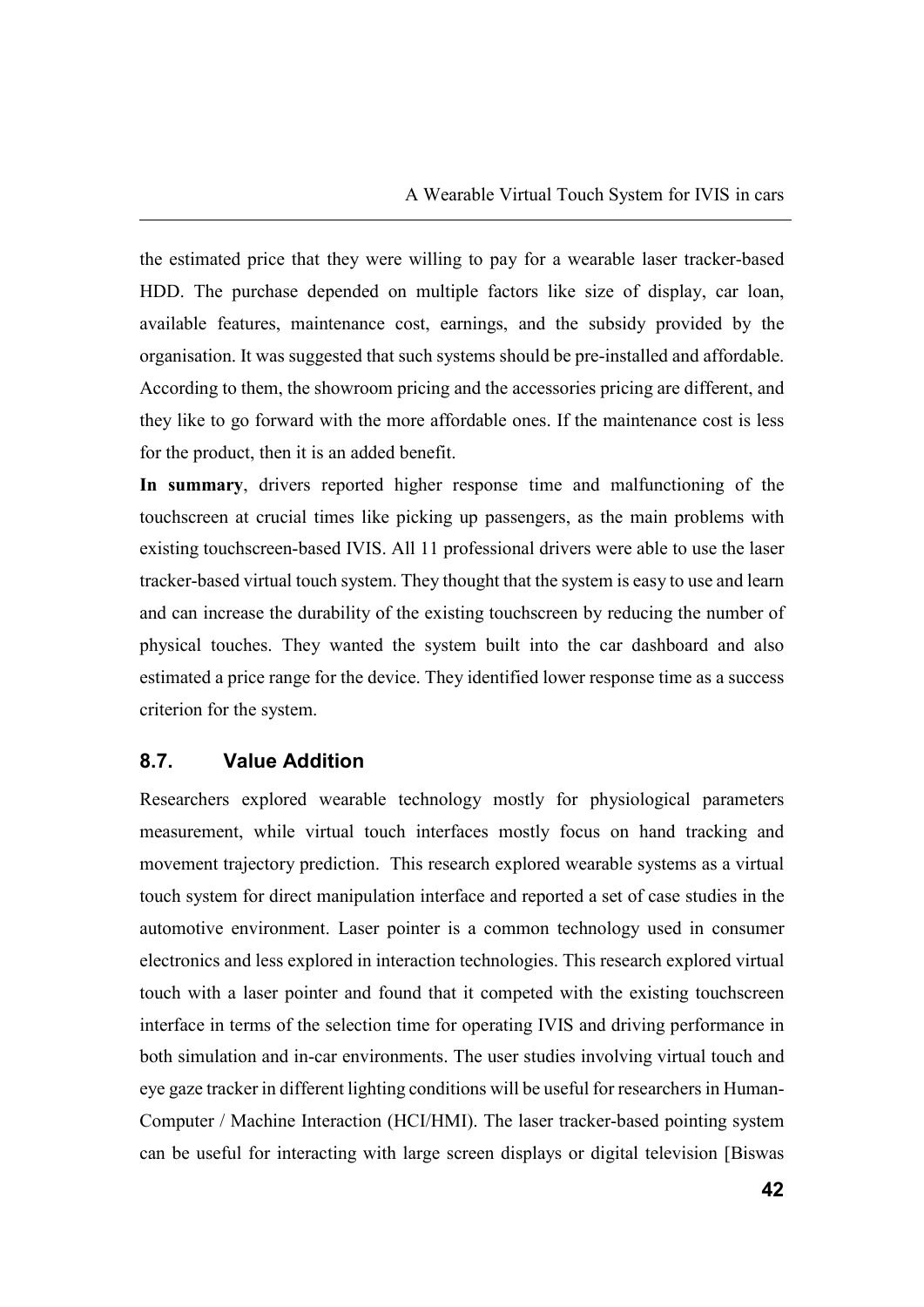2017]. In terms of deployment, the laser tracker can be integrated with smart key of cars, while any general-purpose camera can work as the eye-tracking switch as the system does not require less than  $1.6<sup>0</sup>$  of accuracy for activating the switch.

Technology acceptance by consumers is a key aspect of any new automotive technologies [Adell, 2009]. We investigated factors influencing the acceptance of the proposed technology, which can help in further modifying the existing designs of prototypes for a better user experience. The qualitative study found attributes contributing to user acceptance of new interaction technologies in cars.

# **9. Conclusions**

This paper presented a new wearable pointing device for operating IVIS inside a car through virtual touch. The initial study compared three different technologies for virtual touch systems. The laser tracker was evaluated in automotive environment as it showed the best performance in terms of accuracy and selection time in the initial comparative study. We compared a mechanical switch and an eye gaze switch for selecting the target with laser tracker. We integrated the system with the IVIS of a driving simulator for undertaking secondary tasks while driving. The performance index, cognitive load, and system usability were evaluated. The laser tracker with eye gaze switch performed better than the laser tracker with a mechanical switch in selection time and driving performance. It was found that the performance of laser tracker-based systems did not significantly deviate from that of a touch-input controlled system. A study evaluated the performance of the laser tracker system inside a non-moving car. Results of this study were promising as the average selection time was less than 2 seconds. Finally, a qualitative study found that the user experience, desire for control, technology anxiety, social influence, and purchasing power influenced user acceptance of our technology. Future work is planned to improve the ergonomics of the system for better usability and reduced distraction.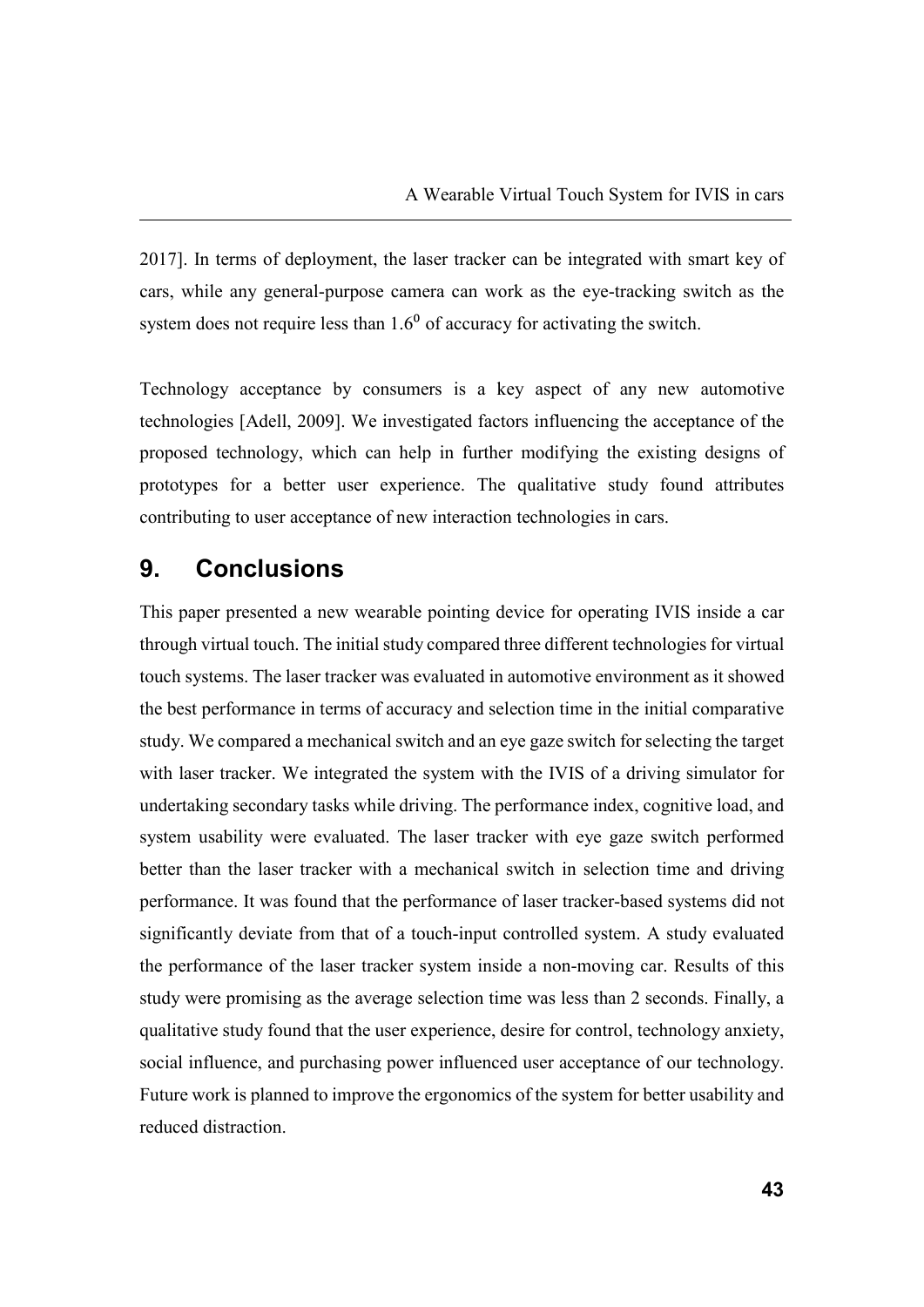# **Reference**

- [Adell 2009] Adell E.. Driver experience and acceptance of driver support systems-a case of speed adaptation. Lund University, 2009. 125, 126, 148
- [Aguilar 2015] Aguilar, S. R., Merino, J. L. M., Sánchez, A. M., & Valdivieso, Á. S. (2015). Variation of the heartbeat and activity as an indicator of drowsiness at the wheel using a smartwatch. International Journal of Artificial Intelligence and Interactive Multimedia 3.
- [Ahmad 2014] Ahmad, B. I., Langdon, P. M., Godsill, S. J., Hardy, R., Dias, E., & Skrypchuk, L. (2014, September). Interactive displays in vehicles: Improving usability with a pointing gesture tracker and Bayesian intent predictors. In Proceedings of the 6th International Conference on Automotive User Interfaces and Interactive Vehicular Applications (pp. 1-8). ACM.
- [Ahmad 2016] Ahmad, B. I., Langdon, P. M., Godsill, S. J., Donkor, R., Wilde, R., & Skrypchuk, L. (2016, October). You do not have to touch to select: A study on predictive in-car touchscreen with mid-air selection. In Proceedings of the 8th International Conference on Automotive User Interfaces and Interactive Vehicular Applications (pp. 113-120). ACM.
- [Amoura 2014] Amoura, C., Berjot, S., Gillet, N., & Altintas, E. (2014). Desire for control, perception of control: Their impact on autonomous motivation and psychological adjustment. Motivation and Emotion, 38(3), 323-335.
- [Ashdown 2005] Ashdown, M., Oka, K., & Sato, Y. (2005, April). Combining head tracking and mouse input for a GUI on multiple monitors. In CHI'05 extended abstracts on Human factors in computing systems (pp. 1188-1191). ACM.
- [Ayata 2018] Ayata, D., Yaslan, Y., & Kamasak, M. E. (2018). Emotion Based Music Recommendation System Using Wearable Physiological Sensors. IEEE Transactions on Consumer Electronics.
- [Baguley 2016] Baguley, T., & Andrews, M. (2016). Handling missing data. In J. Robertson & M. Kaptein (Eds.), Modern statistical methods for HCI (pp. 57–82). Springer International Publishing.
- [Biswas 17] Biswas P, Roy S, Prabhakar, G, Rajesh J, Arjun S, Arora M, Gurumoorthy B and Chakrabarti A, Interactive Sensor Visualization for Smart Manufacturing System, Proceedings of the 31st British Human Computer Interaction Conference 2017 (British HCI 17)
- [Biswas 2013] Biswas, P., Aydemir, G. A., Langdon, P., & Godsill, S. (2013). Intent recognition using neural networks and Kalman filters. In Human-Computer Interaction and Knowledge Discovery in Complex, Unstructured, Big Data (pp. 112-123). Springer, Berlin, Heidelberg.
- [Biswas 2014] Biswas, P., & Langdon, P. (2014, April). Multimodal target prediction model. In CHI'14 Extended Abstracts on Human Factors in Computing Systems (pp. 1543-1548). ACM.
- [Biswas 2015] Biswas, P., & Langdon, P. (2015). Multimodal intelligent eye-gaze tracking system. International Journal of Human-Computer Interaction, 31(4), 277-294.
- [Biswas 2017a] Biswas, P., Prabhakar, G., Rajesh, J., Pandit, K., & Halder, A. (2017, July). Improving eye gaze controlled car dashboard using simulated annealing. In Proceedings of the 31st British Computer Society Human Computer Interaction Conference(p. 39). BCS Learning & Development Ltd.
- [Biswas 2017b] Biswas, P., Twist, S., & Godsill, S. (2017, July). Intelligent finger movement controlled interface for automotive environment. In Proceedings of the 31st British Computer Society Human Computer Interaction Conference (p. 25). BCS Learning & Development Ltd.
- [Chang 2011] Chang, W., Hwang, W., & Ji, Y. G. (2011). Haptic seat interfaces for driver information and warning systems. International Journal of Human-Computer Interaction, 27(12), 1119-1132. [Corbin 2015] Corbin, J. (2015). Basics of Qualitative Research. Sage Publications.
- [Creswell 2007] Creswell, J. w. (2007). Qualitative Inquiry and Research Design. Sage Punblications, Inc.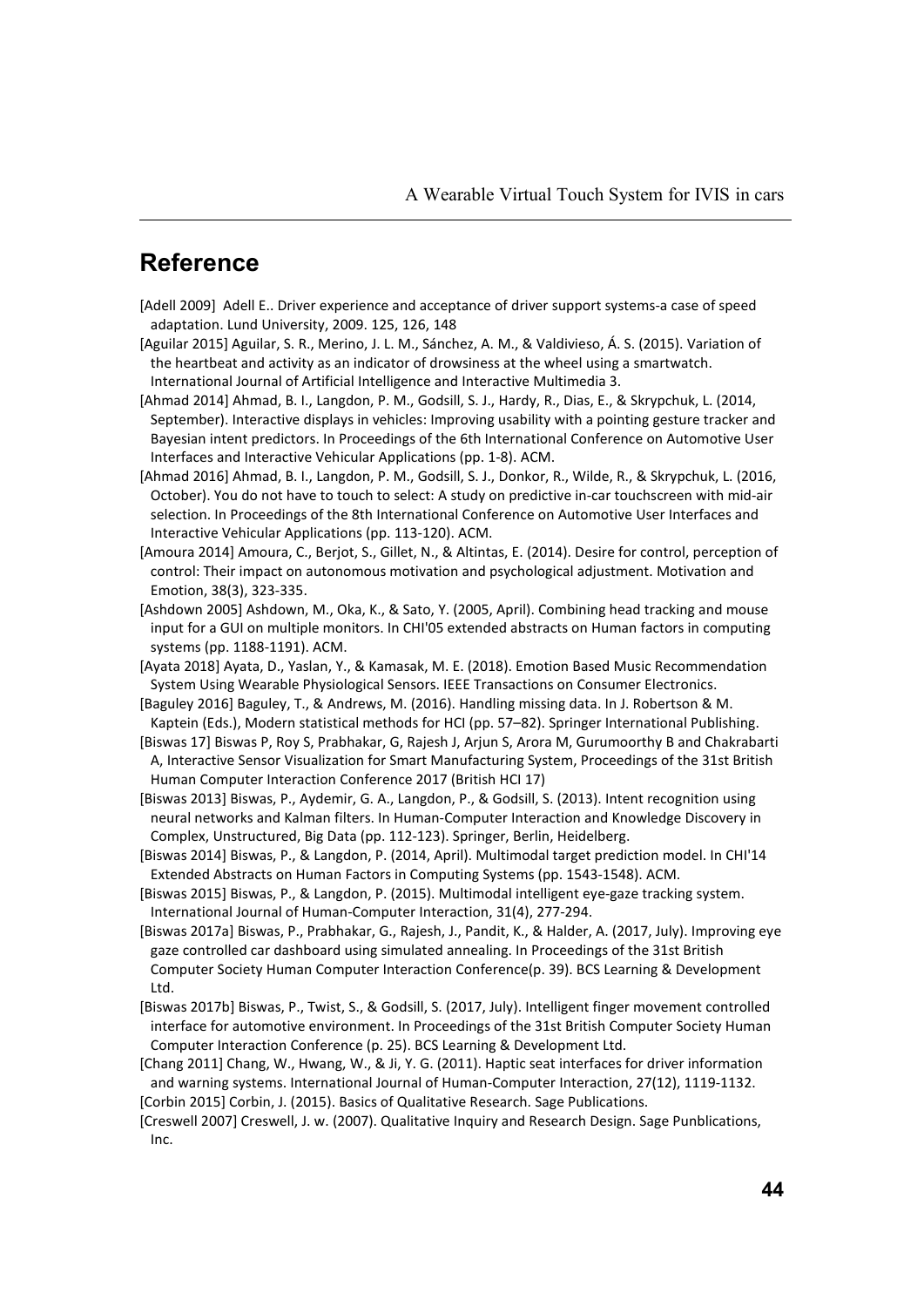- [Debnath 2018] Debnath, A., Kobra, K. T., Rawshan, P. P., Paramita, M., & Islam, M. N. (2018, August). An Explication of Acceptability of Wearable Devices in Context of Bangladesh: A User Study. In 2018 IEEE 6th International Conference on Future Internet of Things and Cloud (FiCloud) (pp. 136-140). IEEE.
- [Dey 2012] Dey, P., Paul, A., Saha, D., Mukherjee, S., & Nath, A. (2012, May). Laser beam operated windows operation. In 2012 International Conference on Communication Systems and Network Technologies (pp. 594-599). IEEE.
- [Duarte 2014] Duarte, R. S., & de Oliveira, B. F. (2014, September). Comparing the Glance Time Required To Operate Standart Interface Devices and Touchscreen Devices in Automobiles. In Proceedings of the XV International Conference on Human Computer Interaction (p. 62). ACM.
- [Ernst 2020] Ernst, C. P. H., & Herm-Stapelberg, N. (2020). The Impact of Gender Stereotyping on the Perceived Likability of Virtual Assistants.
- [Fejtová 2009] Fejtová, M., Figueiredo, L., Novák, P., Štěpánková, O., & Gomes, A. (2009). Hands-free interaction with a computer and other technologies. Universal Access in the Information Society, 8(4), 277.
- [Feld 2013] Feld, M., Meixner, G., Mahr, A., Seissler, M., & Kalyanasundaram, B. (2013, June). Generating a personalized UI for the Car: A User-adaptive rendering architecture. In International Conference on User Modeling, Adaptation, and Personalization (pp. 344-346). Springer, Berlin, Heidelberg.
- [Fitts 1954] Fitts, P. M. (1954). The information capacity of the human motor system in controlling the amplitude of movement. Journal of experimental psychology, 47(6), 381.
- [Fu 2007] Fu, Y., & Huang, T. S. (2007, February). hMouse: Head tracking driven virtual computer mouse. In Applications of Computer Vision, 2007. WACV'07. IEEE Workshop on (pp. 30-30). IEEE.
- [Ganz 2014] Ganz A., Schafer J. M., Tao Y., Wilson C. and Robertson M., "PERCEPT-II: Smartphone based indoor navigation system for the blind," 2014 36th Annual International Conference of the IEEE Engineering in Medicine and Biology Society, Chicago, IL, USA, 2014, pp. 3662-3665, doi: 10.1109/EMBC.2014.6944417.
- [Gorlewicz 2020] Gorlewicz, J.L., Tennison, J.L., Uesbeck, P.M., Richard, M.E., Palani, H.P., Stefik, A., Smith, D.W., & Giudice, N.A. (2020). Design Guidelines and Recommendations for Multimodal, Touchscreen-Based Graphics. ACM Transactions on Accessible Computing (TACCESS), 13(3), Article  $10, 1 - 30$
- [Grandt 2003] Grandt, M., Pfendler, C., & Mooshage, O. (2003, June). Empirical comparison of five input devices for anti-air warfare operators. In 8th International Command and Control Research and Technology Symposium (ICCRTS) on Information Age Transformation Washington, DC.
- [Hanemann 1991] Hanemann, W. M. (1991). Willingness to pay and willingness to accept: how much can they differ?. The American Economic Review, 81(3), 635-647.
- [Holthe 2018] Holthe, T., Halvorsrud, L., Karterud, D., Hoel, K. A., & Lund, A. (2018). Usability and acceptability of technology for community-dwelling older adults with mild cognitive impairment and dementia: a systematic literature review. Clinical interventions in aging, 13, 863.
- [Hossain 2017] Hossain, M. N., Okajima, H., Kitaoka, H., & Ahmed, A. (2017). Consumer acceptance of eHealth among rural inhabitants in developing countries (A Study on Portable Health Clinic in Bangladesh). Procedia computer science, 111, 471-478.
- [Jagacinski 1985] Jagacinski, R. J., & Monk, D. L. (1985). Fitts' Law in Two dimensions with hand and head movements movements. Journal of motor behavior, 17(1), 77-95.
- [Kaiser 2019] Kaiser, F. G., Glatte, K., & Lauckner, M. (2019). How to make nonhumanoid mobile robots more likable: Employing kinesic courtesy cues to promote appreciation. Applied ergonomics, 78, 70-75.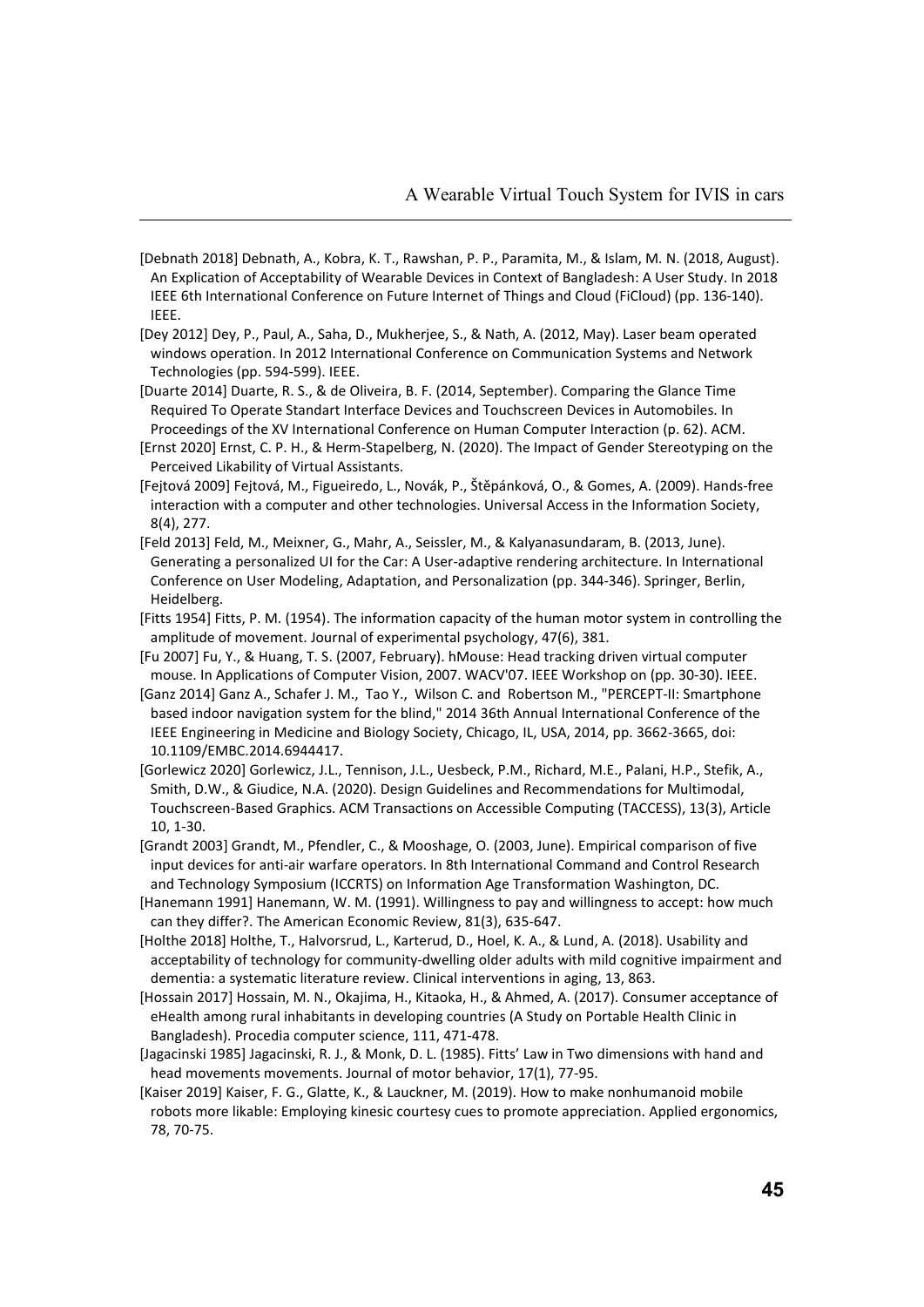- [Karahanoğlu 2011] Karahanoğlu, A., & Erbuğ, Ç. (2011, June). Perceived qualities of smart wearables: determinants of user acceptance. In Proceedings of the 2011 conference on designing pleasurable products and interfaces (pp. 1-8).
- [Khan 2018] Khan, W. M., & Zualkernan, I. A. (2018). SensePods: A ZigBee-based Tangible Smart Home Interface. IEEE Transactions on Consumer Electronics.
- [Kern 2009] Kern D. and Schmidt A. 2009. Design space for driver-based automotive user interfaces. In Proceedings of the 1st International Conference on Automotive User Interfaces and Interactive Vehicular Applications (AutomotiveUI '09). Association for Computing Machinery, New York, NY, USA, 3-10. DOI: https://doi.org/10.1145/1620509.1620511
- [Kim 2015] Kim, J. H., Lim, J. H., Jo, C. I., & Kim, K. (2015). Utilization of visual information perception characteristics to improve classification accuracy of driver's visual search intention for intelligent vehicle. International Journal of Human-Computer Interaction, 31(10), 717-729.
- [Kundinger 2020] Kundinger, T., Yalavarthi, P. K., Riener, A., Wintersberger, P., & Schartmüller, C. (2020). Feasibility of smart wearables for driver drowsiness detection and its potential among different age groups. International Journal of Pervasive Computing and Communications.
- [Lank 2007] Lank, E., Cheng, Y. C. N., & Ruiz, J. (2007, April). Endpoint prediction using motion kinematics. In Proceedings of the SIGCHI conference on Human Factors in Computing Systems(pp. 637-646). ACM.
- [Large 2016] Large, D. R., Burnett, G., Crundall, E., Lawson, G., & Skrypchuk, L. (2016, October). Twist It, Touch It, Push It, Swipe It: Evaluating Secondary Input Devices for Use with an Automotive Touchscreen HMI. In Proceedings of the 8th International Conference on Automotive User Interfaces and Interactive Vehicular Applications (pp. 161-168). ACM.
- [Liang 2007] Liang, Y., Reyes, M. L., & Lee, J. D. (2007). Real-time detection of driver cognitive distraction using support vector machines. IEEE Transactions on Intelligent Transportation Systems, 8, 340–350.
- [MacKenzie 1991] MacKenzie, I. S., Sellen, A., & Buxton, W. A. (1991, April). A comparison of input devices in element pointing and dragging tasks. In Proceedings of the SIGCHI conference on Human factors in computing systems (pp. 161-166). ACM.
- [Mackenzie 2006] Mackenzie, N., & Knipe, S. (2006). Research dilemmas: Paradigms, methods and methodology. Issues in educational research, 16(2), 193-205.
- [Mahmood 2011] Mahmood, M. H., Khalid, M. A., Malhi, A. G., & Khan, A. A. (2011, August). A novel robust laser tracking system with automatic environment adaptation and keystone correction. In Image and Graphics (ICIG), 2011 Sixth International Conference on (pp. 743-748). IEEE.
- [Mattes 2003] Mattes, S. (2003). The lane-change-task as a tool for driver distraction evaluation. Quality of Work and Products in Enterprises of the Future, 57, 60.
- [Maxwell 2012] Maxwell, J. A. (2012). Qualitative research design: An interactive approach (Vol. 41). Sage publications.
- [May 2014] May, K. R., Gable, T. M., & Walker, B. N. (2014, September). A multimodal air gesture interface for in vehicle menu navigation. In Adjunct Proceedings of the 6th International Conference on Automotive User Interfaces and Interactive Vehicular Applications (pp. 1-6). ACM.
- [Merriam-Webster 2020] Merriam-Webster. (n.d.). Retrieved July 24, 2020 from www.merriamwebster.com: https://www.merriamwebster.com/dictionary/purchasing%20power
- [Miniotas 2000] Miniotas, D. (2000, April). Application of Fitts' law to eye gaze interaction. In CHI'00 extended abstracts on human factors in computing systems (pp. 339-340). ACM.
- [Mulloni 2011] Mulloni A., Seichter H., and Schmalstieg D. 2011. Handheld augmented reality indoor navigation with activity-based instructions. In Proceedings of the 13th International Conference on Human Computer Interaction with Mobile Devices and Services (MobileHCI '11). Association for Computing Machinery, New York, NY, USA, 211–220.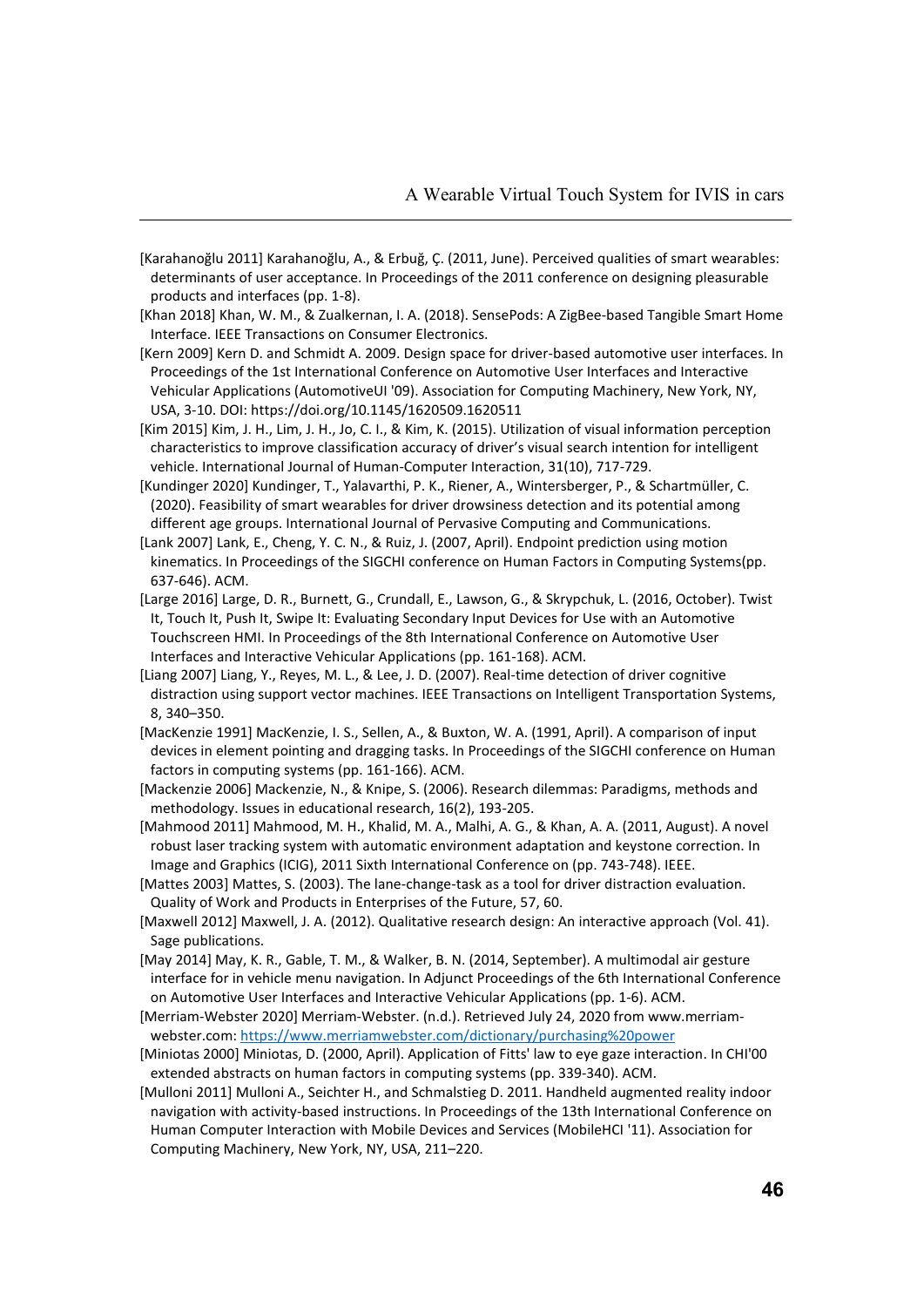- [Murata 1998] Murata, A.(1998) Improvement of Pointing Time by Predicting Targets in Pointing With a PC Mouse. In: International Journal of Human-Computer Interaction, vol 10, Is. 1, pp.23-32.
- [NHTSA 2012] NHTSA. (2012). Visual-Manual NHTSA Driver Distraction Guidelines for In-Vehicle Electronic Devices: Notice of Proposed Federal Guidelines. Federal Register 77: 37, 11199-11250.
- [Nordhoff 2018] Nordhoff, S., De Winter, J., Kyriakidis, M., Van Arem, B., & Happee, R. (2018). Acceptance of driverless vehicles: Results from a large cross-national questionnaire study. Journal of Advanced Transportation, 2018.
- [Normark 2015] Normark, C. J. (2015). Design and evaluation of a touch-based personalizable invehicle user interface. International Journal of Human-Computer Interaction, 31(11), 731-745.
- [Ohn-Bar 2014] Ohn-Bar, E., & Trivedi, M. M. (2014). Hand gesture recognition in real time for automotive interfaces: A multimodal vision-based approach and evaluations. IEEE transactions on intelligent transportation systems, 15(6), 2368-2377.
- [Palani 2020] Palani, H. P., Fink, P. D., & Giudice, N. A. (2020). Design Guidelines for Schematizing and Rendering Haptically Perceivable Graphical Elements on Touchscreen Devices. International Journal of Human-Computer Interaction, 1-22.
- [Pasqual 2014] Pasqual, P. T., & Wobbrock, J. O. (2014, April). Mouse pointing endpoint prediction using kinematic template matching. In Proceedings of the SIGCHI Conference on Human Factors in Computing Systems (pp. 743-752). ACM.
- [Prabhakar 2016] Prabhakar, G., Rajesh, J., & Biswas, P. (2016, December). Comparison of three hand movement tracking sensors as cursor controllers. In Control, Instrumentation, Communication and Computational Technologies (ICCICCT), 2016 International Conference on (pp. 358-364). IEEE.
- [Prabhakar 2017] Prabhakar, G., & Biswas, P. (2017, July). Evaluation of laser pointer as a pointing device in automotive. In 2017 International Conference on Intelligent Computing, Instrumentation and Control Technologies (ICICICT) (pp. 364-371). IEEE.
- [Prabhakar 2019] Prabhakar, G., Ramakrishnan, A., Murthy, L. R. D., Sharma, V. K., Madan, M., Deshmukh, S. and Biswas, P. Interactive Gaze & Finger controlled HUD for Cars, Journal of Multimodal User Interface, Springer, 2019
- [Rocha 2020] Rocha S. and Lopes A.. 2020. Navigation Based Application with Augmented Reality and Accessibility. In Extended Abstracts of the 2020 CHI Conference on Human Factors in Computing Systems (CHI EA '20). Association for Computing Machinery, New York, NY, USA, 1–9.
- [Schmidtler 2017] Schmidtler, J., Bengler, K., Dimeas, F., & Campeau-Lecours, A. (2017, October). A questionnaire for the evaluation of physical assistive devices (quead): Testing usability and acceptance in physical human-robot interaction. In 2017 IEEE International Conference on Systems, Man, and Cybernetics (SMC) (pp. 876-881). IEEE.
- [Spagnolli 2015] Spagnolli, A., Guardigli, E., Orso, V., Varotto, A., & Gamberini, L. (2015, October). Measuring user acceptance of wearable symbiotic devices: validation study across application scenarios. In International Workshop on Symbiotic Interaction (pp. 87-98). Springer, Cham.
- [Steinberger 2017] Steinberger, F., Schroeter, R., & Babiac, D. (2017). Engaged drivers–safe drivers: gathering real-time data from mobile and wearable devices for safe-driving apps. In Automotive user interfaces (pp. 55-76). Springer, Cham.
- [Stern2001] Stern, R. M., Ray, W. J., & Quigley, K. S. (2001). Psychophysiological recording. Oxford University Press.
- [Vito 2019] San Vito, P. D. C., Shakeri, G., Brewster, S. A., Pollick, F. E., Brown, E., Skrypchuk, L., & Mouzakitis, A. (2019). Haptic Navigation Cues on the Steering Wheel. In CHI (p. 210).
- [Weinberg 2012] Weinberg, G., Knowles, A., & Langer, P. (2012, October). Bullseye: An Automotive Touch Interface that's Always on Target. In Adjunct! Proceedings! (p. 43).
- [Weinberg 2014] Weinberg G., Knowles A. and Langer P., BullsEye: An Au Automotive Touch Interface that's always on Target, Adjunct Proceedings of ACM Automotive UI 2014May K. R., Walker B. N.,